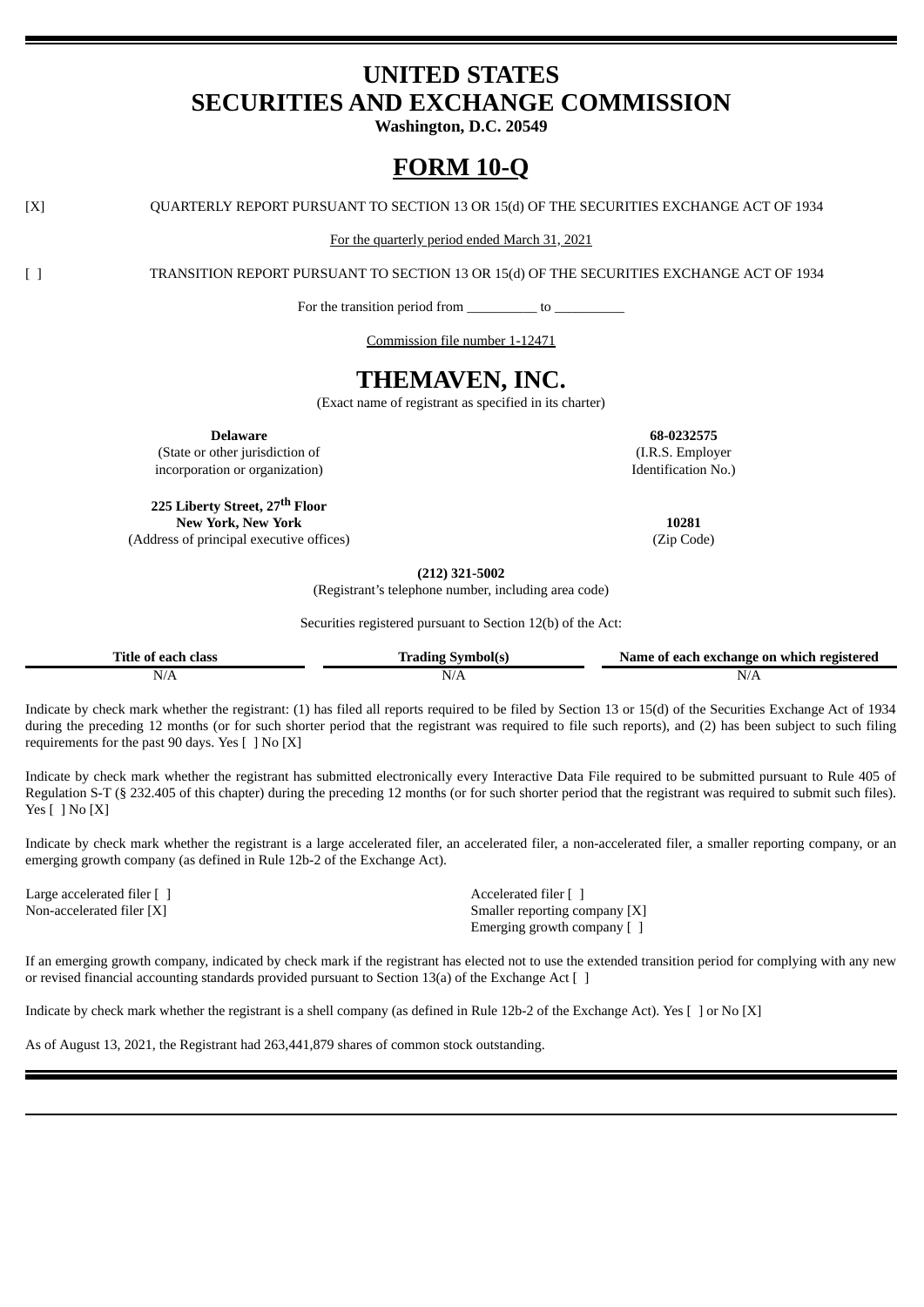**Page Number**

| <b>PART I - FINANCIAL INFORMATION</b>                                                         | $\mathbf{1}$ |
|-----------------------------------------------------------------------------------------------|--------------|
|                                                                                               |              |
| <b>Item 1. Condensed Consolidated Financial Statements</b>                                    | $\mathbf{1}$ |
| Item 2. Management's Discussion and Analysis of Financial Condition and Results of Operations | 22           |
| Item 3. Quantitative and Qualitative Disclosures About Market Risk                            | 28           |
| <b>Item 4. Controls and Procedures</b>                                                        | 28           |
| <b>PART II - OTHER INFORMATION</b>                                                            | 29           |
| Item 1. Legal Proceedings                                                                     | 29           |
| <b>Item 1A. Risk Factors</b>                                                                  | 29           |
| Item 2. Unregistered Sales of Equity Securities and Use of Proceeds                           | 29           |
| <b>Item 3. Defaults Upon Senior Securities</b>                                                | 30           |
| <b>Item 4. Mine Safety Disclosures</b>                                                        | 30           |
| Item 5. Other Information                                                                     | 30           |
| Item 6. Exhibits                                                                              | 31           |
| <b>SIGNATURES</b>                                                                             | 32           |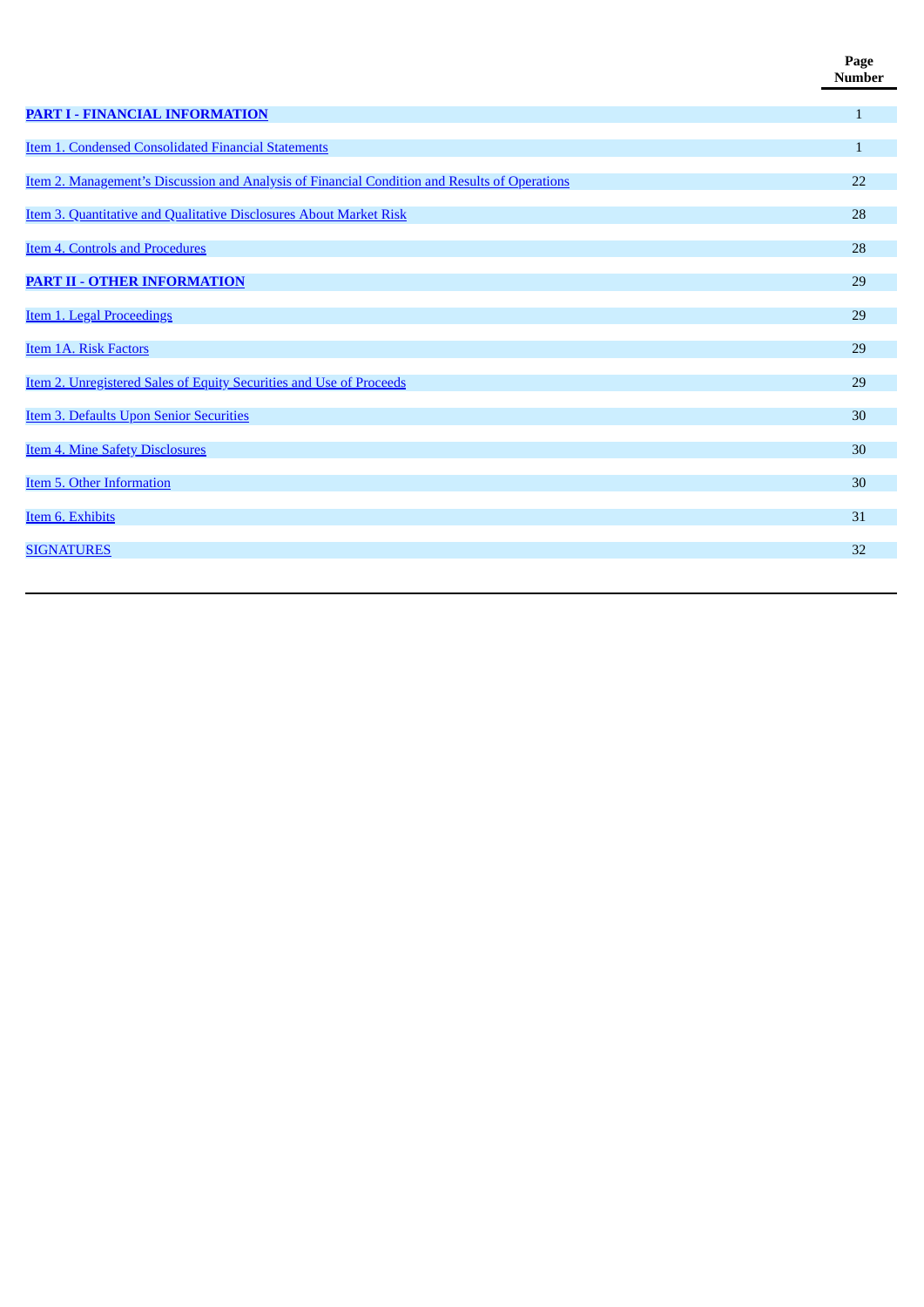#### **Forward-Looking Statements**

This Quarterly Report on Form 10-Q (this "Quarterly Report") of theMaven, Inc. (the "Company," "we," "our," and "us") contains certain forward-looking statements within the meaning of Section 27A of the Securities Act of 1933, as amended (the "Securities Act"), and Section 21E of the Securities Exchange Act of 1934, as amended (the "Exchange Act"). Forward-looking statements relate to future events or future performance and include, without limitation, statements concerning our business strategy, future revenues, market growth, capital requirements, product introductions, and expansion plans and the adequacy of our funding. Other statements contained in this Quarterly Report that are not historical facts are also forward-looking statements. We have tried, wherever possible, to identify forward-looking statements by terminology such as "may," "will," "could," "should," "expects," "anticipates," "intends," "plans," "believes," "seeks," "estimates," and other comparable terminology.

We caution investors that any forward-looking statements presented in this Quarterly Report, or that we may make orally or in writing from time to time, are based on the beliefs of, assumptions made by, and information currently available to, us. Such statements are based on assumptions, and the actual outcome will be affected by known and unknown risks, trends, uncertainties, and factors that are beyond our control or ability to predict. Although we believe that our assumptions are reasonable, they are not guarantees of future performance, and some will inevitably prove to be incorrect. As a result, our actual future results can be expected to differ from our expectations, and those differences may be material. Accordingly, investors should use caution in relying on forward-looking statements, which are based only on known results and trends at the time they are made, to anticipate future results or trends. Other risks are detailed by us in our public filings with the Securities and Exchange Commission (the "SEC"), including in Item 1A., Risk Factors, in our Annual Report on Form 10-K for the year ended December 31, 2020. The discussion in this Quarterly Report should be read in conjunction with the condensed consolidated financial statements and notes thereto included in Item 1 of this Quarterly Report and our Annual Report on Form 10-K for the year ended December 31, 2020.

This Quarterly Report and all subsequent written and oral forward-looking statements attributable to us or any person acting on our behalf are expressly qualified in their entirety by the cautionary statements contained or referred to in this section. We do not undertake any obligation to release publicly any revisions to our forward-looking statements to reflect events or circumstances after the date of this Quarterly Report.

This Quarterly Report is being filed for the quarter ended March 31, 2021, as a late report to comply with the reporting obligations applicable to us under the Exchange Act. Unless specifically required to provide information for the quarter ended March 31, 2021, by the rules and regulations of the SEC, the discussion of our business reflects our current assets and current operations. Where the information relates to the quarter ended March 31, 2021, we have made a reasonable effort herein to make that clear. Also, to be clear, the financial information in the condensed consolidated financial statements and footnotes accompanying this Quarterly Report and the other financial information and management's discussion about the condensed consolidated financial statements relate to the period for the quarter ended March 31, 2021.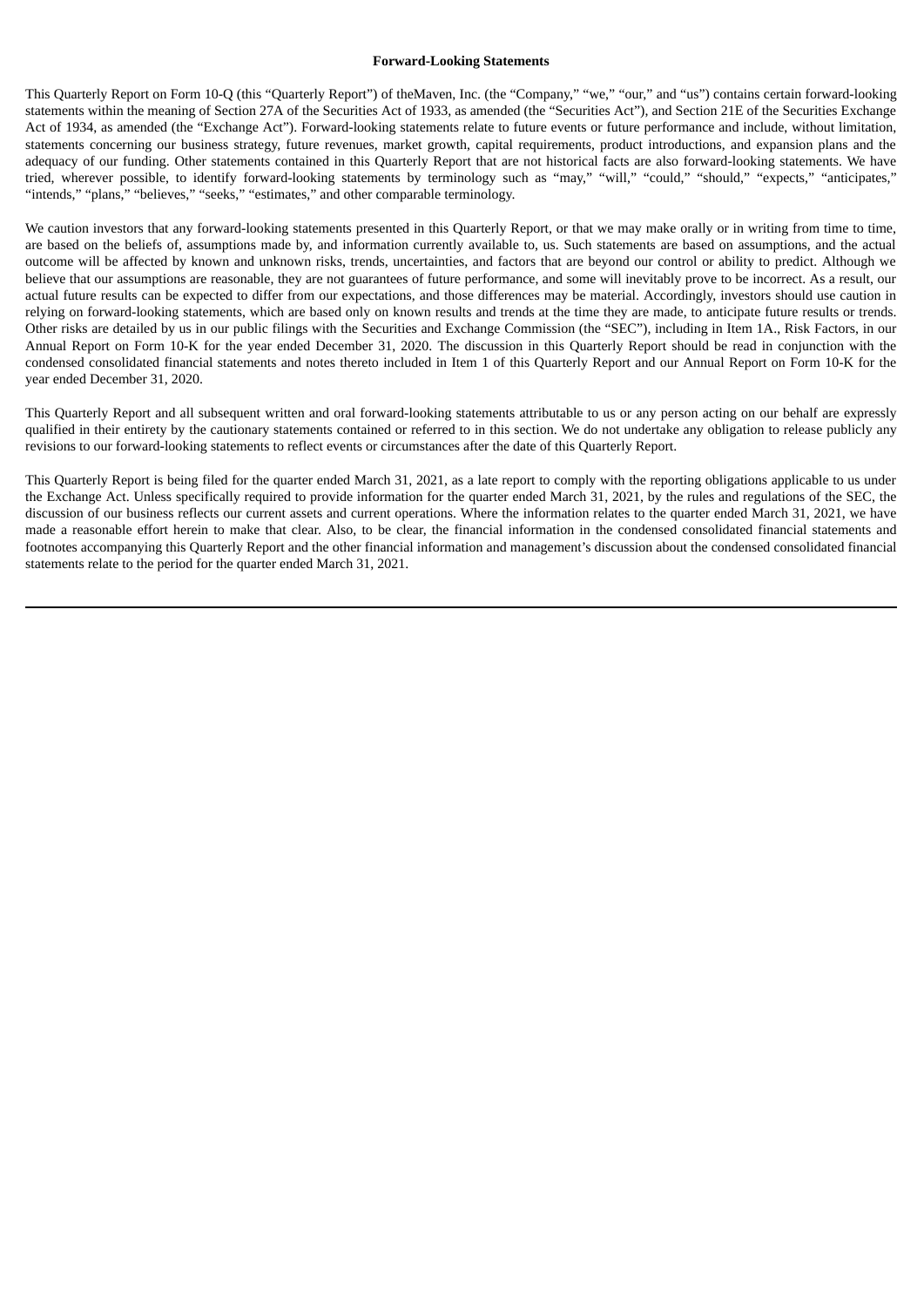## **PART I – FINANCIAL INFORMATION**

# <span id="page-3-1"></span><span id="page-3-0"></span>**ITEM 1. FINANCIAL INFORMATION**

## **THEMAVEN, INC. AND SUBSIDIARIES**

Index to Condensed Consolidated Financial Statements

|                                                                                                                        | <b>PAGE</b> |
|------------------------------------------------------------------------------------------------------------------------|-------------|
| Condensed Consolidated Balance Sheets - March 31, 2021 (Unaudited) and December 31, 2020                               |             |
| Condensed Consolidated Statements of Operations (Unaudited) - Three Months Ended March 31, 2021 and 2020               |             |
| Condensed Consolidated Statements of Stockholders' Deficiency (Unaudited) - Three Months Ended March 31, 2021 and 2020 |             |
| Condensed Consolidated Statements of Cash Flows (Unaudited) - Three Months Ended March 31, 2021 and 2020               |             |
| Notes to Condensed Consolidated Financial Statements (Unaudited)                                                       |             |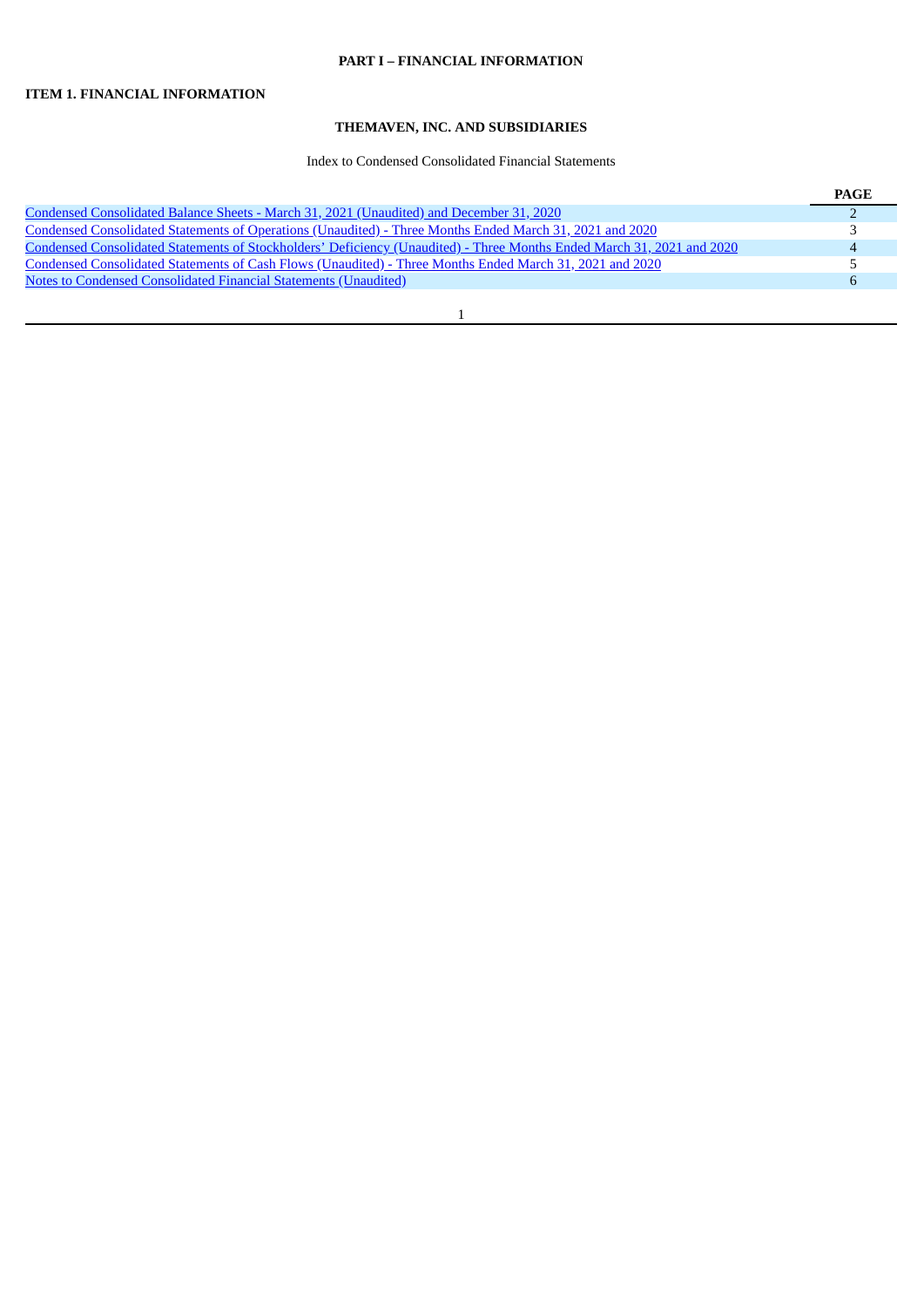## **THEMAVEN, INC. AND SUBSIDIARIES CONDENSED CONSOLIDATED BALANCE SHEETS**

<span id="page-4-0"></span>

|                                                                                                                                                                                                                                                                    | March 31, 2021<br>(unaudited) |                          | <b>December 31, 2020</b> |
|--------------------------------------------------------------------------------------------------------------------------------------------------------------------------------------------------------------------------------------------------------------------|-------------------------------|--------------------------|--------------------------|
| <b>Assets</b>                                                                                                                                                                                                                                                      |                               |                          |                          |
| Current assets:                                                                                                                                                                                                                                                    |                               |                          |                          |
| Cash and cash equivalents                                                                                                                                                                                                                                          | \$                            | 4,524,734                | \$<br>9,033,872          |
| Restricted cash                                                                                                                                                                                                                                                    |                               | 500,809                  | 500,809                  |
| Accounts receivable, net                                                                                                                                                                                                                                           |                               | 14,089,590               | 16,497,626               |
| Subscription acquisition costs, current portion                                                                                                                                                                                                                    |                               | 31,171,595               | 28,146,895               |
| Royalty fees, current portion                                                                                                                                                                                                                                      |                               | 15,000,000               | 15,000,000               |
| Prepayments and other current assets                                                                                                                                                                                                                               |                               | 6,422,576                | 4,667,263                |
| Total current assets                                                                                                                                                                                                                                               |                               | 71,709,304               | 73,846,465               |
| Property and equipment, net                                                                                                                                                                                                                                        |                               | 1,117,403                | 1,129,438                |
| Operating lease right-of-use assets                                                                                                                                                                                                                                |                               | 18,108,197               | 18,292,196               |
| Platform development, net                                                                                                                                                                                                                                          |                               | 7,463,671                | 7,355,608                |
| Royalty fees, net of current portion                                                                                                                                                                                                                               |                               | 7,500,000                | 11,250,000               |
| Subscription acquisition costs, net of current portion                                                                                                                                                                                                             |                               | 18,682,545<br>66,550,845 | 13,358,585               |
| Acquired and other intangible assets, net<br>Other long-term assets                                                                                                                                                                                                |                               | 1,568,502                | 71,501,835<br>1,330,812  |
| Goodwill                                                                                                                                                                                                                                                           |                               | 16,139,377               | 16,139,377               |
| <b>Total assets</b>                                                                                                                                                                                                                                                |                               |                          |                          |
|                                                                                                                                                                                                                                                                    | \$                            | 208,839,844              | \$<br>214,204,316        |
| Liabilities, mezzanine equity and stockholders' deficiency<br>Current liabilities:                                                                                                                                                                                 |                               |                          |                          |
| Accounts payable                                                                                                                                                                                                                                                   | \$                            | 10,148,600               | \$<br>8,228,977          |
| Accrued expenses and other                                                                                                                                                                                                                                         |                               | 16,735,761               | 14,718,193               |
| Line of credit                                                                                                                                                                                                                                                     |                               | 5,426,790                | 7,178,791                |
| Unearned revenue                                                                                                                                                                                                                                                   |                               | 65,863,189               | 61,625,676               |
| Subscription refund liability                                                                                                                                                                                                                                      |                               | 4,772,991                | 4,035,531                |
| Operating lease liabilities                                                                                                                                                                                                                                        |                               | 1,022,294                | 1,059,671                |
| Liquidated damages payable                                                                                                                                                                                                                                         |                               | 9,822,725                | 9,568,091                |
| Warrant derivative liabilities                                                                                                                                                                                                                                     |                               | 1,812,931                | 1,147,895                |
| <b>Total current liabilities</b>                                                                                                                                                                                                                                   |                               | 115,605,281              | 107,562,825              |
| Unearned revenue, net of current portion                                                                                                                                                                                                                           |                               | 28,300,040               | 23,498,597               |
| Restricted stock liabilities, net of current portion                                                                                                                                                                                                               |                               | 1,519,156                | 1,995,810                |
| Operating lease liabilities, net of current portion                                                                                                                                                                                                                |                               | 19,680,225               | 19,886,083               |
| Other long-term liabilities                                                                                                                                                                                                                                        |                               | 597,678                  | 753,365                  |
| Deferred tax liabilities                                                                                                                                                                                                                                           |                               | 210,832                  | 210,832                  |
| Long-term debt                                                                                                                                                                                                                                                     |                               | 64,754,198               | 62,194,272               |
| <b>Total liabilities</b>                                                                                                                                                                                                                                           |                               | 230,667,410              | 216, 101, 784            |
| Commitments and contingencies (Note 12)                                                                                                                                                                                                                            |                               |                          |                          |
| Mezzanine equity:                                                                                                                                                                                                                                                  |                               |                          |                          |
| Series G redeemable and convertible preferred stock, \$0.01 par value, \$1,000 per share<br>liquidation value and 1,800 shares designated; aggregate liquidation value: \$168,496;<br>Series G shares issued and outstanding: 168,496; common shares issuable upon |                               |                          |                          |
| conversion: 188,791 at March 31, 2021 and December 31, 2020                                                                                                                                                                                                        |                               | 168,496                  | 168,496                  |
| Series H convertible preferred stock, \$0.01 par value, \$1,000 per share liquidation value<br>and 23,000 shares designated; aggregate liquidation value: \$19,597,000; Series H shares                                                                            |                               |                          |                          |
| issued and outstanding: 19,597; common shares issuable upon conversion: 59,384,849 at                                                                                                                                                                              |                               |                          |                          |
| March 31, 2021 and December 31, 2020                                                                                                                                                                                                                               |                               | 18,247,496               | 18,247,496               |
| Total mezzanine equity                                                                                                                                                                                                                                             |                               | 18,415,992               | 18,415,992               |
| Stockholders' deficiency:<br>Common stock, \$0.01 par value, authorized 1,000,000,000 shares; issued and outstanding:<br>230,326,425 and 229,085,167 shares at March 31, 2021 and December 31, 2020,                                                               |                               |                          |                          |
| respectively                                                                                                                                                                                                                                                       |                               | 2,303,264                | 2,290,851                |
| Common stock to be issued                                                                                                                                                                                                                                          |                               | 10,809                   | 10,809                   |
| Additional paid-in capital                                                                                                                                                                                                                                         |                               | 145,178,960              | 139,658,166              |
| Accumulated deficit                                                                                                                                                                                                                                                |                               | (187, 736, 591)          | (162, 273, 286)          |
| Total stockholders' deficiency                                                                                                                                                                                                                                     |                               | (40, 243, 558)           | (20, 313, 460)           |
| Total liabilities, mezzanine equity and stockholders' deficiency                                                                                                                                                                                                   | \$                            | 208,839,844              | \$<br>214,204,316        |

*See accompanying notes to condensed consolidated financial statements.*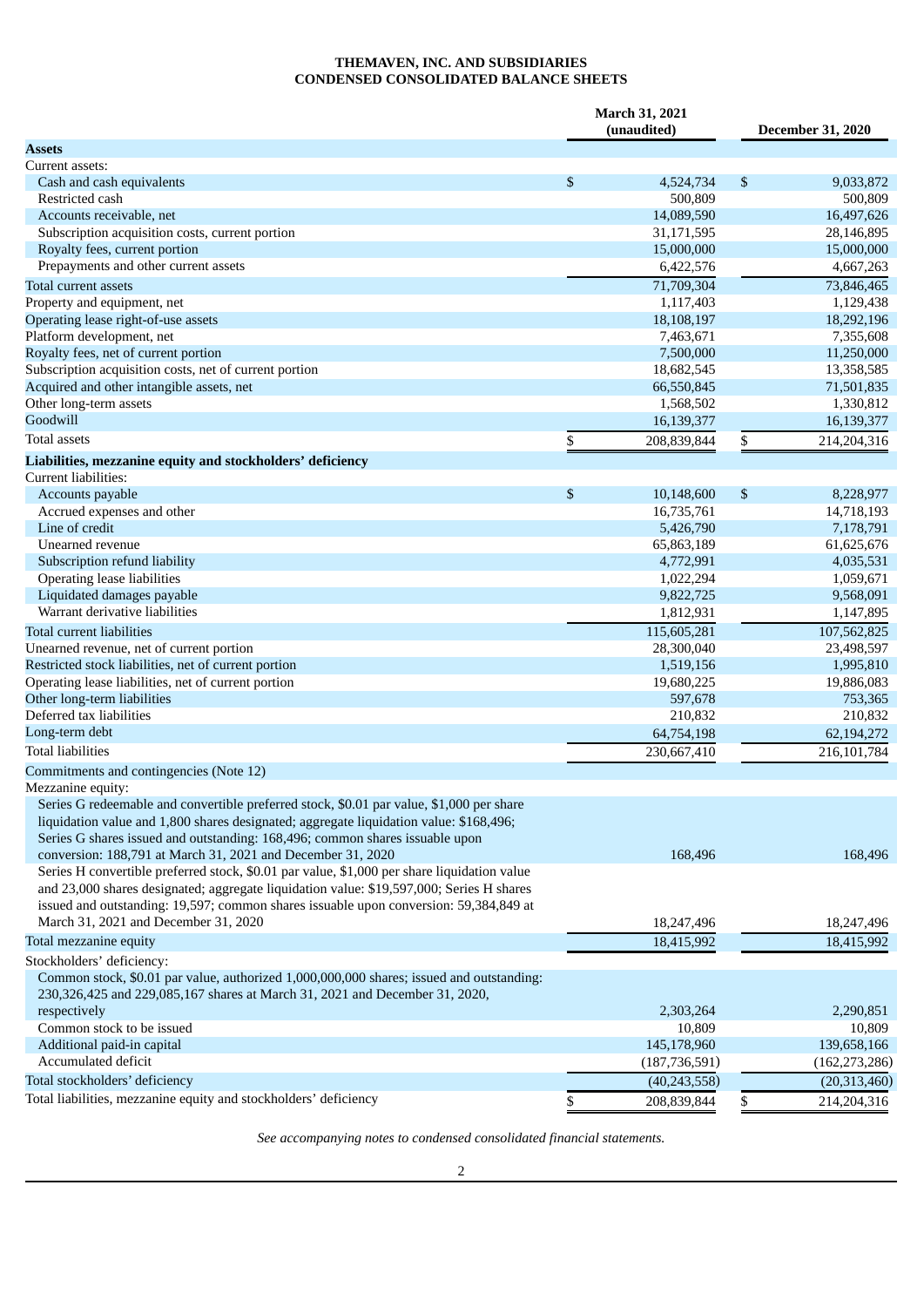#### **CONDENSED CONSOLIDATED STATEMENTS OF OPERATIONS (unaudited)**

<span id="page-5-0"></span>

|                                                                                         | Three Months Ended March 31, |                |              |                |  |
|-----------------------------------------------------------------------------------------|------------------------------|----------------|--------------|----------------|--|
|                                                                                         |                              | 2021           |              | 2020           |  |
| Revenue                                                                                 | <sup>\$</sup>                | 33,615,481     | $\mathbb{S}$ | 30,412,853     |  |
| Cost of revenue (includes amortization of developed technology and platform development |                              |                |              |                |  |
| for 2021 and 2020 of \$2,166,415 and \$2,040,129, respectively)                         |                              | 28,208,372     |              | 26,738,833     |  |
| Gross profit                                                                            |                              | 5,407,109      |              | 3,674,020      |  |
| <b>Operating expenses</b>                                                               |                              |                |              |                |  |
| Selling and marketing                                                                   |                              | 17,528,709     |              | 9,359,938      |  |
| General and administrative                                                              |                              | 5,638,830      |              | 10,410,205     |  |
| Depreciation and amortization                                                           |                              | 3,963,234      |              | 4,096,680      |  |
| Total operating expenses                                                                |                              | 27,130,773     |              | 23,866,823     |  |
| Loss from operations                                                                    |                              | (21, 723, 664) |              | (20, 192, 803) |  |
| Other (expense) income                                                                  |                              |                |              |                |  |
| Change in valuation of warrant derivative liabilities                                   |                              | (665, 036)     |              | 139,219        |  |
| Change in valuation of embedded derivative liabilities                                  |                              |                |              | 1,621,000      |  |
| Interest expense                                                                        |                              | (2,819,971)    |              | (3,799,728)    |  |
| Interest income                                                                         |                              |                |              | 1,743          |  |
| Liquidated damages                                                                      |                              | (254, 634)     |              | (546, 055)     |  |
| Other                                                                                   |                              |                |              |                |  |
| Total other expense                                                                     |                              | (3,739,641)    |              | (2,583,821)    |  |
| Loss before income taxes                                                                |                              | (25, 463, 305) |              | (22, 776, 624) |  |
| Income taxes                                                                            |                              |                |              |                |  |
| Net loss                                                                                |                              | (25, 463, 305) | \$           | (22, 776, 624) |  |
| Basic and diluted net loss per common share                                             |                              | (0.11)         | \$           | (0.59)         |  |
| Weighted average number of common shares outstanding – basic and diluted                |                              | 230,033,140    |              | 38,643,277     |  |

*See accompanying notes to condensed consolidated financial statements.*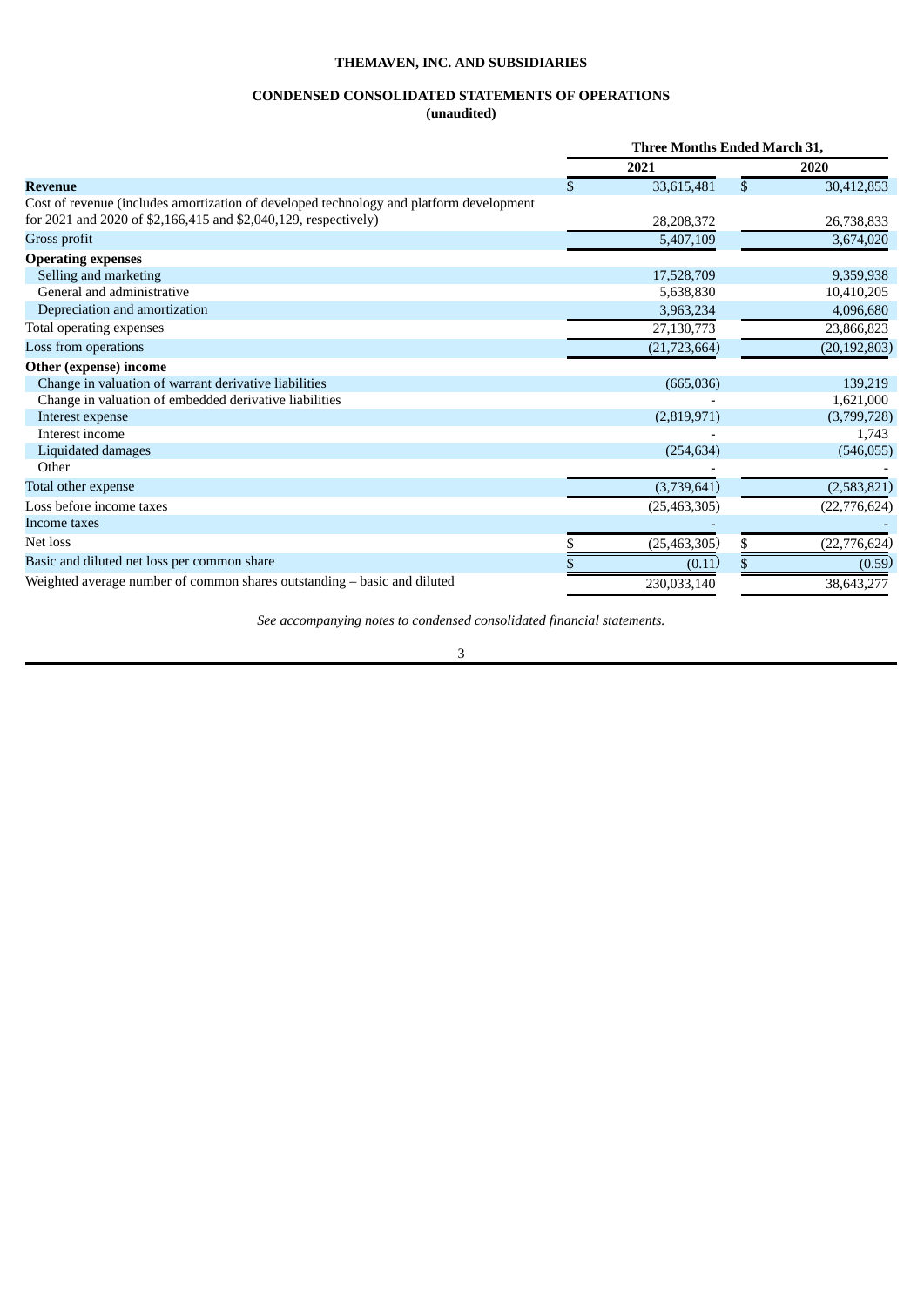## **CONDENSED CONSOLIDATED STATEMENTS OF STOCKHOLDERS' DEFICIENCY (unaudited)**

## **Three Months Ended March 31, 2021**

<span id="page-6-0"></span>

|                                                        | <b>Common Stock</b> |              | <b>Common Stock to be</b> | <b>Issued</b> |        | <b>Additional</b> |                          | <b>Total</b>   |
|--------------------------------------------------------|---------------------|--------------|---------------------------|---------------|--------|-------------------|--------------------------|----------------|
|                                                        |                     | Par          |                           |               | Par    | Paid-in           | Accumulated              | Stockholders'  |
|                                                        | <b>Shares</b>       | <b>Value</b> | <b>Shares</b>             |               | Value  | Capital           | <b>Deficit</b>           | Deficiency     |
| <b>Balance at January 1, 2021</b>                      | 229.085.167         | \$2,290,851  | 1,080,930                 |               | 10.809 | \$139,658,166     | \$(162, 273, 286)        | (20,313,460)   |
| Issuance of restricted stock awards to the board of    |                     |              |                           |               |        |                   |                          |                |
| directors                                              | 805,165             | 8,052        |                           |               |        | (8,052)           |                          |                |
| Repurchase restricted stock classified as liabilities  | (133,068)           | (1,331)      | $\overline{\phantom{a}}$  |               | ٠      | 1,331             | $\overline{\phantom{a}}$ |                |
| Issuance of common stock for restricted stock units in |                     |              |                           |               |        |                   |                          |                |
| connection with the acquisition of LiftIgniter         | 256.661             | 2,567        |                           |               |        | (2,567)           |                          |                |
| Issuance of common stock in connection with            |                     |              |                           |               |        |                   |                          |                |
| professional services                                  | 312,500             | 3,125        |                           |               |        | 121,875           | $\blacksquare$           | 125,000        |
| Stock-based compensation                               | ۰                   |              | $\overline{\phantom{a}}$  |               | ۰      | 5,408,207         | ۰                        | 5,408,207      |
| Net loss                                               |                     |              |                           |               |        | ۰                 | (25, 463, 305)           | (25, 463, 305) |
| Balance at March 31, 2021                              | 230,326,425         | \$2,303,264  | 1,080,930                 |               | 10,809 | \$145,178,960     | \$(187,736,591)          | (40, 243, 558) |

#### **Three Months Ended March 31, 2020**

|                                                               | <b>Common Stock to be</b><br><b>Common Stock</b><br>Issued |                          |               | <b>Additional</b> | <b>Total</b>              |                               |                             |
|---------------------------------------------------------------|------------------------------------------------------------|--------------------------|---------------|-------------------|---------------------------|-------------------------------|-----------------------------|
|                                                               | <b>Shares</b>                                              | <b>Par Value</b>         | <b>Shares</b> | <b>Par Value</b>  | Paid-in<br><b>Capital</b> | Accumulated<br><b>Deficit</b> | Stockholders'<br>Deficiency |
| <b>Balance at January 1, 2020</b>                             | 37,119,117                                                 | 371,190                  | 3,938,287     | 39.383            | \$35,562,766              | \$(73,041,323)                | $$$ (37,067,984)            |
| Issuance of restricted stock units in connection with the     |                                                            |                          |               |                   |                           |                               |                             |
| acquisition of LiftIgniter                                    |                                                            |                          |               |                   | 500,000                   |                               | 500,000                     |
| Issuance of restricted stock awards to the board of directors | 562,500                                                    | 5,625                    | -             | $\sim$            | (5,625)                   | $\overline{\phantom{0}}$      |                             |
| Common stock withheld for taxes                               | (206, 881)                                                 | (2,069)                  |               | $\sim$            | (167, 412)                | $\overline{\phantom{a}}$      | (169, 481)                  |
| Stock-based compensation                                      |                                                            | $\overline{\phantom{a}}$ |               | н.,               | 3,930,172                 | ۰.                            | 3,930,172                   |
| Net loss                                                      |                                                            |                          |               |                   |                           | (22,776,624)                  | (22,776,624)                |
| <b>Balance at March 31, 2020</b>                              | 37,474,736                                                 | 374,746                  | 3,938,287     | 39,383            | \$39,819,901              | \$ (95,817,947)               | $$$ (55,583,917)            |

*See accompanying notes to condensed consolidated financial statements.*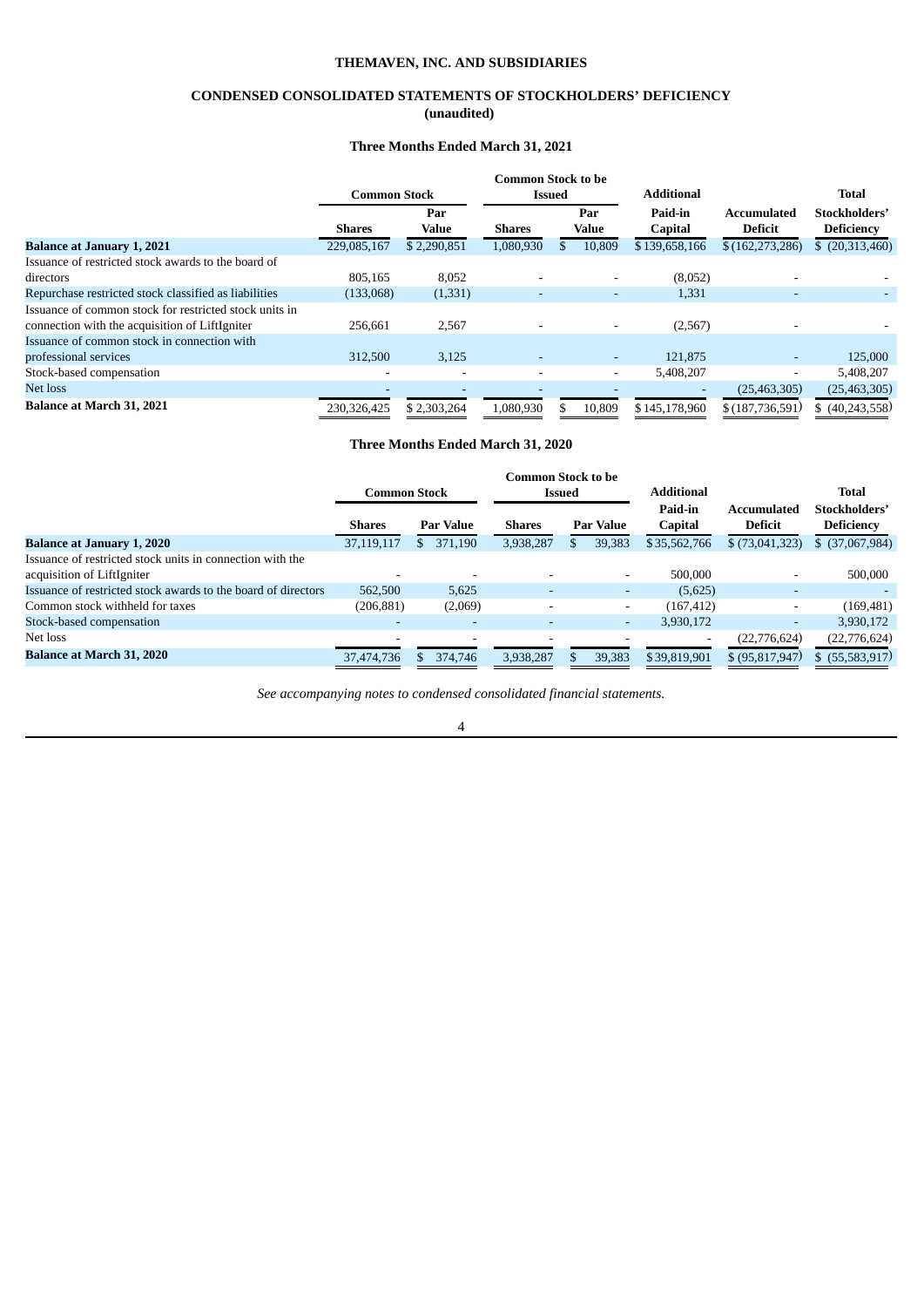# **CONDENSED CONSOLIDATED STATEMENTS OF CASH FLOWS**

**(unaudited)**

<span id="page-7-0"></span>

|                                                                                   | <b>Three Months Ended March 31,</b> |                |    |                |  |
|-----------------------------------------------------------------------------------|-------------------------------------|----------------|----|----------------|--|
|                                                                                   |                                     | 2021           |    | 2020           |  |
| <b>Cash flows from operating activities</b>                                       |                                     |                |    |                |  |
| Net loss                                                                          | \$                                  | (25, 463, 305) | \$ | (22,776,624)   |  |
| Adjustments to reconcile net loss to net cash used in operating activities:       |                                     |                |    |                |  |
| Depreciation of property and equipment                                            |                                     | 109,814        |    | 183,261        |  |
| Amortization of platform development and intangible assets                        |                                     | 6,019,835      |    | 5,953,548      |  |
| Amortization of debt discounts                                                    |                                     | 694,236        |    | 1,570,853      |  |
| Change in valuation of warrant derivative liabilities                             |                                     | 665,036        |    | (139, 219)     |  |
| Change in valuation of embedded derivative liabilities                            |                                     |                |    | (1,621,000)    |  |
| Accrued interest                                                                  |                                     | 1,865,690      |    | 2,046,893      |  |
| Liquidated damages                                                                |                                     | 254,634        |    | 546,055        |  |
| Stock-based compensation                                                          |                                     | 5,099,012      |    | 3,560,120      |  |
| Other                                                                             |                                     | (508, 665)     |    | (213,982)      |  |
| Change in operating assets and liabilities net of effect of business combination: |                                     |                |    |                |  |
| Accounts receivable                                                               |                                     | 2,916,701      |    | 621,643        |  |
| Subscription acquisition costs                                                    |                                     | (8,348,660)    |    | (3, 104, 468)  |  |
| Royalty fees                                                                      |                                     | 3,750,000      |    | 3,750,000      |  |
| Prepayments and other current assets                                              |                                     | (1,630,313)    |    | (623,057)      |  |
| Other long-term assets                                                            |                                     | (237,690)      |    | (365, 481)     |  |
| Accounts payable                                                                  |                                     | 1,919,623      |    | 2,547,552      |  |
| Accrued expenses and other                                                        |                                     | 1,821,317      |    | (3,730,191)    |  |
| Unearned revenue                                                                  |                                     | 9,038,956      |    | 1,337,842      |  |
| Subscription refund liability                                                     |                                     | 737,460        |    | (96, 241)      |  |
| <b>Operating lease liabilities</b>                                                |                                     | (214, 923)     |    | 398,843        |  |
| Net cash used in operating activities                                             |                                     | (1,511,242)    |    | (10, 153, 653) |  |
| <b>Cash flows from investing activities</b>                                       |                                     |                |    |                |  |
| Purchases of property and equipment                                               |                                     | (97, 779)      |    | (859,079)      |  |
| Capitalized platform development                                                  |                                     | (867, 713)     |    | (853, 926)     |  |
| Payments for acquisition of business                                              |                                     |                |    | (315, 289)     |  |
| Net cash used in investing activities                                             |                                     | (965, 492)     |    | (2,028,294)    |  |
| <b>Cash flows from financing activities</b>                                       |                                     |                |    |                |  |
| Proceeds from delayed draw term note                                              |                                     |                |    | 6,000,000      |  |
| Borrowings (repayments) under line of credit                                      |                                     | (1,752,001)    |    | 5,415,914      |  |
| Payment for taxes related to repurchase of restricted common stock                |                                     |                |    | (169, 481)     |  |
| Payment of restricted stock liabilities                                           |                                     | (280, 403)     |    |                |  |
|                                                                                   |                                     |                |    |                |  |
| Net cash provided by (used for) financing activities                              |                                     | (2,032,404)    |    | 11,246,433     |  |
| Net decrease in cash, cash equivalents, and restricted cash                       |                                     | (4,509,138)    |    | (935, 514)     |  |
| Cash, cash equivalents, and restricted cash - beginning of period                 |                                     | 9,534,681      |    | 9,473,090      |  |
| Cash, cash equivalents, and restricted cash - end of period                       | \$                                  | 5,025,543      | \$ | 8,537,576      |  |
| Supplemental disclosure of cash flow information                                  |                                     |                |    |                |  |
| Cash paid for interest                                                            | \$                                  | 260,045        | \$ | 181,982        |  |
| Cash paid for income taxes                                                        |                                     |                |    |                |  |
| Noncash investing and financing activities                                        |                                     |                |    |                |  |
| Reclassification of stock-based compensation to platform development              | \$                                  | 309,195        | \$ | 370,052        |  |
| Issuance of common stock in connection with professional services                 |                                     | 125,000        |    |                |  |
| Debt discount on delayed draw term note                                           |                                     |                |    | 913,865        |  |
| Restricted stock units issued in connection with acquisition of LiftIgniter       |                                     |                |    | 500,000        |  |
| Assumption of liabilities in connection with acquisition of LiftIgniter           |                                     |                |    | 140,381        |  |

*See accompanying notes to condensed consolidated financial statements.*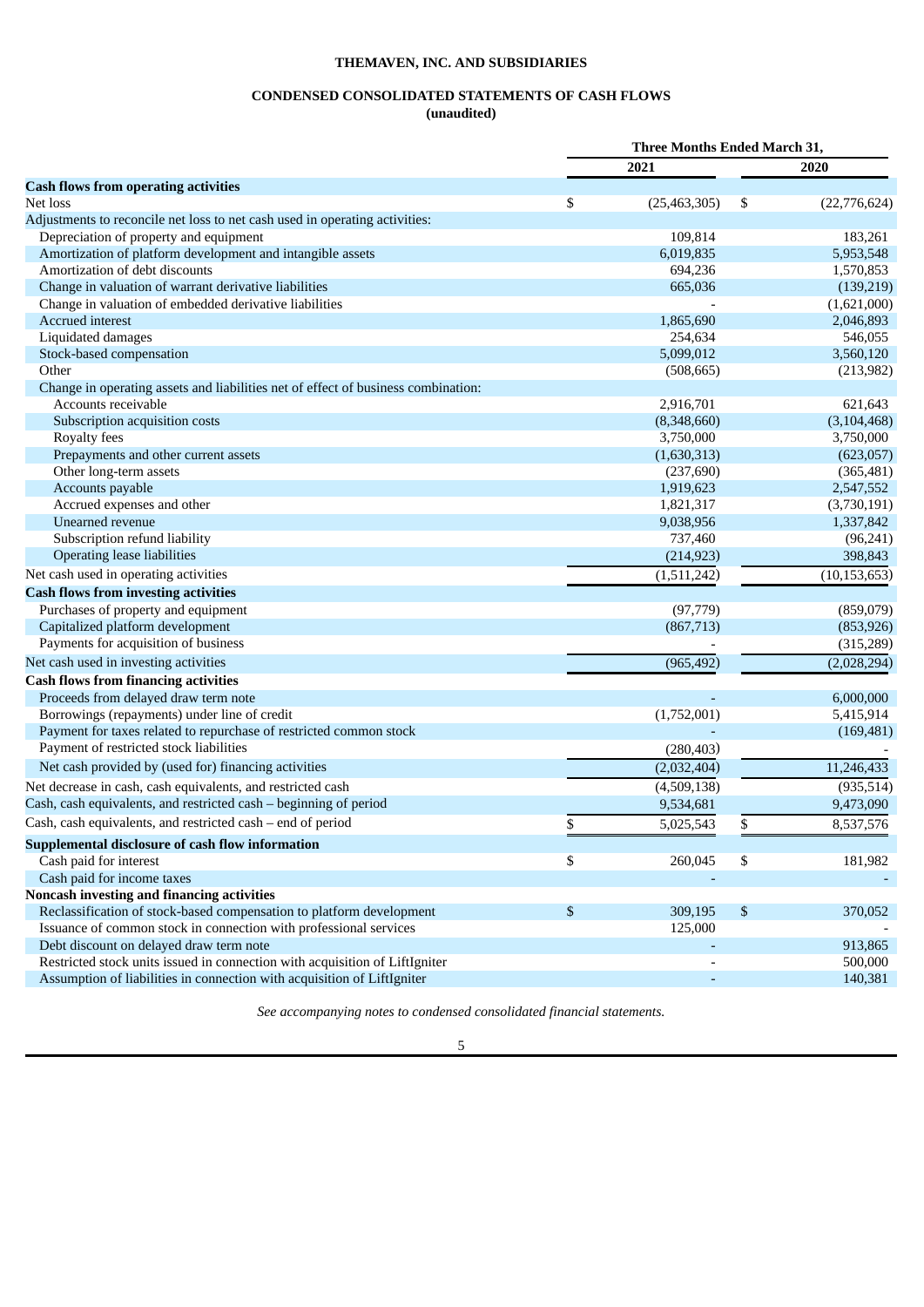## **NOTES TO CONDENSED CONSOLIDATED FINANCIAL STATEMENTS**

#### <span id="page-8-0"></span>**1. Summary of Significant Accounting Policies**

#### *Basis of Presentation*

The condensed consolidated financial statements include the accounts of TheMaven, Inc. and its wholly owned subsidiaries ("Maven" or the "Company"), after eliminating all significant intercompany balances and transactions. The Company does not have any off-balance sheet arrangements.

The accompanying unaudited condensed consolidated financial statements have been prepared pursuant to the rules and regulations of the SEC. Accordingly, they do not include all of the information and notes required by accounting principles generally accepted in the United States of America ("U.S. GAAP") for complete financial statements. These condensed consolidated financial statements should be read in conjunction with the Company's audited consolidated financial statements, which are included in Maven's Annual Report on Form 10-K (the "Form 10-K") for the year ended December 31, 2020, filed with the SEC on August 16, 2021.

The condensed consolidated financial statements as of December 31, 2020, and for the three months ended March 31, 2021 and 2020, are unaudited but, in management's opinion, include all adjustments necessary for a fair presentation of the results of interim periods. All such adjustments are of a normal recurring nature. The year-end condensed consolidated balance sheet as of December 31, 2020, was derived from audited financial statements, but does not include all disclosures required by U.S. GAAP. The results of operations for interim periods are not necessarily indicative of the results to be expected for the entire fiscal year. The Company's impact during the first quarter of 2021 by the novel coronavirus ("COVID-19") pandemic has been to a lesser extent than in 2020. Beginning in 2021, restrictions on non-essential work activity have begun to lift and sporting and other events have begun to be held, with attendance closer to pre-pandemic levels, which has resulted in an increase in traffic and advertising revenue. The Company expects a continued modest growth in advertising revenue back toward pre-pandemic levels, however, such growth depends on future developments, including the duration and spread of the COVID-19 pandemic, whether related group gathering and sports event advisories and restrictions will be put in place again, and the extent and effectiveness of containment and other actions taken, including the percentage of the population that receives COVID-19 vaccinations.

#### *Reclassifications*

Certain prior year amounts have been reclassified to conform to the fiscal 2020 presentation.

#### *Use of Estimates*

Preparation of condensed consolidated financial statements in conformity with U.S. GAAP requires management to make estimates and assumptions that affect the amounts reported and disclosed in the financial statements and the accompanying notes. Actual results could differ materially from these estimates. On an ongoing basis, the Company evaluates its estimates, including those related to the allowance for credit losses, fair values of financial instruments, capitalization of platform development, intangible assets and goodwill, useful lives of intangible assets and property and equipment, income taxes, fair value of assets acquired and liabilities assumed in the business acquisitions, determination of the fair value of stock-based compensation and valuation of derivatives liabilities and contingent liabilities, among others. The Company bases its estimates on assumptions, both historical and forward looking, that are believed to be reasonable, the results of which form the basis for making judgments about the carrying values of assets and liabilities.

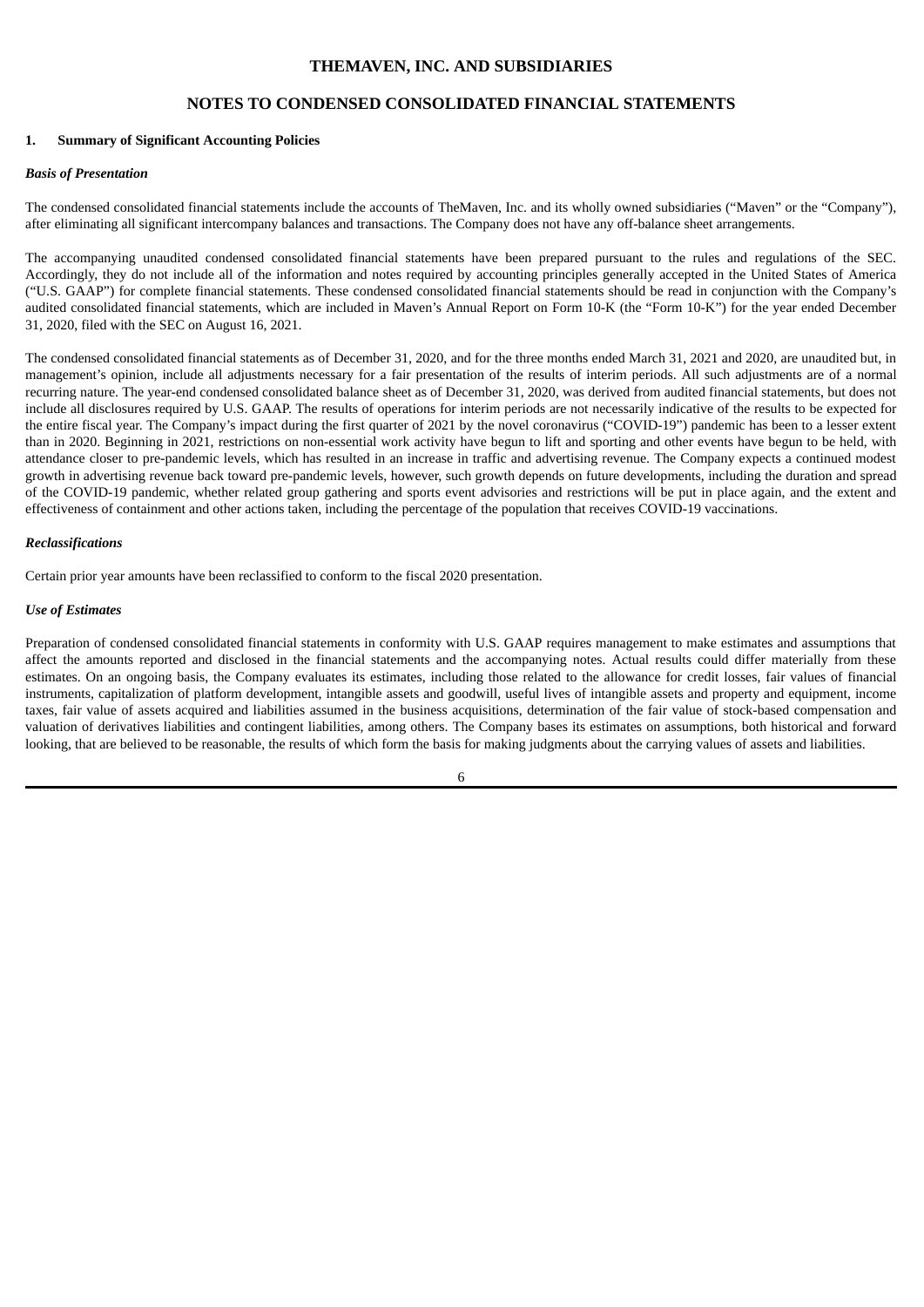## *Contract Modifications*

The Company occasionally enters into amendments to previously executed contracts that constitute contract modifications. The Company assesses each of these contract modifications to determine:

- if the additional services and goods are distinct from the services and goods in the original arrangement; and
- if the amount of consideration expected for the added services or goods reflects the stand-alone selling price of those services and goods.

A contract modification meeting both criteria is accounted for as a separate contract. A contract modification not meeting both criteria is considered a change to the original contract and is accounted for on either a prospective basis as a termination of the existing contract and the creation of a new contract, or a cumulative catch-up basis (see Note 3 and Note 11).

#### *Recently Adopted Accounting Standards*

In December 2019, the FASB issued ASU 2019-12, *Income Taxes (Topic 740): Simplifying the Accounting for Income Taxes*, which removes certain exceptions related to the approach for intra-period tax allocation, the methodology for calculating income taxes in an interim period, and the recognition of deferred tax liabilities for outside basis differences. This guidance also clarifies and simplifies other areas of ASC 740. Certain amendments in this update must be applied on a prospective basis, certain amendments must be applied on a retrospective basis, and certain amendments must be applied on a modified retrospective basis through a cumulative-effect adjustment to retained earnings/(deficit) in the period of adoption. On January 1, 2021, the Company adopted ASU 2019-12 with no material impact to its condensed consolidated financial position, results of operations or cash flows.

In August 2020, the FASB issued ASU 2020-06, Debt – Debt with Conversion and Other Options (Subtopic 470-20) and Derivatives and Hedaing – *Contracts in Entity's Own Equity (Subtopic 815-40)*, which updates various codification topics to simplify the accounting guidance for certain financial instruments with characteristics of liabilities and equity, with a specific focus on convertible instruments and the derivative scope exception for contracts in an entity's own equity and amends the diluted EPS computation for these instruments. On January 1, 2021, the Company adopted ASU 2020-06 with no material impact to its condensed consolidated financial statements.

In October 2020, the FASB issued ASU 2020-08, Codification Improvements to Subtopic 310-20 - Receivables - Nonrefundable Fees and Other Costs. which clarifies that a reporting entity should assess whether a callable debt security purchased at a premium is within the scope of ASC 310-20-35-33 each reporting period, which impacts the amortization period for nonrefundable fees and other costs. On January 1, 2021, the Company adopted ASU 2020-08 with no material impact to its condensed consolidated financial statements.

In October 2020, the FASB issued ASU 2020-10, *Codification Improvements*, which updates various codification topics by clarifying or improving disclosure requirements to align with the SEC's regulations. On January 1, 2021, the Company adopted ASU 2020-10 with no material impact to its condensed consolidated financial statements.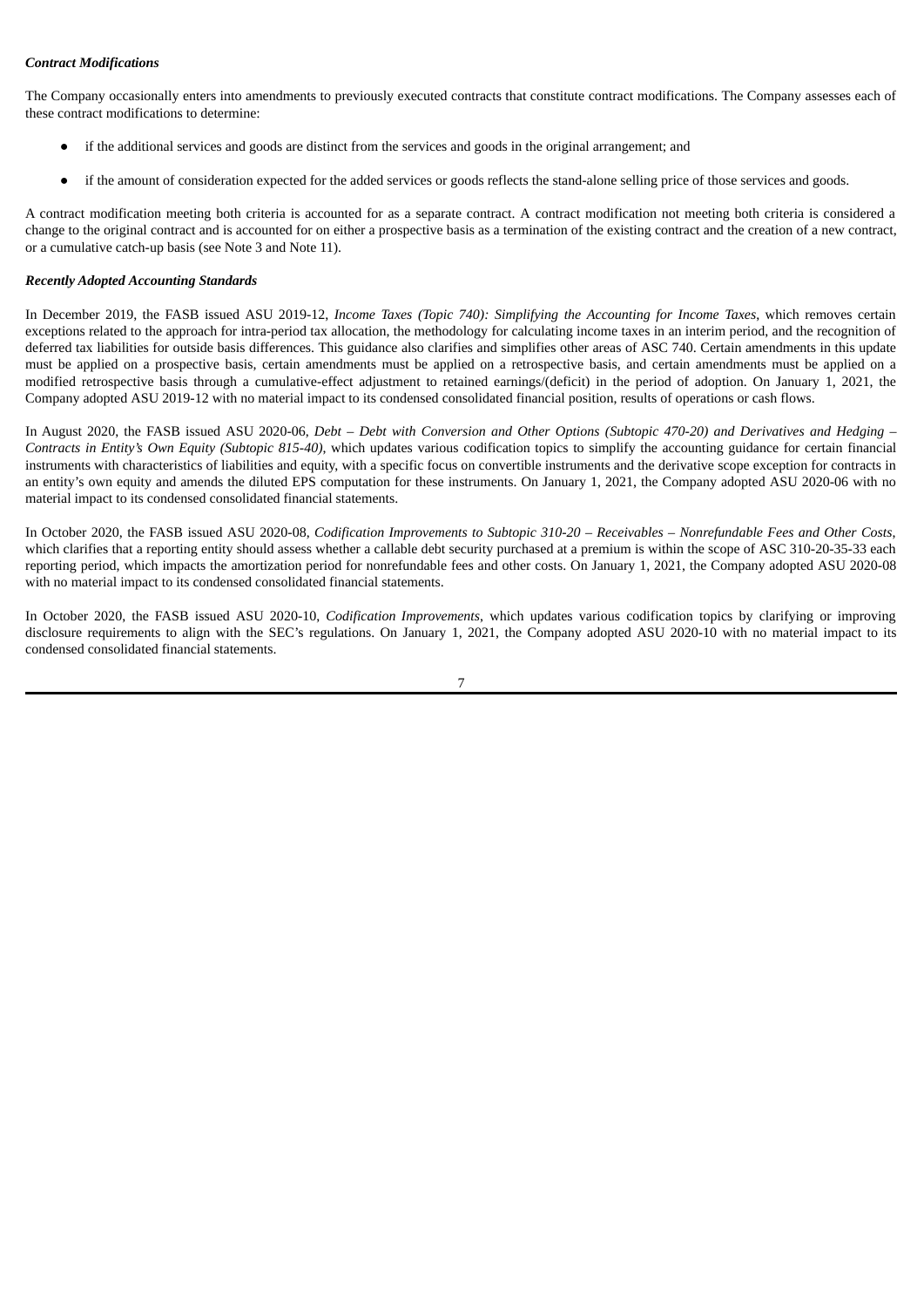#### *Loss per Common Share*

Basic loss per share is computed using the weighted average number of common shares outstanding during the period and excludes any dilutive effects of common stock equivalent shares, such as stock options, restricted stock, and warrants. All restricted stock awards are considered outstanding but is included in the computation of basic loss per common share only when the underlying restrictions expire, the shares are no longer forfeitable, and are thus vested. All restricted stock units are included in the computation of basic loss per common share only when the underlying restrictions expire, the shares are no longer forfeitable, and are thus vested. Contingently issuable shares are included in basic loss per common share only when there are no circumstances under which those shares would not be issued. Diluted loss per common share is computed using the weighted average number of common shares outstanding and common stock equivalent shares outstanding during the period using the treasury stock method. Common stock equivalent shares are excluded from the computation if their effect is anti-dilutive.

The Company excluded the outstanding securities summarized below (capitalized terms are described herein), which entitle the holders thereof to acquire shares of the Company's common stock, from its calculation of net income loss per common share, as their effect would have been anti-dilutive.

|                                      | As of March 31,          |             |  |
|--------------------------------------|--------------------------|-------------|--|
|                                      | 2021                     | 2020        |  |
| Series G convertible preferred stock | 188,791                  | 188,791     |  |
| Series H Preferred Stock             | 59,384,849               | 58,787,879  |  |
| <b>Series I Preferred Stock</b>      |                          | 46,200,000  |  |
| Series J Preferred Stock             | $\overline{\phantom{0}}$ | 28,571,428  |  |
| Indemnity shares of common stock     | $\overline{a}$           | 412,500     |  |
| <b>Restricted Stock Awards</b>       | 316,667                  | 1,991,665   |  |
| <b>Financing Warrants</b>            | 2,882,055                | 2,882,055   |  |
| <b>ABG Warrants</b>                  | 21,989,844               | 21,989,844  |  |
| <b>AllHipHop warrants</b>            | 125,000                  |             |  |
| <b>Publisher Partner Warrants</b>    | 789,541                  | 939,540     |  |
| <b>Restricted Stock Units</b>        |                          | 2,399,997   |  |
| Common Stock Awards                  | 7,078,723                | 8,063,811   |  |
| <b>Common Equity Awards</b>          | 157,945,671              | 77,106,507  |  |
| <b>Outside Options</b>               | 3,050,000                | 3,730,667   |  |
| Total                                | 253,751,141              | 253,264,684 |  |

#### **2. Acquisition**

On March 9, 2020, the Company entered into an asset purchase agreement with Petametrics Inc., dba LiftIgniter, a Delaware corporation ("LiftIgniter"), where it purchased substantially all the assets, including the intellectual property and excluding certain accounts receivable, and assumed certain liabilities. The purchase price consisted of: (1) a cash payment of \$184,087 on February 19, 2020, in connection with the repayment of all outstanding indebtedness, (2) at closing, a cash payment of \$131,202, (3) collections of certain accounts receivable, (4) on the first anniversary date of the closing, the issuance of restricted stock units for an aggregate of up to 312,500 shares of the Company's common stock (of which 256,661 shares of the Company's common stock were issued during the three months ended March 31, 2021 and 55,839 are to be issued), and (5) on the second anniversary date of the closing, the issuance of restricted stock units for an aggregate of up to 312,500 shares of the Company's common stock.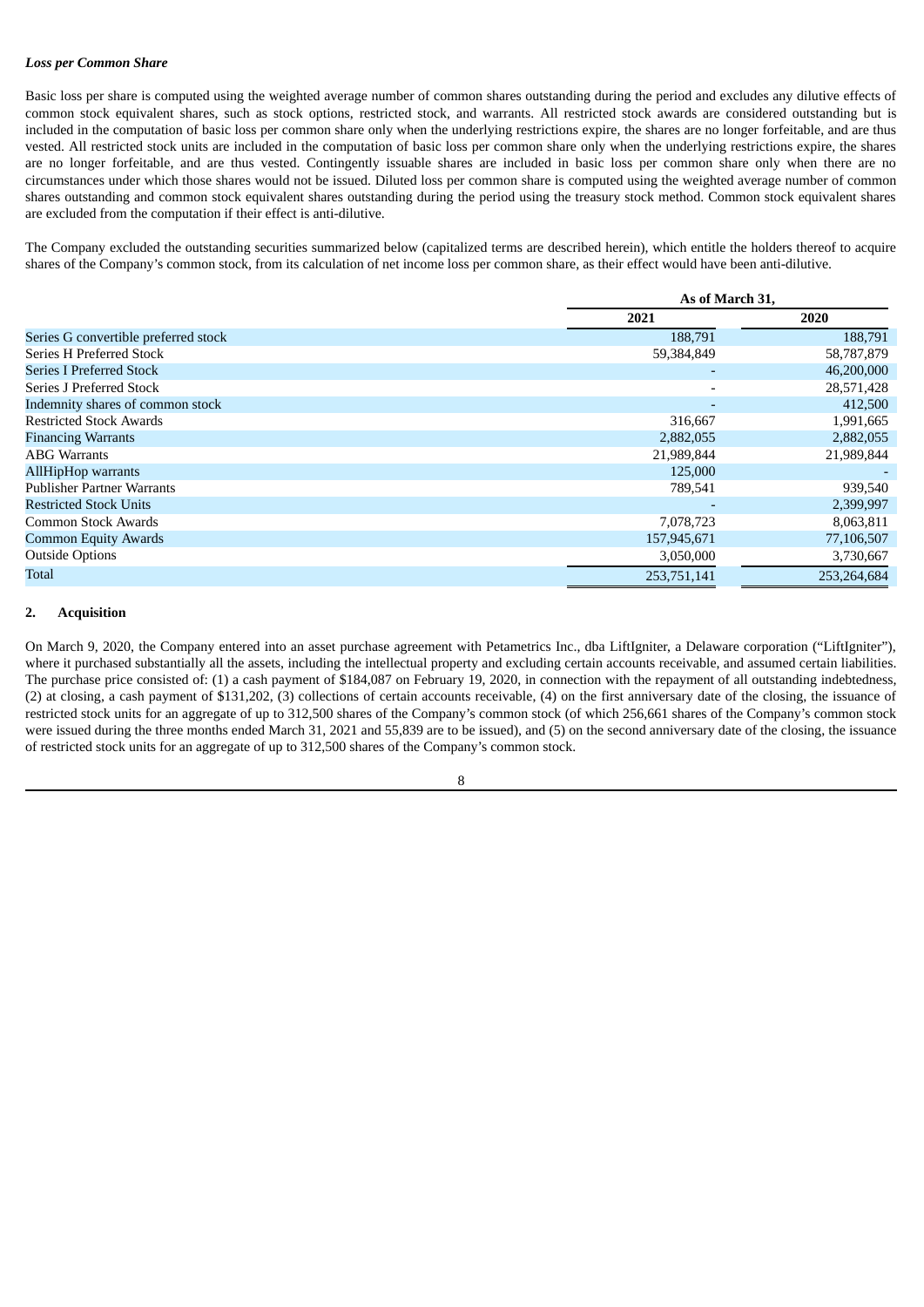The composition of the purchase price is as follows:

| Cash                                                        | 315,289 |
|-------------------------------------------------------------|---------|
| Indemnity restricted stock units for shares of common stock | 500.000 |
| Total purchase consideration                                | 815.289 |

The purchase price allocation resulted in the following amounts being allocated to the assets acquired and liabilities assumed at the closing date of the acquisition based upon their respective fair values as summarized below:

| <b>Accounts receivable</b> | 37,908    |
|----------------------------|-----------|
| Developed technology       | 917,762   |
| Accounts payable           | (53, 494) |
| Unearned revenue           | (86, 887) |
| Net assets acquired        | 815,289   |

The useful life for the developed technology is three years (3.0 years).

3. Balance Sheet Components

The components of certain balance sheet amounts are as follows:

*Accounts Receivable* – Accounts receivable are presented net of allowance for doubtful accounts. The allowance for doubtful accounts as of March 31, 2021 and December 31, 2020 was \$718,912 and \$892,352, respectively.

*Subscription Acquisition Costs* – Subscription acquisition costs include the incremental costs of obtaining a contract with a customer, paid to external parties, if it expects to recover those costs. The current portion of the subscription acquisition costs as of March 31, 2021 and December 31, 2020 was \$31,171,595 and \$28,146,895, respectively. The noncurrent portion of the subscription acquisition costs as of March 31, 2021 and December 31, 2020 was \$18,682,545 and \$13,358,585, respectively.

Certain contract amendments resulted in a modification to the subscription acquisition costs that will be recognized on a prospective basis in the same proportion as the revenue that has not yet been recognized (further details are provided under the heading *Contract Balances* in Note 11).

*Property and Equipment* – Property and equipment are summarized as follows:

|                                                | As of |                |  |                          |
|------------------------------------------------|-------|----------------|--|--------------------------|
|                                                |       | March 31, 2021 |  | <b>December 31, 2020</b> |
| Office equipment and computers                 |       | 1,439,071      |  | 1,341,292                |
| Furniture and fixtures                         |       | 19,997         |  | 19,997                   |
| Leasehold improvements                         |       | 345,516        |  | 345,516                  |
|                                                |       | 1,804,584      |  | 1,706,805                |
| Less accumulated depreciation and amortization |       | (687, 181)     |  | (577, 367)               |
| Net property and equipment                     |       | 1,117,403      |  | 1,129,438                |

Depreciation and amortization expense for the three months ended March 31, 2021 and 2020 was \$109,814 and \$638,796, respectively. Depreciation and amortization expense is included in selling and marketing expenses and general and administrative expenses, as appropriate, on the consolidated statements of operations.

*Platform Development* – Platform development costs are summarized as follows:

|                               | As of                 |  |                          |  |  |  |
|-------------------------------|-----------------------|--|--------------------------|--|--|--|
|                               | <b>March 31, 2021</b> |  | <b>December 31, 2020</b> |  |  |  |
| Platform development          | 17,204,336            |  | 16,027,428               |  |  |  |
| Less accumulated amortization | (9,740,665)           |  | (8,671,820)              |  |  |  |
| Net platform development      | 7,463,671             |  | 7,355,608                |  |  |  |

A summary of platform development activity for the three months ended March 31, 2021 and year ended December 31, 2020 is as follows:

|                                                   | As of          |  |                          |  |  |  |
|---------------------------------------------------|----------------|--|--------------------------|--|--|--|
|                                                   | March 31, 2021 |  | <b>December 31, 2020</b> |  |  |  |
| Platform development beginning of period          | 16,027,428     |  | 10,678,692               |  |  |  |
| Payroll-based costs capitalized during the period | 867,713        |  | 3,750,541                |  |  |  |
| Total capitalized costs                           | 16,895,141     |  | 14,429,233               |  |  |  |
| Stock-based compensation                          | 309.195        |  | 1,608,995                |  |  |  |
| <b>Dispositions</b>                               |                |  | (10, 800)                |  |  |  |
| Platform development end of period                | 17,204,336     |  | 16,027,428               |  |  |  |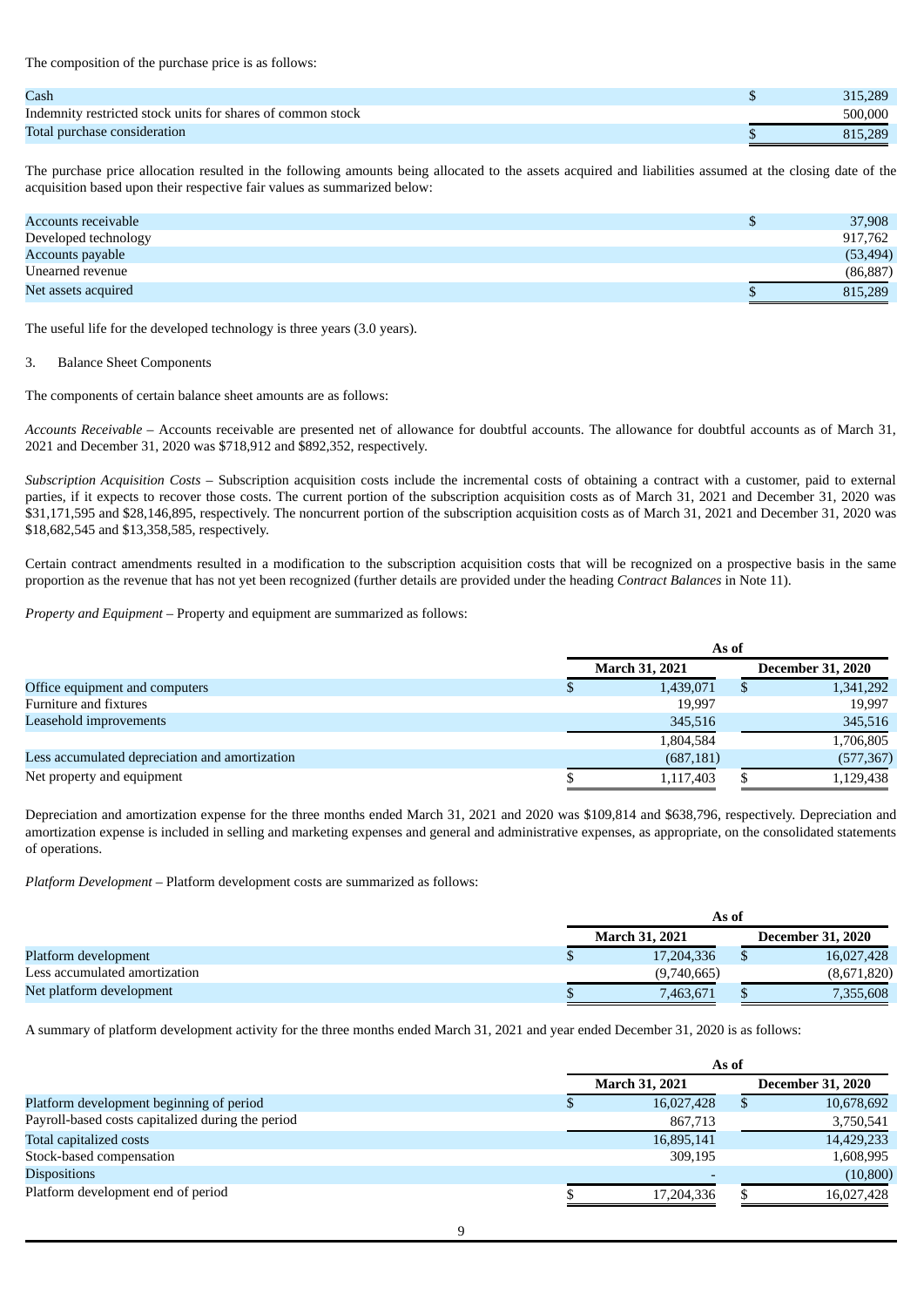Amortization expense for the three months ended March 31, 2021 and 2020, was \$1,068,845 and \$920,824, respectively.

*Intangible Assets* – Intangible assets subject to amortization consisted of the following:

|                                        |               | As of March 31, 2021 |               | As of December 31, 2020 |                      |              |  |
|----------------------------------------|---------------|----------------------|---------------|-------------------------|----------------------|--------------|--|
|                                        | <b>Net</b>    |                      |               |                         |                      | <b>Net</b>   |  |
|                                        | Carrying      | Accumulated          | Carrying      | Carrying                | Accumulated          | Carrying     |  |
|                                        | <b>Amount</b> | <b>Amortization</b>  | <b>Amount</b> | Amount                  | <b>Amortization</b>  | Amount       |  |
| Developed technology                   | \$19,070,857  | (9,381,310)          | \$9,689,547   | \$19,070,857            | (8, 283, 740)<br>SS. | \$10,787,117 |  |
| Noncompete agreement                   | 480,000       | (480,000)            |               | 480,000                 | (480,000)            |              |  |
| Trade name                             | 3,328,000     | (572, 992)           | 2,755,008     | 3,328,000               | (503, 342)           | 2,824,658    |  |
| Subscriber relationships               | 73,458,799    | (21, 734, 342)       | 51,724,457    | 73,458,799              | (18, 105, 041)       | 55,353,758   |  |
| Advertiser relationships               | 2,240,000     | (391, 984)           | 1,848,016     | 2,240,000               | (332, 515)           | 1,907,485    |  |
| Database                               | 1,140,000     | (626, 183)           | 513,817       | 1,140,000               | (531, 183)           | 608,817      |  |
| Subtotal amortizable intangible assets | 99,717,656    | (33, 186, 811)       | 66,530,845    | 99,717,656              | (28, 235, 821)       | 71,481,835   |  |
| Website domain name                    | 20,000        |                      | 20,000        | 20,000                  |                      | 20,000       |  |
| Total intangible assets                | \$99,737,656  | $$$ (33,186,811)     | \$66,550,845  | \$99,737,656            | $$$ (28,235,821)     | \$71,501,835 |  |

Amortization expense for the three months ended March 31, 2021 and 2020 was \$4,950,990 and \$5,032,724, respectively. No impairment charges have been recorded during for the three months ended March 31, 2021 and 2020.

#### **4. Leases**

The Company's leases are primarily comprised of real estate leases for the use of office space, with certain lease arrangements that contain equipment. The Company determines whether an arrangement contains a lease at inception. Lease assets and liabilities are recognized upon commencement of the lease based on the present value of the future minimum lease payments over the lease term. The lease term includes options to extend the lease when it is reasonably certain that the Company will exercise that option. Substantially all of the leases are long-term operating leases for facilities with fixed payment terms between 1.5 and 12.8 years.

The table below presents supplemental information related to operating leases:

| <b>Three Months Ended March 31, 2021</b>                                                   |         |
|--------------------------------------------------------------------------------------------|---------|
| Operating cash flows for operating leases                                                  | 968.473 |
| Noncash lease liabilities arising from obtaining operating leased assets during the period |         |
| Weighted-average remaining lease term                                                      | 11.02   |
| Weighted-average discount rate                                                             | 13.58%  |
|                                                                                            |         |

The Company generally utilizes its incremental borrowing rate based on information available at the commencement of the lease in determining the present value of future payments since the implicit rate for most of the Company's leases is not readily determinable.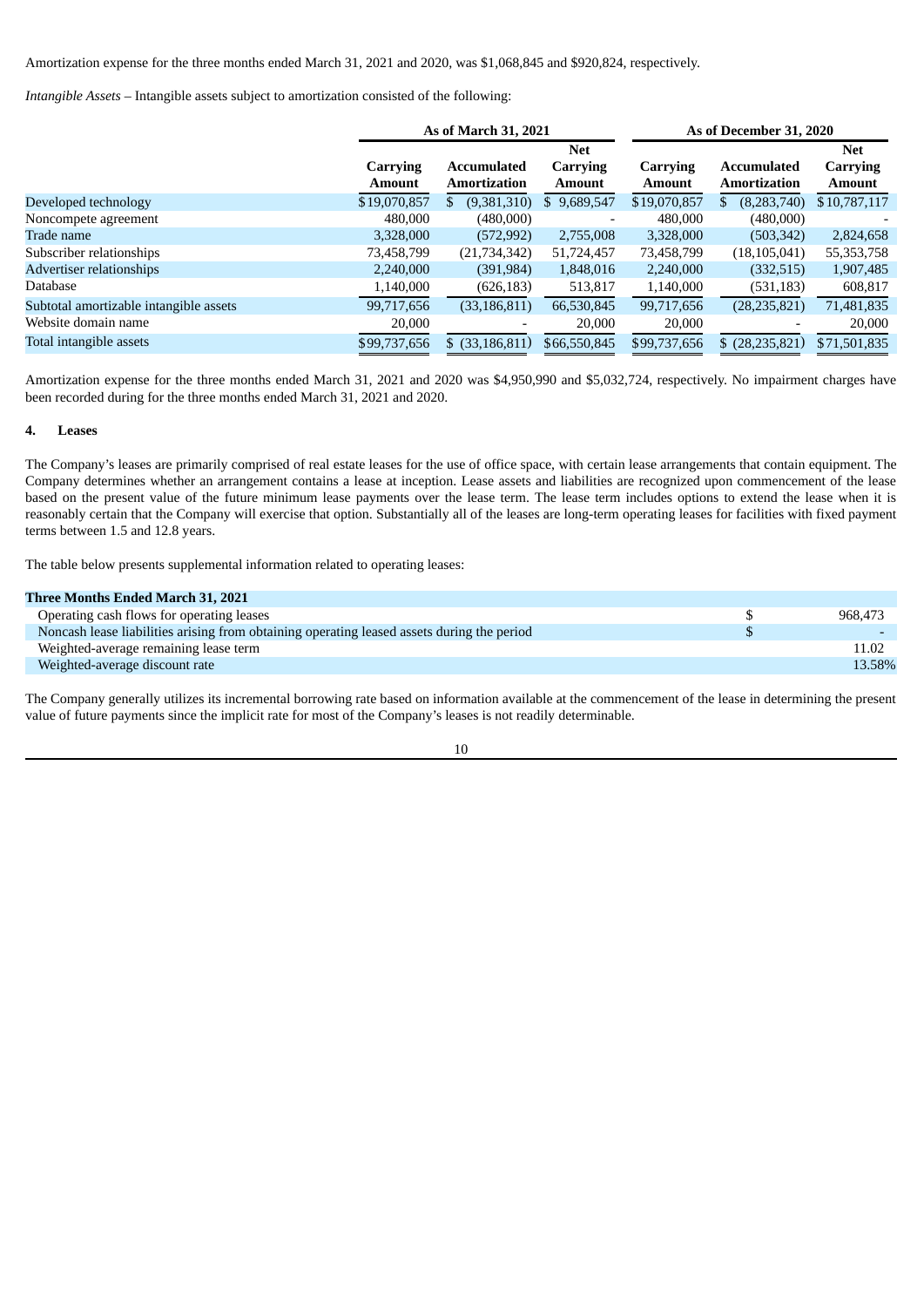Variable lease expense includes rental increases that are not fixed, such as those based on amounts paid to the lessor based on cost or consumption, such as maintenance and utilities.

Operating lease costs recognized for the three months ended March 31, 2021 and 2020 were \$908,465 and \$1,037,904, respectively.

Maturities of operating lease liabilities as of March 31, 2021 are summarized as follows:

| \$<br>2,836,380 |
|-----------------|
| 3,525,158       |
| 3,528,696       |
| 3,526,406       |
| 3,740,591       |
| 23,822,981      |
| 40,980,212      |
| (20, 277, 693)  |
| 20,702,519      |
| \$<br>1,022,294 |
| 19,680,225      |
| 20.702.519      |
|                 |

## **5. Line of Credit**

*FastPay Credit Facility* – On February 27, 2020, the Company entered into a financing and security agreement with FPP Finance LLC ("FastPay"), pursuant to which FastPay extended a \$15,000,000 line of credit for working capital purposes secured by a first lien on all of the Company's cash and accounts receivable and a second lien on all other assets. Borrowings under the facility bear interest at the LIBOR Rate plus 8.50% and have a final maturity of February 6, 2022. The balance outstanding as of March 31, 2021 and December 31, 2020 was \$5,426,790 and \$7,178,791, respectively. As of the date these condensed consolidated financial statements were issued or were available to be issued the balance outstanding was approximately \$6,500,000.

#### **6. Restricted Stock Liabilities**

On December 15, 2020, the Company entered into an amendment for certain restricted stock awards and units that were previously issued to certain employees in connection with a previous merger. Pursuant to the amendment, the Company committed to repurchase 1,064,549 vested restricted stock awards as of December 31, 2020 at a price of \$4.00 per share in 24 equal monthly installments on the second business day of each calendar month beginning January 4, 2021, subject to certain conditions.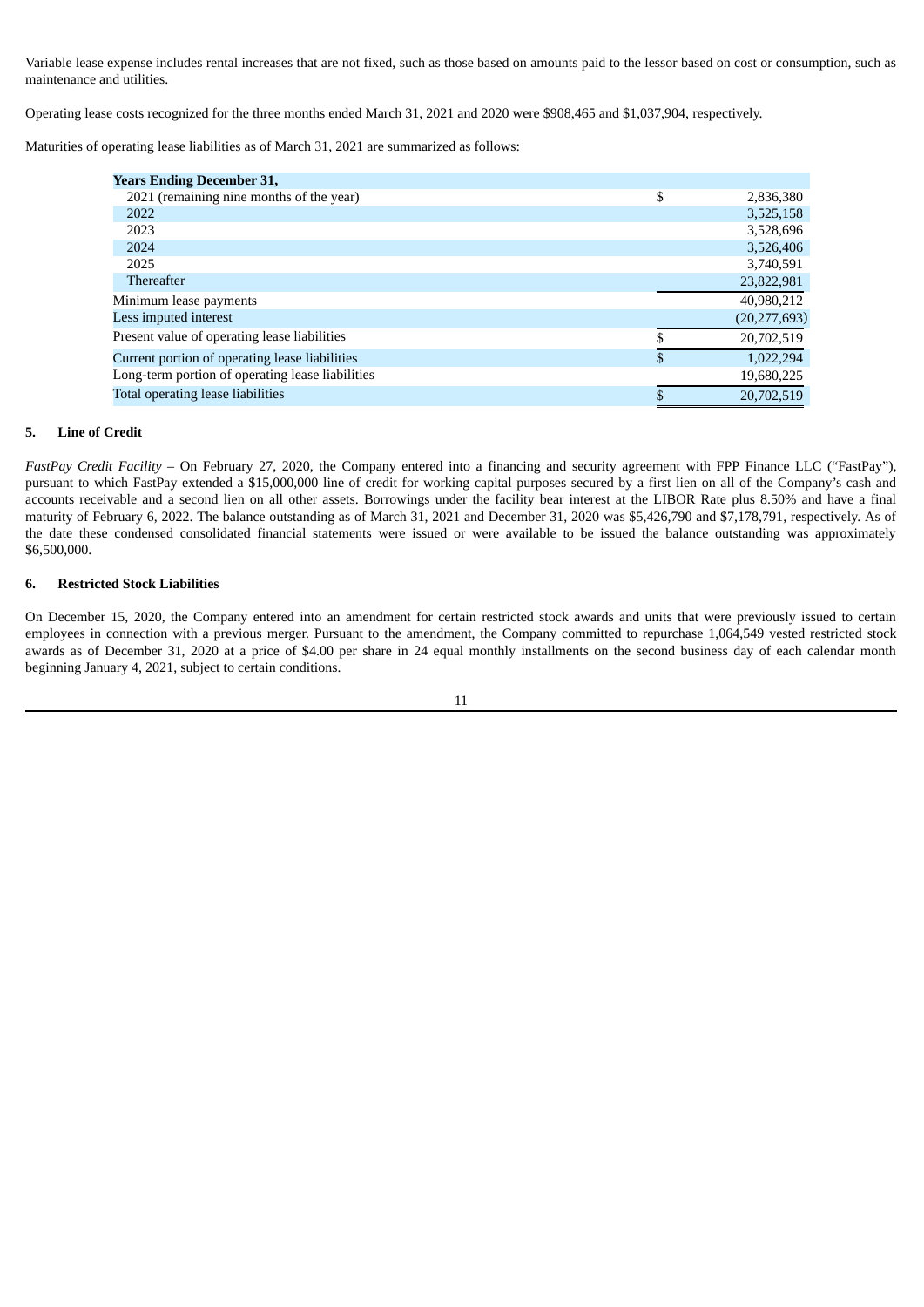The following table presents the components of the restricted stock liabilities as of March 31, 2021 and December 31, 2020:

|                                                                                            | As of                 |            |     |                          |  |  |
|--------------------------------------------------------------------------------------------|-----------------------|------------|-----|--------------------------|--|--|
|                                                                                            | <b>March 31, 2021</b> |            |     | <b>December 31, 2020</b> |  |  |
| Restricted stock liabilities recorded upon modification of the restricted stock awards and |                       |            |     |                          |  |  |
| units (1,064,549 restricted stock to be purchased at \$4.00 per share)                     |                       | 4,258,196  | \$. | 4,258,196                |  |  |
| Less imputed interest                                                                      |                       | (457, 461) |     | (457, 462)               |  |  |
| Present value of restricted stock liabilities                                              |                       | 3,800,735  |     | 3,800,734                |  |  |
| Less payments (excluding imputed interest)                                                 |                       | (457, 829) |     | (177, 425)               |  |  |
| Restricted stock liabilities                                                               |                       | 3,342,906  |     | 3,623,309                |  |  |
| Current portion of restricted stock liabilities                                            |                       | 1,823,750  | S.  | 1,627,499                |  |  |
| Long-term portion of restricted stock liabilities                                          |                       | 1,519,156  |     | 1,995,810                |  |  |
| Total restricted stock liabilities                                                         |                       | 3.342.906  |     | 3,623,309                |  |  |

## **7. Fair Value Measurements**

The Company estimates the fair value of financial instruments using available market information and valuation methodologies the Company believes to be appropriate for these purposes. Considerable judgment and a high degree of subjectivity are involved in developing these estimates and, accordingly, they are not necessarily indicative of amounts the Company would realize upon disposition.

The fair value hierarchy consists of three broad levels of inputs that may be used to measure fair value, which are described below:

- Level 1 Quoted prices (unadjusted) in active markets for identical assets or liabilities;
- Level 2 Inputs other than quoted prices included within Level 1 that are either directly or indirectly observable; and
- Level 3 Assets or liabilities for which fair value is based on valuation models with significant unobservable pricing inputs and which result in the use of management estimates.

The Company accounts for certain warrants (as described under the heading *Common Stock Warrants* in Note 9) as derivative liabilities, which requires the Company to carry such amounts on its condensed consolidated balance sheets as a liability at fair value, as adjusted at each reporting period-end. The Company accounted for the embedded conversion features of the 12% senior convertible debentures (the "12% Convertible Debentures") as derivative liabilities, which required the Company to carry such amounts on its condensed consolidated balance sheets as a liability at fair value, as adjusted at each reporting period-end. As of December 31, 2020, there was no longer any principal or accrued but unpaid interest outstanding under the 12% Convertible Debentures since certain holders converted the debt into shares of the Company's common stock and certain holders were paid in cash.

These warrants and the embedded conversion features are classified as Level 3 within the fair-value hierarchy. Inputs to the valuation model include the Company's publicly quoted stock price, the stock volatility, the risk-free interest rate, the remaining life of the warrants, notes and debentures, the exercise price or conversion price, and the dividend rate. The Company uses the closing stock price of its common stock over an appropriate period of time to compute stock volatility.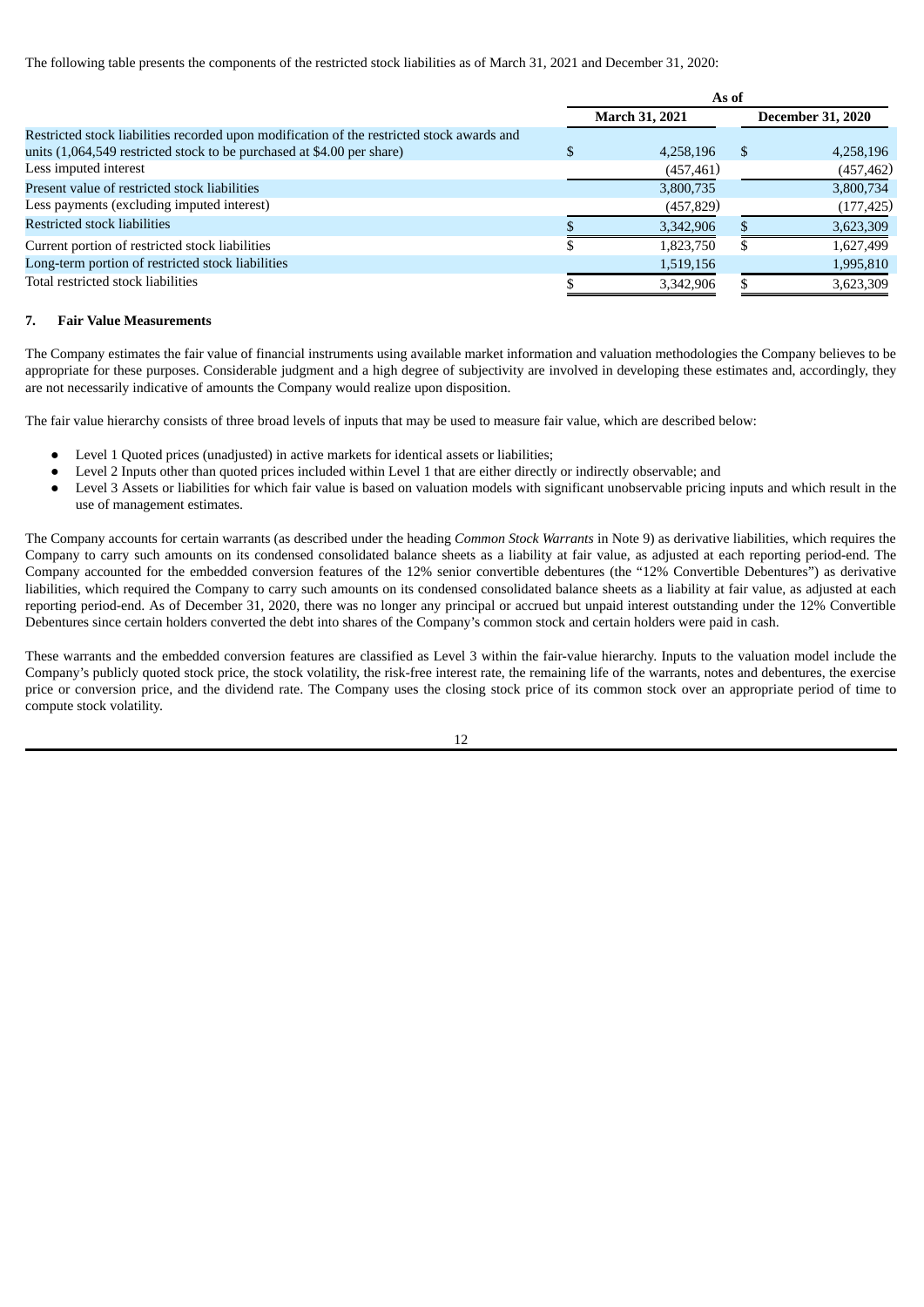#### *Warrant Derivative Liabilities*

The following table presents the assumptions used for the warrant derivative liabilities under the Black-Scholes option-pricing model:

|                                       | As of March 31, 2021 |    |                                    |    | As of December 31, 2020          |    |                                    |  |
|---------------------------------------|----------------------|----|------------------------------------|----|----------------------------------|----|------------------------------------|--|
|                                       | Strome<br>Warrants   |    | <b>B.</b> Riley<br><b>Warrants</b> |    | <b>Strome</b><br><b>Warrants</b> |    | <b>B.</b> Rilev<br><b>Warrants</b> |  |
| Expected life                         | 2.21                 |    | 4.55                               |    | 2.45                             |    | 4.79                               |  |
| Risk-free interest rate               | 0.16%                |    | 0.92%                              |    | 0.13%                            |    | 0.36%                              |  |
| <b>Volatility factor</b>              | 150.37%              |    | 151.48%                            |    | 150.55%                          |    | 140.95%                            |  |
| Dividend rate                         | $0\%$                |    | $0\%$                              |    | $0\%$                            |    | $0\%$                              |  |
| Transaction date closing market price | 0.91                 | \$ | 0.91                               | \$ | 0.60                             | \$ | 0.60                               |  |
| Exercise price                        | 0.50                 |    | 1.00                               |    | 0.50                             |    | 1.00                               |  |

The following table represents the carrying amounts and change in valuation for the Company's warrants accounted for as a derivative liability and classified within Level 3 of the fair-value hierarchy:

|                          | As of and for the Three Months Ended<br><b>March 31, 2021</b> |                        |         |  |                                               |  | As of and for the Three Months Ended<br><b>March 31, 2020</b>                     |   |           |  |                                               |  |  |
|--------------------------|---------------------------------------------------------------|------------------------|---------|--|-----------------------------------------------|--|-----------------------------------------------------------------------------------|---|-----------|--|-----------------------------------------------|--|--|
|                          | <b>Carry Amount</b><br>at Beginning of<br>Period              | Change in<br>Valuation |         |  | Carrying<br><b>Amount at End</b><br>of Period |  | <b>Carry Amount</b><br>at Beginning of<br>Change in<br><b>Valuation</b><br>Period |   |           |  | Carrying<br><b>Amount at End</b><br>of Period |  |  |
| <b>Strome Warrants</b>   | 704.707                                                       |                        | 398.861 |  | 1,103,568                                     |  | 1,036,687                                                                         | S | (110,081) |  | 926,606                                       |  |  |
| <b>B. Riley Warrants</b> | 443.188                                                       |                        | 266.175 |  | 709.363                                       |  | 607,513                                                                           |   | (29, 138) |  | 578,375                                       |  |  |
| <b>Total</b>             | 1,147,895                                                     |                        | 665,036 |  | 1,812,931                                     |  | 1,644,200                                                                         |   | (139,219) |  | 1,504,981                                     |  |  |

For the three months ended March 31, 2021 and 2020, the change in valuation of warrant derivative liabilities recognized as other income (expense) on the condensed consolidated statement of operations, as described in the above table, was (\$665,036) and \$139,219, respectively.

#### *Embedded Derivative Liabilities*

For the three months ended March 30, 2020, the change in valuation of embedded derivative liabilities recognized as other income on the condensed consolidated statements of operations was \$1,621,000.

#### **8. Long-term Debt**

#### *12% Second Amended Senior Secured Notes*

Below is a summary of the various amended and restated notes, as well as various amendments thereto, to the 12% senior secured note that was originally issued on June 10, 2019, for gross proceeds of \$20,000,000. The transactions leading up to the 12% second amended and restated note that is outstanding as of March 31, 2021 consisted of:

- Amended and restated note issued on June 14, 2019, where the Company received gross proceeds of \$48,000,000, together with the \$20,000,000 gross proceeds received on June 10, 2019 for total gross proceeds of \$68,000,000, due June 14, 2022;
- First amendment to the amended and restated note issued on August 27, 2019, where the Company received gross proceeds of \$3,000,000;
- Second amendment to the amended and restated note issued on February 27, 2020, where the Company issued a \$3,000,000 letter of credit to the Company's landlord for leased premises; and
- Second amended and restated note issued on March 24, 2020, where the Company was permitted to enter into a 15.0% delayed draw term note, in the aggregate principal amount of \$12,000,000.

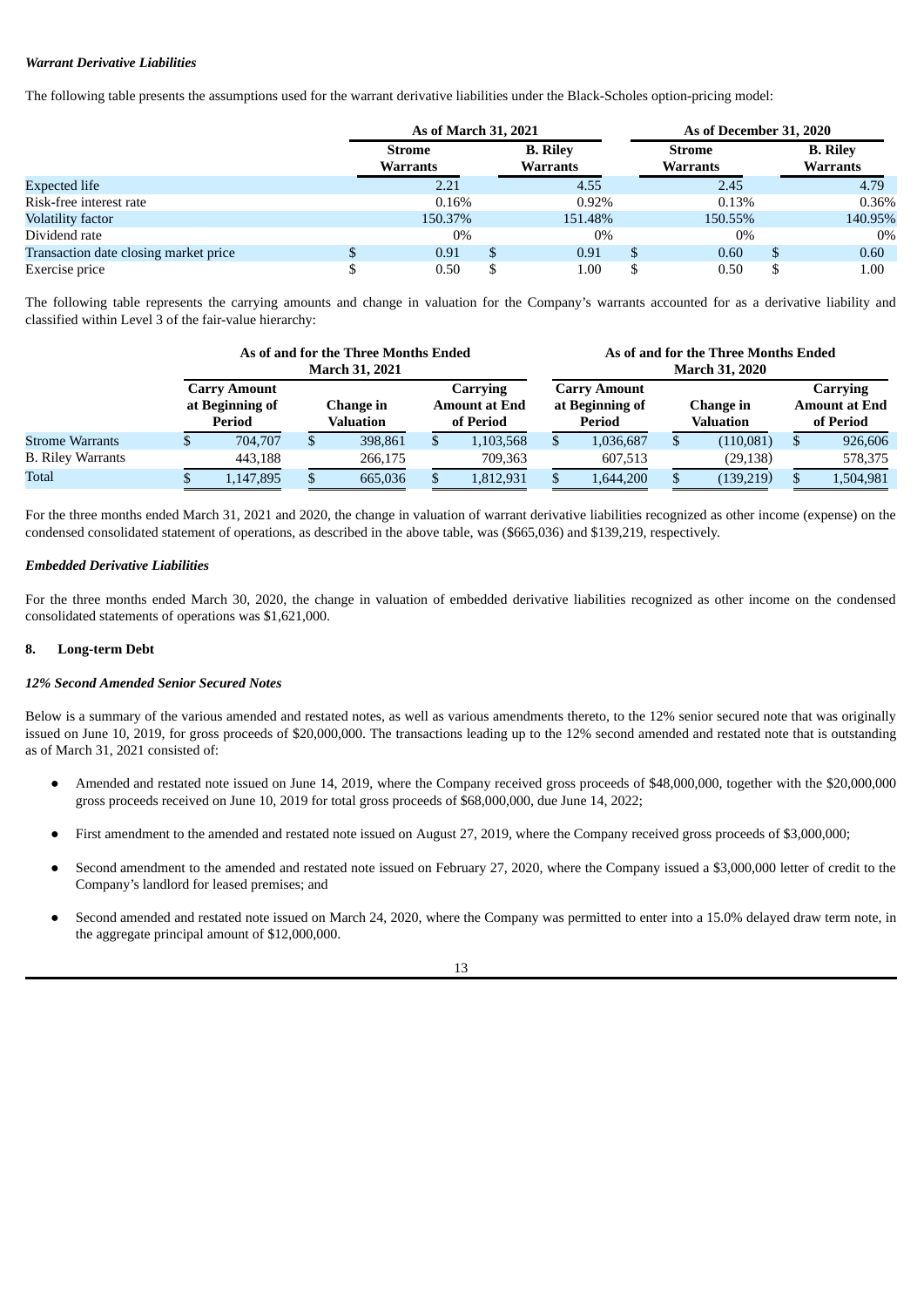First amendment to second amended and restated note issued on March 24, 2020 was entered into on October 23, 2020 ("Amendment 1"), where the maturity date was changed to December 31, 2022, subject to certain acceleration conditions and interest payable on the notes on September 30, 2020, December 31, 2020, March 31, 2021, June 30, 2021, September 30, 2021, and December 31, 2021 will be payable in-kind in arrears on the last day of such fiscal quarter. Alternatively, at the option of the holder, such interest amounts originally could have been paid in shares of Series K convertible preferred stock (the "Series K Preferred Stock"); however, after December 18, 2020, the date the Series K Preferred Stock converted into shares of the Company's common stock, such interest amounts can be converted into shares of the Company's common stock based upon the conversion rate specified in the Certificate of Designation for the Series K Preferred Stock, subject to certain adjustments.

Collectively the amended and restated notes and amendments thereto and the second amended and restated notes and Amendment 1 thereto are referred to as the "12% Second Amended Senior Secured Notes," with all borrowings collateralized by substantially all assets of the Company.

#### *Delayed Draw Term Note*

On March 24, 2020, the Company entered into a 15% delayed draw term note (the "Delayed Draw Term Note") pursuant to the second amended and restated note purchase agreement, in the aggregate principal amount of \$12,000,000.

On March 24, 2020, the Company drew down \$6,913,865 under the Delayed Draw Term Note, and after payment of commitment and funding fees paid of \$793,109, and other of its legal fees and expenses that were incurred, the Company received net proceeds of \$6,000,000. The net proceeds were used for working capital and general corporate purposes. Additional borrowings under the Delayed Draw Term Note requested by the Company may be made at the option of the purchasers, subject to certain conditions. Up to \$8,000,000 in principal amount under the note was originally due on March 31, 2021. Interest on amounts outstanding under the note was payable in-kind in arrears on the last day of each fiscal quarter.

On October 23, 2020, pursuant to the terms of Amendment 1, the maturity date of the Delayed Draw Term Note was changed from March 31, 2021 to March 31, 2022. Amendment 1 also provided that the holder, could originally elect, in lieu of receipt of cash for payment of all or any portion of the interest due or cash payments up to a certain conversion portion of the Delayed Draw Term Note, to receive shares of Series K Preferred Stock; however, after December 18, 2020, the date the Series K Preferred Stock converted into shares of the Company's common stock, the holder may elect, in lieu of receipt of cash for such amounts, shares of the Company's common stock at the price the Company last sold shares of the Company's common stock.

#### *Paycheck Protection Program Loan*

On April 6, 2020, the Company entered into a note agreement with JPMorgan Chase Bank, N.A. ("JPMorgan Chase") under the recently enacted Coronavirus Aid, Relief, and Economic Security Act ("CARES Act") administered by the U.S. Small Business Administration ("SBA") (the "Paycheck Protection Program Loan"). The Company received total proceeds of \$5,702,725 under the Paycheck Protection Program Loan. In accordance with the requirements of the CARES Act, the Company used proceeds from the Paycheck Protection Program Loan primarily for payroll costs. The Paycheck Protection Program Loan was scheduled to mature on April 6, 2022, with a 0.98% interest rate and is subject to the terms and conditions applicable to loans administered by the SBA under the CARES Act. The Paycheck Protection Program Loan was fully forgiven on June 22, 2021.

Further details as of the date these condensed consolidated financial statements were issued or were available to be issued are provided under the heading *Long-term Debt* in Note 13.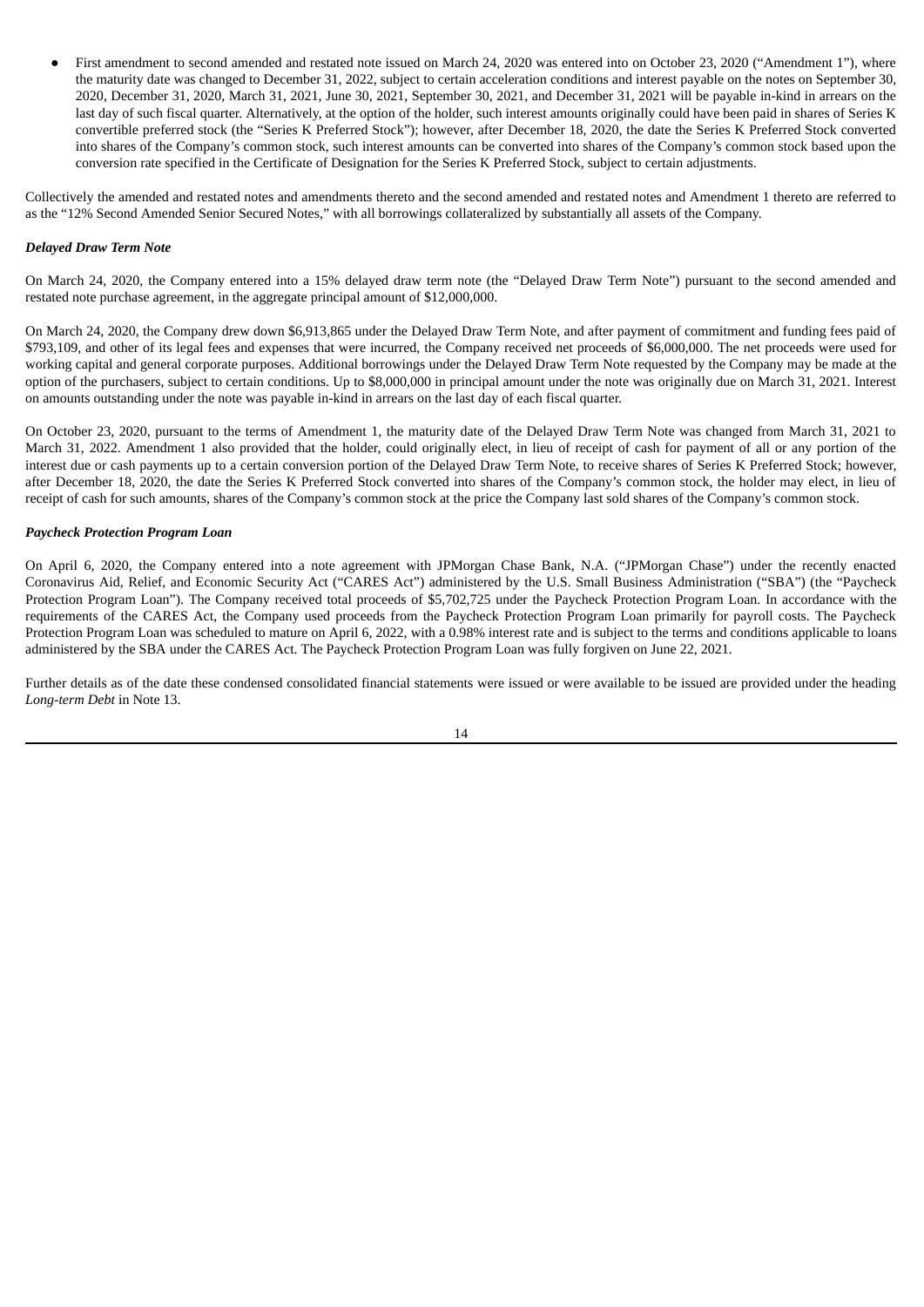The following table summarizes the long-term debt:

|                                                                                                    |                                                                          | As of March 31, 2021                                                   |                          | As of December 31, 2020                                                          |                                                                        |                                 |  |  |  |
|----------------------------------------------------------------------------------------------------|--------------------------------------------------------------------------|------------------------------------------------------------------------|--------------------------|----------------------------------------------------------------------------------|------------------------------------------------------------------------|---------------------------------|--|--|--|
|                                                                                                    | <b>Principal</b><br><b>Balance</b><br>(including<br>accrued<br>interest) | <b>Unamortized</b><br><b>Discount</b><br>and Debt<br>Issuance<br>Costs | Carrying<br><b>Value</b> | <b>Principal</b><br><b>Balance</b><br><i>(including)</i><br>accrued<br>interest) | <b>Unamortized</b><br><b>Discount</b><br>and Debt<br>Issuance<br>Costs | <b>Carrying</b><br><b>Value</b> |  |  |  |
| 12% Second Amended Senior Secured Note, as                                                         |                                                                          |                                                                        |                          |                                                                                  |                                                                        |                                 |  |  |  |
| amended, due on December 31, 2022                                                                  | \$57,984,974                                                             | \$ (3,356,743)                                                         | \$54,628,231             | \$56,296,091                                                                     | \$ (3,739,690)                                                         | \$52,556,401                    |  |  |  |
| Delayed Draw Term Note, as amended, due on                                                         |                                                                          |                                                                        |                          |                                                                                  |                                                                        |                                 |  |  |  |
| March 31, 2022                                                                                     | 4,457,153                                                                | (47, 883)                                                              | 4,409,270                | 4.294.318                                                                        | (359, 172)                                                             | 3,935,146                       |  |  |  |
| Paycheck Protection Program Loan, scheduled to<br>mature April 6, 2022, however, fully forgiven on |                                                                          |                                                                        |                          |                                                                                  |                                                                        |                                 |  |  |  |
| June 22, 2021                                                                                      | 5,716,697                                                                |                                                                        | 5,716,697                | 5,702,725                                                                        |                                                                        | 5,702,725                       |  |  |  |
| Total                                                                                              | \$68,158,824                                                             | $$$ (3,404,626)                                                        | \$64,754,198             | \$66,293,134                                                                     | (4,098,862)                                                            | \$62,194,272                    |  |  |  |

## **9. Stockholders' Equity**

#### *Common Stock*

The Company has the authority to issue 1,000,000,000 shares of common stock, \$0.01 par value per share.

#### *Common Stock Warrants*

The Company issued warrants to purchase shares of the Company's common stock to MDB Capital Group, LLC (the "MDB Warrants"), L2 Capital, LLC (the "L2 Warrants"), Strome Mezzanine Fund LP (the "Strome Warrants"), and B. Riley Financial, Inc. (the "B. Riley Warrants") in connection with various financing transactions (collectively, the "Financing Warrants").

The Financing Warrants outstanding and exercisable as of March 31, 2021 are summarized as follows:

|                                      |                       |                        |                                           | Outstanding                                                   |                                    |  |  |  |
|--------------------------------------|-----------------------|------------------------|-------------------------------------------|---------------------------------------------------------------|------------------------------------|--|--|--|
|                                      |                       |                        | <b>Classified as</b><br><b>Derivative</b> | <b>Classified</b><br>within<br>Stockholders'<br><b>Equity</b> | <b>Total</b><br><b>Exercisable</b> |  |  |  |
|                                      | <b>Exercise Price</b> | <b>Expiration Date</b> | <b>Liabilities (Shares)</b>               | (Shares)                                                      | (Shares)                           |  |  |  |
| <b>MDB</b> Warrants                  | 0.20                  | November 4, 2021       |                                           | 327,490                                                       | 327,490                            |  |  |  |
| <b>Strome Warrants</b>               | 0.50                  | June 15, 2023          | 1,500,000                                 |                                                               | 1,500,000                          |  |  |  |
| <b>B. Riley Warrants</b>             | 1.00                  | October 18, 2025       | 875,000                                   |                                                               | 875,000                            |  |  |  |
| <b>MDB</b> Warrants                  | 1.15                  | October 19, 2022       |                                           | 119,565                                                       | 119,565                            |  |  |  |
| <b>MDB</b> Warrants                  | 2.50                  | October 19, 2022       |                                           | 60,000                                                        | 60,000                             |  |  |  |
| Total outstanding and<br>exercisable |                       |                        | 2,375,000                                 | 507,055                                                       | 2,882,055                          |  |  |  |

The intrinsic value of exercisable but unexercised in-the-money stock warrants as of March 31, 2021 was \$847,518, based on a fair market value of the Company's common stock of \$0.91 per share on March 31, 2021.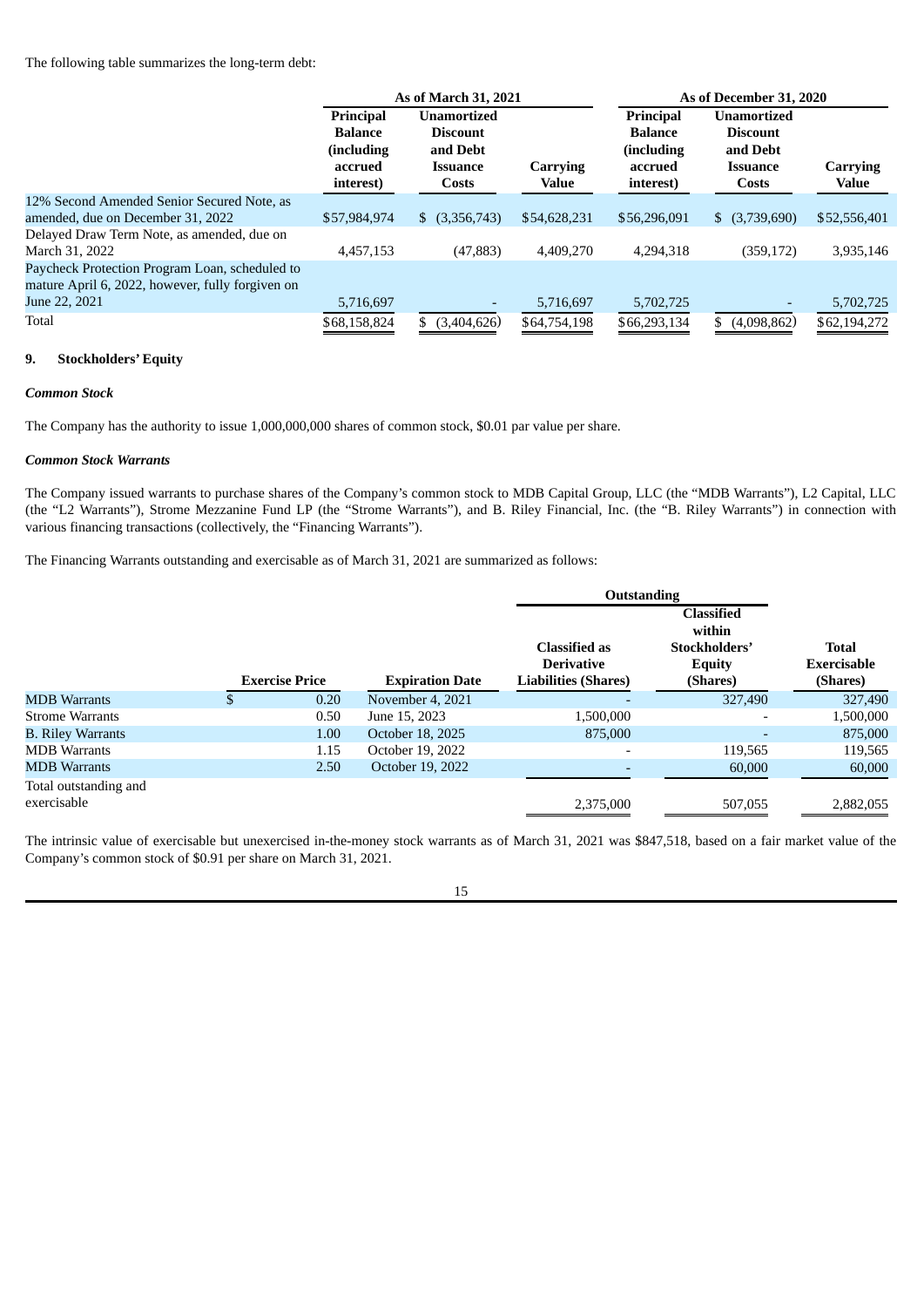#### **10. Compensation Plans**

The Company provides stock-based compensation in the form of (a) stock awards to employees and directors, comprised of restricted stock awards and restricted stock units (collectively referred to as the "Restricted Stock Awards"), (b) stock option grants to employees, directors and consultants (referred to as the "Common Stock Awards") (c) stock option awards, restricted stock awards, unrestricted stock awards, and stock appreciation rights to employees, directors and consultants (collectively the "Common Equity Awards"), (d) stock option awards outside of the 2016 Stock Incentive Plan and 2019 Equity Incentive Plan to certain officers, directors and employees (referred to as the "Outside Options"), (e) common stock warrants to the Company's publisher partners (referred to as the "Publisher Partner Warrants"), and (f) common stock warrants to ABG-SI, LLC (referred to as the "ABG Warrants").

Stock-based compensation and equity-based expense charged to operations or capitalized during the three months ended March 31, 2021 and 2020 are summarized as follows:

|                                              | <b>Restricted</b><br><b>Stock</b> | Common<br><b>Stock</b> | Common<br><b>Equity</b> | <b>Outside</b> | Publisher<br>Partner           | <b>ABG</b>                     |               |
|----------------------------------------------|-----------------------------------|------------------------|-------------------------|----------------|--------------------------------|--------------------------------|---------------|
|                                              | Awards                            | Awards                 | Awards                  | <b>Options</b> | <b>Warrants</b>                | Warrants                       | <b>Totals</b> |
| During the Three Months Ended March 31, 2021 |                                   |                        |                         |                |                                |                                |               |
| Cost of revenue                              | 24,460<br>\$                      | \$127,063              | \$1,290,374             | \$<br>2,041    | \$<br>$\overline{\phantom{a}}$ | \$<br>$\overline{\phantom{a}}$ | \$1,443,938   |
| Selling and marketing                        |                                   | 5,038                  | 971,513                 | 74,806         |                                | ٠                              | 1,051,357     |
| General and administrative                   | 3,445                             | 117,327                | 2,126,615               |                | $\overline{\phantom{a}}$       | 356,330                        | 2,603,717     |
| Total costs charged to operations            | 27,905                            | 249,428                | 4,388,502               | 76,847         | ٠                              | 356,330                        | 5,099,012     |
| Capitalized platform development             | 4,823                             | 2,720                  | 300,034                 | 1,618          |                                |                                | 309,195       |
| Total stock-based compensation               | 32,728                            | \$252,148              | \$4,688,536             | \$78,465       |                                | \$356,330                      | \$5,408,207   |
| During the Three Months Ended March 31, 2020 |                                   |                        |                         |                |                                |                                |               |
| Cost of revenue                              | \$<br>37,576                      | \$69,796               | \$1,009,592             | \$<br>1,206    | 8,039<br>\$.                   | \$<br>$\sim$                   | \$1,126,209   |
| Selling and marketing                        | 299,215                           | 35,728                 | 678,279                 | 55,378         |                                | $\overline{\phantom{a}}$       | 1,068,600     |
| General and administrative                   | 22,920                            | 171,672                | 755,247                 | 55,183         | $\blacksquare$                 | 360,289                        | 1,365,311     |
| Total costs charged to operations            | 359,711                           | 277,196                | 2,443,118               | 111,767        | 8,039                          | 360,289                        | 3,560,120     |
| Capitalized platform development             | 70,283                            | 41,157                 | 256,001                 | 2,611          |                                |                                | 370,052       |
| Total stock-based compensation               | 429,994                           | 318,353                | \$2,699,119             | \$114,378      | 8,039                          | \$360,289                      | \$3,930,172   |

Unrecognized compensation expense and expected weighted-average period to be recognized related to the stock-based compensation awards and equitybased awards as of March 31, 2021 was as follows:

|                                                                          |    | <b>Restricted</b><br><b>Stock</b><br>Awards | Common<br><b>Stock</b><br>Awards | Common<br>Equity<br>Awards | Outside<br><b>Options</b> | <b>Publisher</b><br>Partner<br><b>Warrants</b> |                          | <b>ABG</b><br><b>Warrants</b> | Totals       |
|--------------------------------------------------------------------------|----|---------------------------------------------|----------------------------------|----------------------------|---------------------------|------------------------------------------------|--------------------------|-------------------------------|--------------|
| Unrecognized compensation expense                                        | S. | 48,891                                      | \$226,834                        | \$67,977,275               | \$292,584                 |                                                | $\overline{\phantom{0}}$ | \$2,857,773                   | \$71,403,357 |
| Expected weighted-average period expected to<br>be recognized (in years) |    | 0.70                                        | 0.44                             | 2.46                       | 0.94                      |                                                | $\overline{\phantom{0}}$ | 2.13                          | 2.43         |
|                                                                          |    |                                             | 16                               |                            |                           |                                                |                          |                               |              |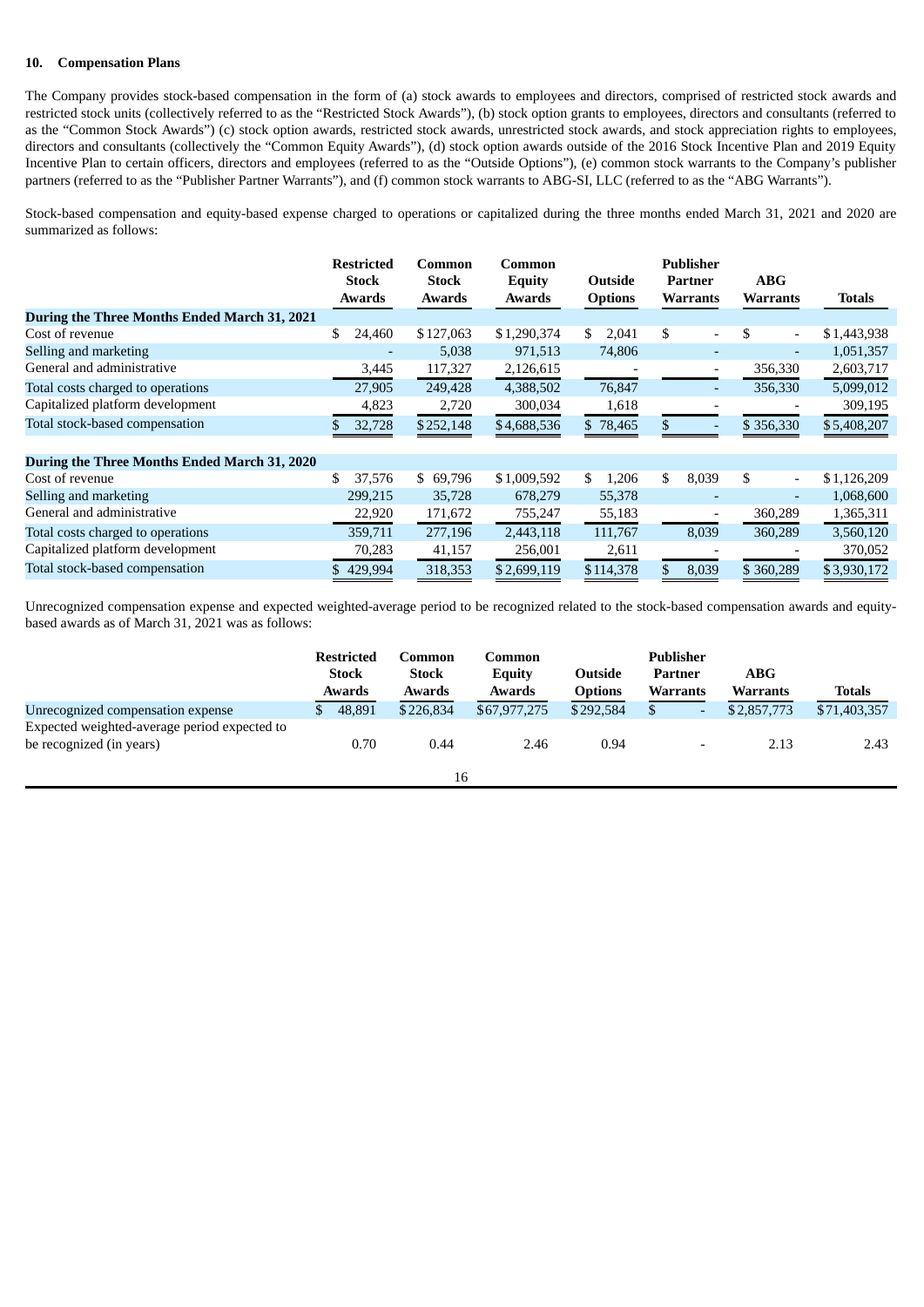Further details as of the date these condensed consolidated financial statements were issued or were available to be issued are provided under the heading *Compensation Plans* in Note 13.

#### **11. Revenue Recognition**

#### *Disaggregation of Revenue*

The following table provides information about disaggregated revenue by product line, geographical market and timing of revenue recognition:

|                                   | As of March 31,  |    |            |  |  |
|-----------------------------------|------------------|----|------------|--|--|
|                                   | 2021             |    | 2020       |  |  |
| Revenue by product line:          |                  |    |            |  |  |
| Advertising                       | \$<br>11,074,425 | \$ | 11,837,984 |  |  |
| Digital subscriptions             | 7,084,481        |    | 5,537,247  |  |  |
| Magazine circulation              | 14,710,023       |    | 12,537,532 |  |  |
| Other                             | 746,552          |    | 500,090    |  |  |
| Total                             | 33,615,481       |    | 30,412,853 |  |  |
| Revenue by geographical market:   |                  |    |            |  |  |
| <b>United States</b>              | \$<br>32,528,417 | \$ | 29,282,130 |  |  |
| Other                             | 1,087,064        |    | 1,130,723  |  |  |
| Total                             | 33,615,481       |    | 30,412,853 |  |  |
| Revenue by timing of recognition: |                  |    |            |  |  |
| At point in time                  | \$<br>26,531,000 | \$ | 24,875,606 |  |  |
| Over time                         | 7,084,481        |    | 5,537,247  |  |  |
| Total                             | 33,615,481       |    | 30,412,853 |  |  |

#### *Contract Balances*

The timing of the Company's performance under its various contracts often differs from the timing of the customer's payment, which results in the recognition of a contract asset or a contract liability. A contract asset is recognized when a good or service is transferred to a customer and the Company does not have the contractual right to bill for the related performance obligations. A contract liability is recognized when consideration is received from the customer prior to the transfer of goods or services.

The following table provides information about contract balances:

|                                                     | As of                 |    |                          |  |  |  |
|-----------------------------------------------------|-----------------------|----|--------------------------|--|--|--|
|                                                     | <b>March 31, 2021</b> |    | <b>December 31, 2020</b> |  |  |  |
| Unearned revenue (short-term contract liabilities): |                       |    |                          |  |  |  |
| Digital subscriptions                               | 16,815,476            | \$ | 15,039,331               |  |  |  |
| Magazine circulation                                | 49,047,713            |    | 46,586,345               |  |  |  |
|                                                     | 65,863,189            |    | 61,625,676               |  |  |  |
| Unearned revenue (long-term contract liabilities):  |                       |    |                          |  |  |  |
| Digital subscriptions                               | 802.124               | \$ | 593,136                  |  |  |  |
| Magazine circulation                                | 27,297,916            |    | 22,712,961               |  |  |  |
| Other                                               | 200,000               |    | 192,500                  |  |  |  |
|                                                     | 28,300,040            |    | 23,498,597               |  |  |  |

*Unearned Revenue* – Unearned revenue, also referred to as contract liabilities, include payments received in advance of performance under the contracts and are recognized as revenue over time. The Company records contract liabilities as unearned revenue on the consolidated balance sheets. Digital subscription and magazine circulation revenue of \$22,071,978 was recognized during the three months ended March 31, 2021 from unearned revenue at the beginning of the year.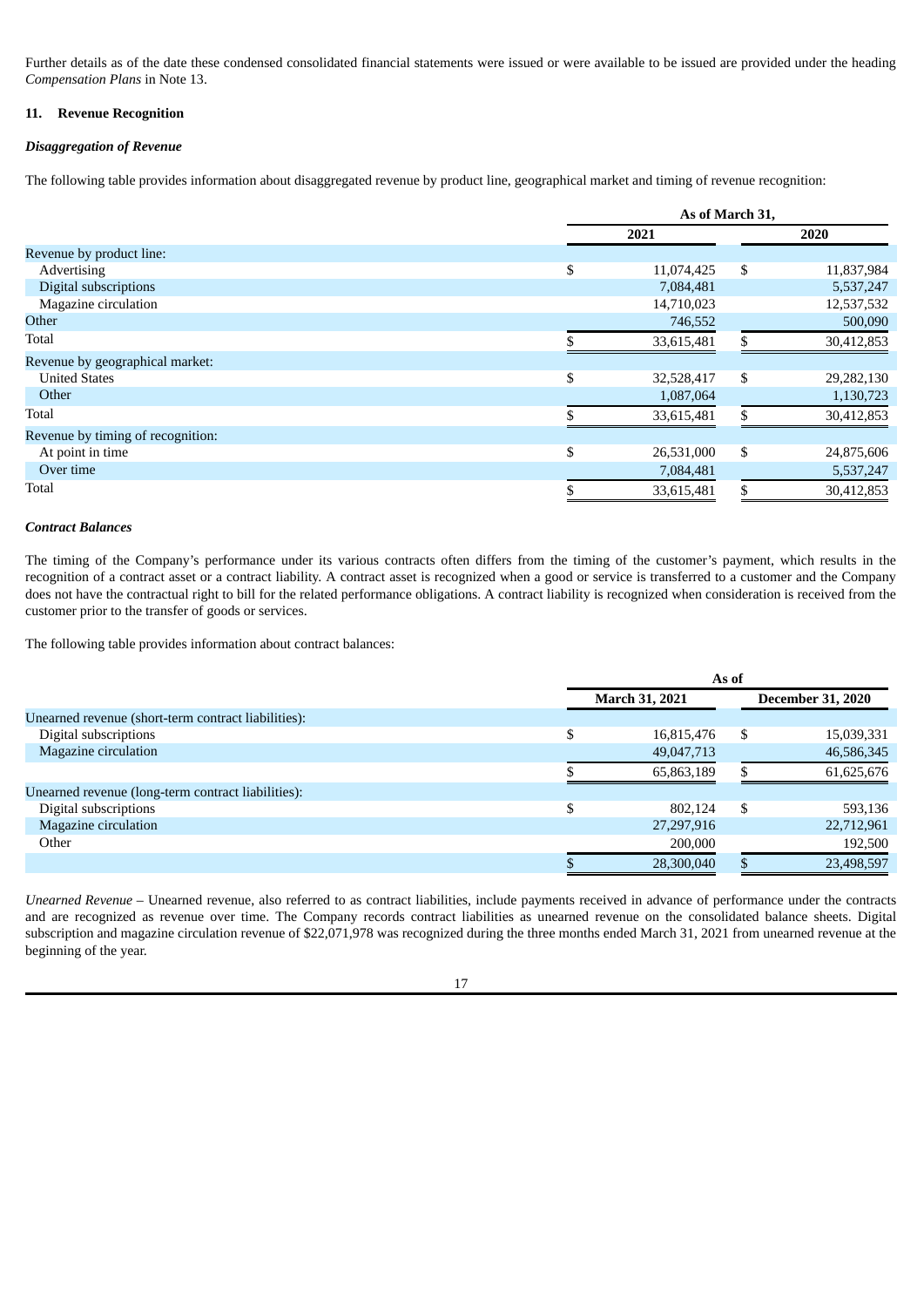During January and February of 2020, the Company modified certain digital and magazine subscription contracts that prospectively changed the frequency of the related issues required to be delivered on a yearly basis. The Company determined that the remaining digital content and magazines to be delivered are distinct from the digital content or magazines already provided under the original contract. As a result, the Company in effect established a new contract that included only the remaining digital content or magazines. Accordingly, the Company allocated the remaining performance obligations in the contracts as consideration from the original contract that has not yet been recognized as revenue.

#### **12. Commitments and Contingencies**

#### *Revenue Guarantees*

On a select basis, the Company has provided revenue share guarantees to certain independent publishers that transition their publishing operations from another platform to theMaven.net or maven.io. These arrangements generally guarantee the publisher a monthly amount of income for a period of 12 to 24 months from inception of the publisher contract that is the greater of (a) a fixed monthly minimum, or (b) the calculated earned revenue share. For the three months ended March 31, 2021 and 2020, the Company recognized publisher partner guarantees of \$1,763,357 and \$2,374,087, respectively.

#### *Claims and Litigation*

From time to time, the Company may be subject to claims and litigation arising in the ordinary course of business. The Company is not currently a party to any pending or threatened legal proceedings that it believes would reasonably be expected to have a material adverse effect on the Company's business, financial condition, results of operations or cash flows.

#### *Liquidated Damages*

The following table summarizes the contingent obligations with respect to the liquidated damages as of the date these condensed consolidated financial statements were issued or were available to be issued:

|                                 | Registration<br><b>Rights Damages</b> | <b>Public</b><br><b>Information</b><br><b>Failure Damages</b> | <b>Accrued Interest</b> | <b>Balance</b> |
|---------------------------------|---------------------------------------|---------------------------------------------------------------|-------------------------|----------------|
| <b>Series H Preferred Stock</b> | -                                     | 5,236                                                         | 93,575                  | 98,811         |
| 12% Convertible Debentures      |                                       |                                                               | 36,320                  | 36,320         |
| <b>Series I Preferred Stock</b> | $\overline{\phantom{0}}$              |                                                               | 111,184                 | 111,184        |
| Series J Preferred Stock        | 240,000                               | 240,000                                                       | 108,059                 | 588,059        |
| <b>Series K Preferred Stock</b> |                                       | 661,680                                                       | 11,221                  | 672,901        |
| Total                           | 240,000                               | 906.916                                                       | 360,359                 | 1,507,275      |

#### **13. Subsequent Events**

The Company performed an evaluation of subsequent events through the date of filing of these condensed consolidated financial statements with the SEC. Other than the below described subsequent events, there were no material subsequent events which affected, or could affect, the amounts or disclosures on the condensed consolidated financial statements**.**

#### *Compensation Plans*

From April 2021 through the date these condensed consolidated financial statements were issued or were available to be issued, the Company granted common stock options, restricted stock units and restricted stock awards totaling 6,153,053, all of which remain outstanding.

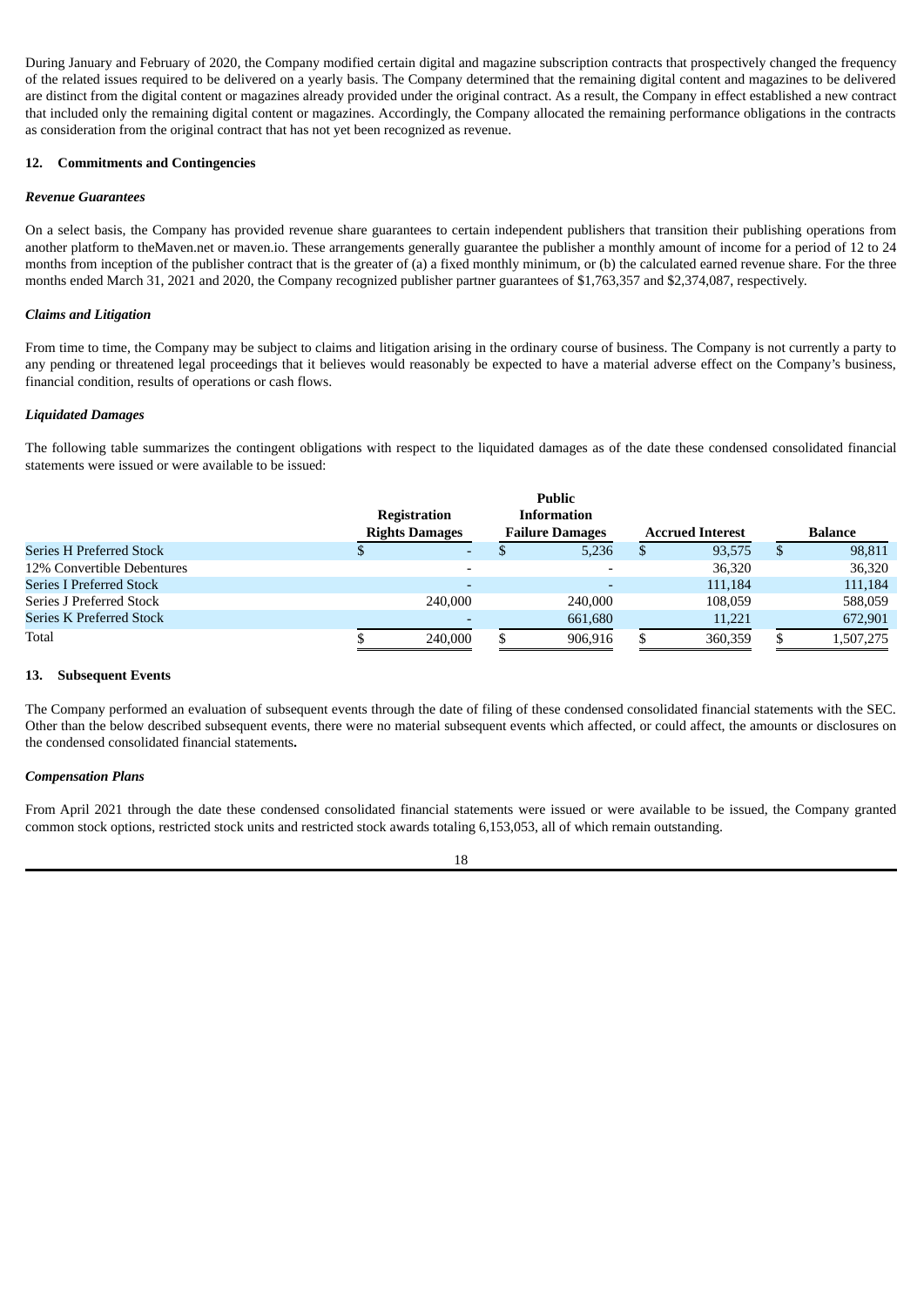#### *Long-term Debt*

*12% Second Amended Senior Secured Notes* – On May 19, 2021, the Company entered into an amendment to the second amended and restated note purchase agreement ("Amendment 2") with BRF Finance Co., LLC, an affiliated entity of B. Riley Financial, Inc., in its capacity as agent for the purchasers and as purchaser, which further amended the 12% Second Amended Senior Secured Notes, dated March 24, 2020, as amended. Pursuant to Amendment 2: (i) the interest rate on the 12% Second Amended Senior Secured Notes decreased from a rate of 12% per annum to a rate of 10% per annum; and (ii) the Company agreed that within one (1) business day after receipt of cash proceeds from any issuance of equity interests, it will prepay the certain obligations in an amount equal to such cash proceeds, net of underwriting discounts and commissions; provided, that, this mandatory prepayment obligation does not apply to any proceeds that the Company received from shares of the Company's common stock issued pursuant to the securities purchase agreement (as further described below under the heading *Common Stock*) during the 90-day period commencing on May 20, 2021.

The balance outstanding under the 12% Second Amended Senior Secured Notes as of the date these condensed consolidated financial statements were issued or were available to be issued was approximately \$60.1 million, which included outstanding principal of approximately \$48.8 million, payment of in-kind interest of approximately \$10.8 million that the Company was permitted to add to the aggregate outstanding principal balance, and unpaid accrued interest of approximately \$0.5 million.

*Delayed Draw Term Note* – On May 19, 2021, pursuant to Amendment 2, the interest rate on the Delayed Draw Term Note decreased from a rate of 15% per annum to a rate of 10% per annum.

The balance outstanding under the Delayed Draw Term Note as of the date these condensed consolidated financial statements were issued or were available to be issued was approximately \$4.6 million, which included outstanding principal of approximately \$3.5 million, and payment of in-kind interest of approximately \$1.1 million that the Company was permitted to add to the aggregate outstanding principal balance.

*Paycheck Protection Program Loan* – On June 22, 2021, the SBA authorized full forgiveness of \$5,702,725 under the Paycheck Protection Program Loan; thus the Company will not need to make any payments on the Paycheck Protection Program Loan that JPMorgan Chase facilitates as an SBA lender. JPMorgan Chase will apply the forgiveness amount the SBA authorized, plus all accrued interest, to the Company's Paycheck Protection Program Loan. The requirements under this program are established by the SBA. All requests for Paycheck Protection Program Loan forgiveness are subject to SBA eligibility.

#### *Preferred Stock*

On May 4, 2021, a special committee of the Board declared a dividend of one preferred stock purchase right to be paid to the stockholders of record at the close of business on May 14, 2021 for (i) each outstanding share of the Company's common stock and (ii) each share of the Company's common stock issuable upon conversion of each share of the Company's Series H convertible preferred stock (the "Series H Preferred Stock"). Each preferred stock purchase right entitles the registered holder to purchase, subject to a rights agreement, from the Company one one-thousandth of a share of the Company's newly created Series L Junior Participating Preferred Stock, par value \$0.01 per share (the "Series L Preferred Stock"), at a price of \$4.00, subject to certain adjustments. The Series L Preferred Stock will be entitled, when, as and if declared, to a preferential per share quarterly dividend payment equal to the greater of (i) \$1.00 per share or (ii) 1,000 times the aggregate per share amount of all cash dividends, and 1,000 times the aggregate per share amount (payable in kind) of all non-cash dividends or other distributions paid to the holders of the Company's common stock. The Series L Preferred Stock will be entitled to 1,000 votes on all matters submitted to a vote of the stockholders of the Company. In the event of any merger, consolidation or other transaction in which shares of the Company's common stock are converted or exchanged, the Series L Preferred Stock will be entitled to receive 1,000 times the amount received per one share of the Company's common stock.

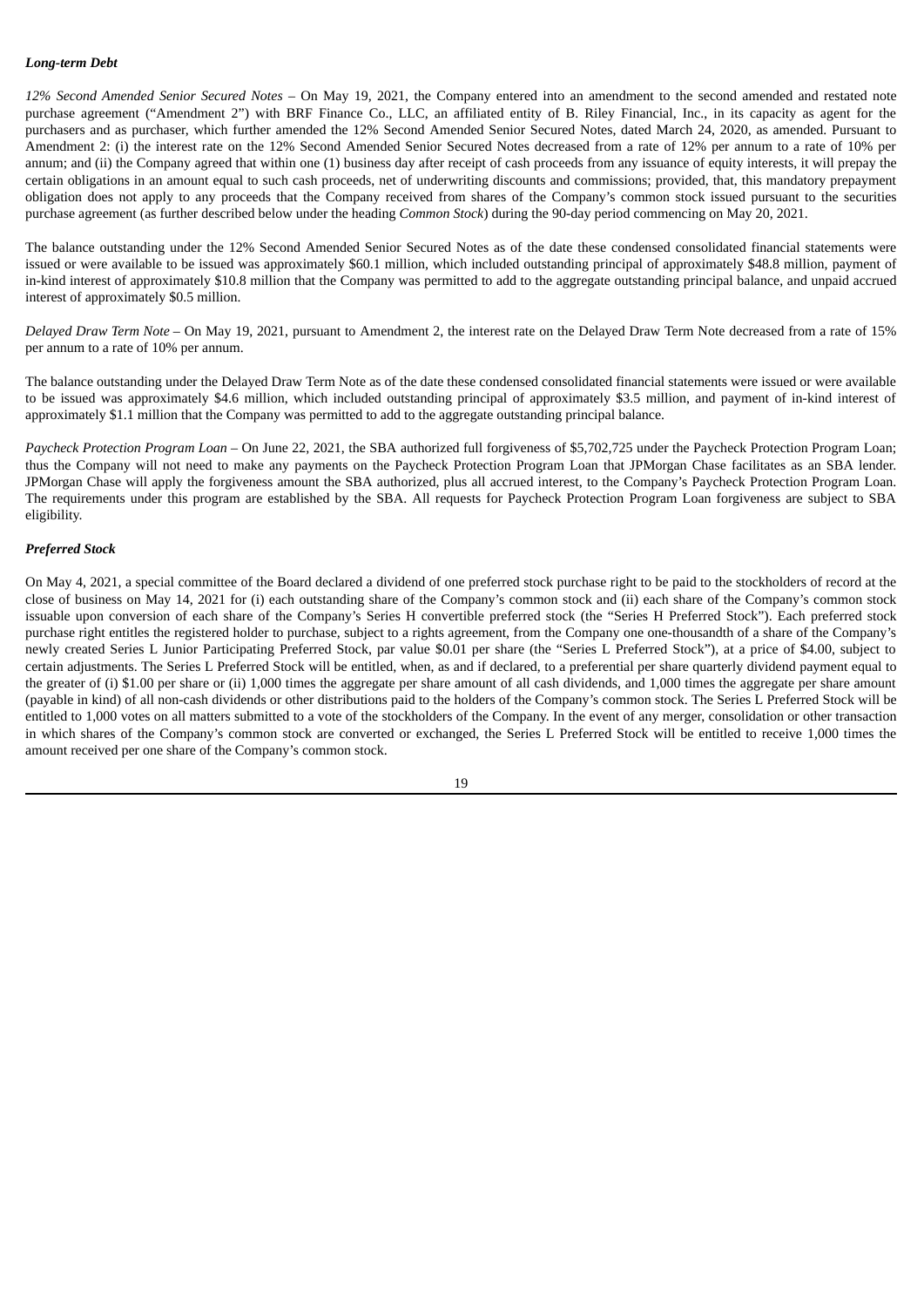#### *Common Stock*

On May 20, 2021 and May 25, 2021, the Company entered into securities purchase agreements with several accredited investors, pursuant to which the Company sold an aggregate of 21,435,718 shares of its common stock, at a per share price of \$0.70 for aggregate gross proceeds of approximately \$15.0 million in a private placement. On June 2, 2021, the Company entered into a securities purchase agreement with an accredited investor, pursuant to which the Company sold an aggregate of 7,142,857 shares of its common stock, at a per share price of \$0.70 for gross proceeds of approximately \$5.0 million in a private placement that was in addition to the closings that occurred on May 20, 2021 and May 25, 2021 as referenced above. The Company intends to use the proceeds for general corporate purposes.

Pursuant to the registration rights agreements entered into in connection with the securities purchase agreements, the Company agreed to register the shares of the Company's common stock issued in the private placements. The Company committed to file the registration statement on the earlier of: (i) in the event the Company does not obtain a waiver from the holders of the shares of the Company's common stock that were issued upon the conversion of the Series K Preferred Stock (the "Waiver"), within ten (10) calendar days following the date the Company's registration statement(s) on Form S-1, registering for resale shares of the Company's common stock that were issued in connection with offerings prior to the date of the registration rights agreement (the "Prior Registration Statements"), is declared effective by the SEC; and (ii) in the event the Company does obtain the Waiver, the earliest practicable date on which the Company is permitted by the SEC guidance to file the initial registration statement following the filing of the Prior Registration Statements (the "Filing Date"). The Company also committed to cause the registration statement to become effective by no later than 90 days after the Filing Date (or, in the event of a full review by the staff of the SEC, 120 days following the Filing Date). The registration rights agreement provides for Registration Rights Damages upon the occurrence of certain events up to a maximum amount of 6% of the aggregate amount invested pursuant to the securities purchase agreements.

The securities purchase agreements included a provision that requires the Company to maintain its periodic filings with the SEC in order to satisfy the public information requirements under Rule 144(c) of the Securities Act. If the Company fails for any reason to satisfy the current public information requirement at any time during the period commencing from the twelve (12) month anniversary of the date the Company becomes current in its filing obligations and ending at such time that all of the common stock may be sold without the requirement for the Company to be in compliance with Rule  $144(c)(1)$  and otherwise without restriction or limitation pursuant to Rule 144, if the Company (i) shall fail for any reason to satisfy the current public information requirement under Rule 144(c) or (ii) has ever been an issuer described in Rule 144(i)(1)(i) or becomes an issuer in the future, and the Company shall fail to satisfy any condition set forth in Rule 144(i)(2) (a "Public Information Failure") then, in addition to such purchaser's other available remedies, the Company shall pay to a purchaser, in cash, as partial liquidated damages and not as a penalty, an amount in cash equal to one percent (1.0%) of the aggregate subscription amount of the purchaser's shares then held by the purchaser on the day of a Public Information Failure and on every thirtieth (30th) day (pro-rated for periods totaling less than thirty days) thereafter until the earlier of (a) the date such Public Information Failure is cured up to a maximum of five (5) 30-day periods and (b) such time that such public information is no longer required for the purchasers to transfer the shares pursuant to Rule 144. Public Information Failure Damages shall be paid on the earlier of (i) the last day of the calendar month during which such Public Information Failure Damages are incurred and (ii) the third (3rd) business day after the event or failure giving rise to the Public Information Failure Damages is cured. In the event the Company fails to make Public Information Failure Damages in a timely manner, such Public Information Failure Damages shall bear interest at the rate of 1.0% per month (prorated for partial months) until paid in full.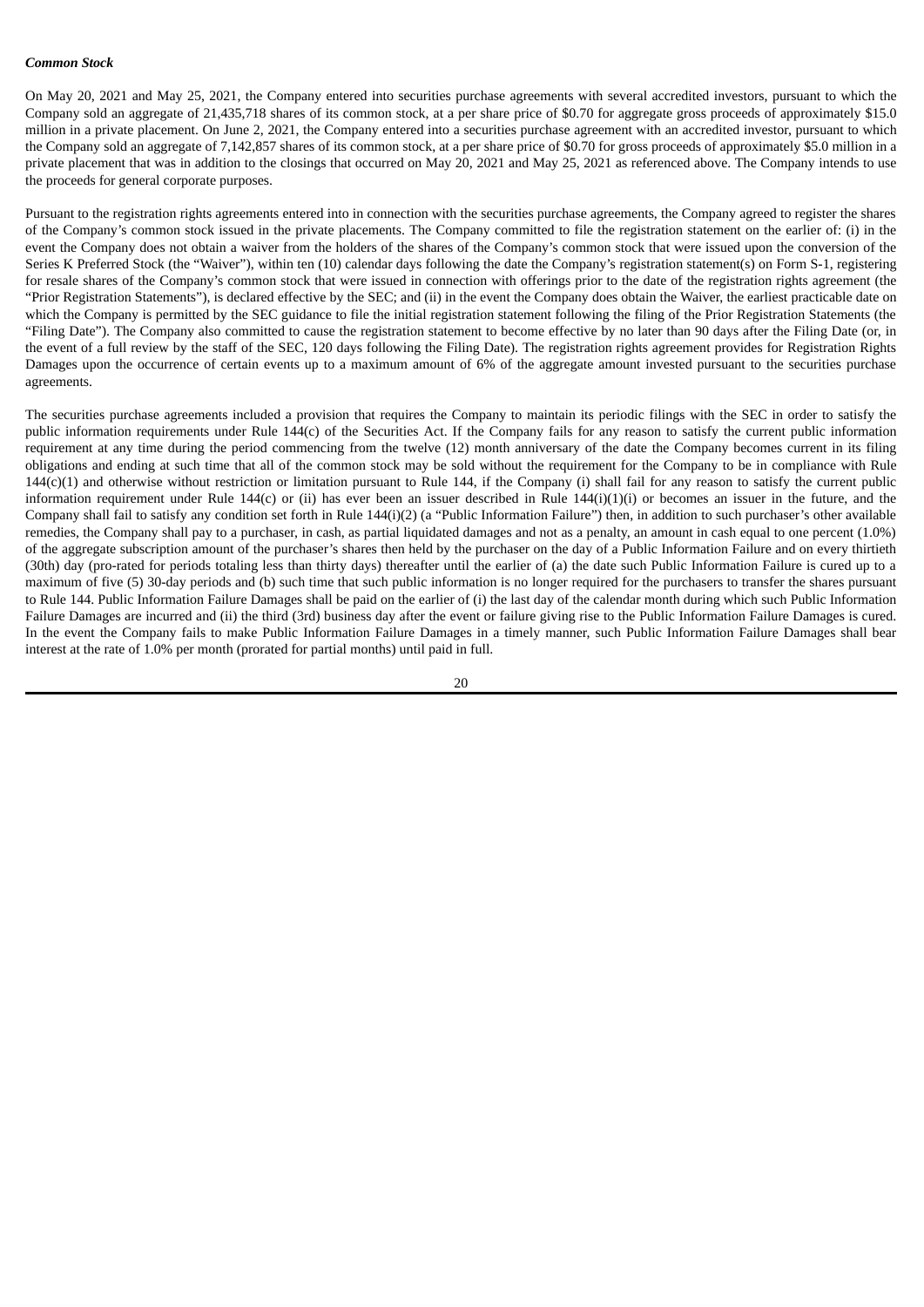#### *Heckman Stock Option Modifications*

On June 3, 2021, the Company and Mr. Heckman, the Company's former Chief Executive Officer, entered into an amendment to certain option grants under the Company's 2016 Plan and 2019 Plan. The amendment to the 2016 Plan options, clarifies that the option qualifies as a non-statutory stock option and that it remains exercisable for the remainder of the term of the option. The amendment to the 2019 Plan options, clarifies that the option qualifies as a non-statutory stock option and that it remains exercisable for the remainder of the term of the option. The 2019 Plan amendment also changed the vesting schedule of the option to provide for immediate vesting of 2,000,000 shares of options, with the remainder of the options being subject to performancebased vesting that is tied to the price of the Company's common stock.

## *Acquisition of College Spun Media Incorporated*

On June 4, 2021, the Company acquired all of the issued and outstanding shares of capital stock of College Spun Media Incorporated for an aggregate of \$11.0 million in cash and the issuance of an aggregate of 4,285,714 restricted shares of the Company's common stock, with one-half of the shares vesting on the first anniversary of the closing date and the remaining one-half of the shares vesting on the second anniversary of the closing date. The cash payment consists of: (i) \$10.8 million paid at closing (additional cash paid at closing of \$0.8 million represents adjusted cash pursuant to the agreement), and (ii) \$0.5 million to be paid on the first anniversary of the closing and \$0.5 million to be paid on the second anniversary date of the closing, subject to a customary working capital adjustment based on cash and accounts receivable as of the closing date. The vesting of shares of the Company's common stock is subject to the continued employment of certain selling employees.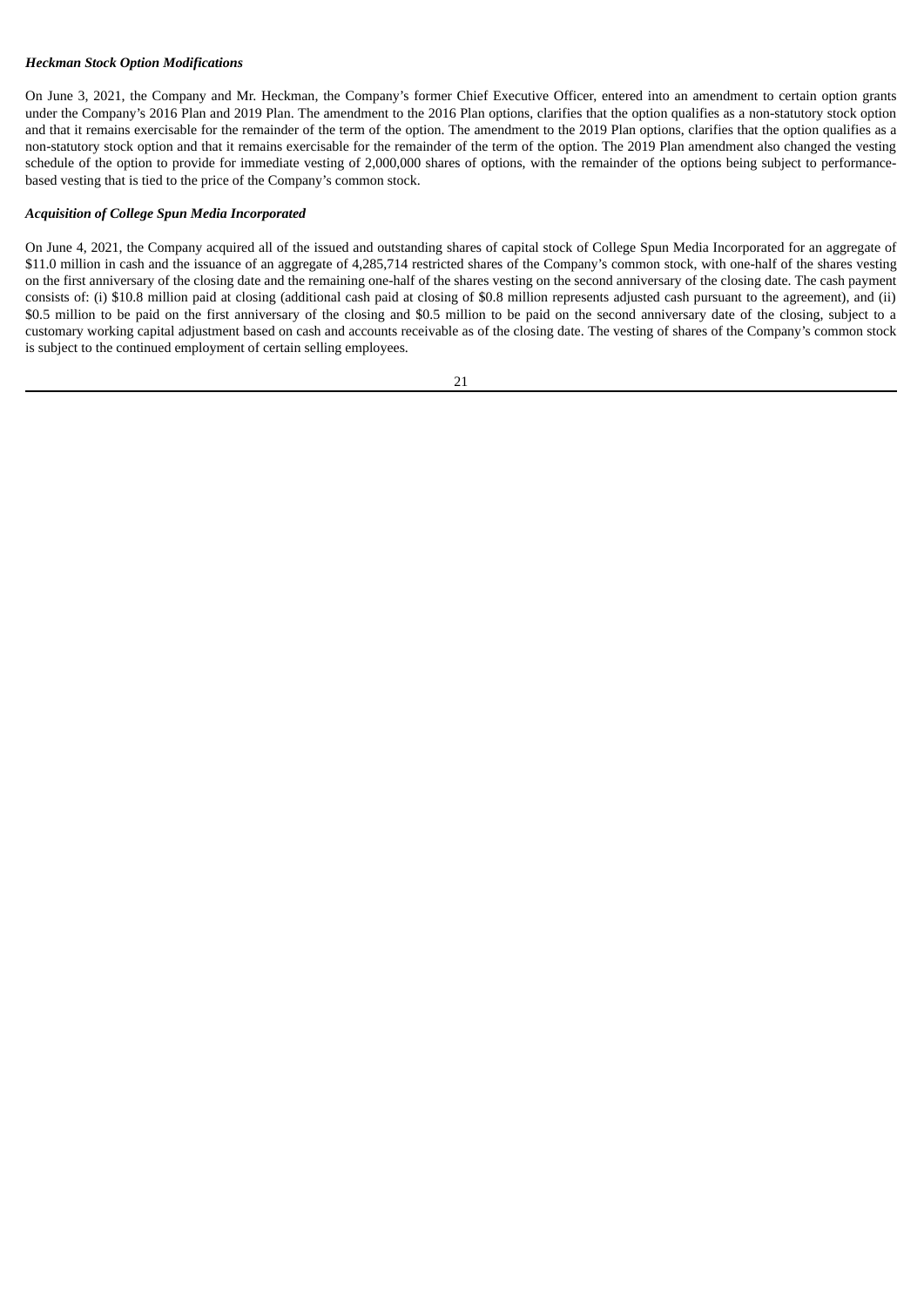#### <span id="page-24-0"></span>**ITEM 2. MANAGEMENT'S DISCUSSION AND ANALYSIS OF FINANCIAL CONDITION AND RESULTS OF OPERATIONS**

The following discussion and analysis of our financial condition and results of operations for the three months ended March 31, 2021 and 2020 should be read together with our unaudited condensed consolidated financial statements and related notes included elsewhere in this Quarterly Report and in conjunction with the audited consolidated financial statements and notes thereto for the year ended December 31, 2020 included in the Company's Annual Report on Form 10-K filed with the SEC on August 16, 2021. The following discussion contains "forward-looking statements" that reflect our future plans, estimates, beliefs and expected performance. Our actual results may differ materially from those currently anticipated and expressed in such forwardlooking statements as a result of a number of factors, including those set forth above. We caution that assumptions, expectations, projections, intentions or beliefs about future events may, and often do, vary from actual results and the differences can be material. Please see "Forward-Looking Statements."

#### **Overview**

We operate a best-in-class technology platform empowering premium publishers who impact, inform, educate and entertain. We operate a significant portion of the media businesses for Sports Illustrated ("Sports Illustrated"), own and operate TheStreet, Inc. (the "TheStreet"), and power more than 250 independent brands. The Maven technology platform (the "Maven Platform") provides digital publishing, distribution, and monetization capabilities for the Sports Illustrated and TheStreet businesses as well as a coalition of independent, professionally managed, online media publishers (each a "Publisher Partner"). Each Publisher Partner joins the media-coalition by invitation-only and is drawn from premium media brands and independent publishing businesses. Publisher Partners publish content and oversee an online community for their respective sites, leveraging our proprietary technology platform to engage the collective audiences within a single network. Generally, Publisher Partners are independently owned, strategic partners who receive a share of revenue from the interaction with their content. When they join, we believe Publisher Partners will benefit from the proprietary technology of the Maven Platform, techniques and relationships. Advertising revenue may improve due to the scale we have achieved by combining all Publisher Partners onto a single platform and a large and experienced sales organization. They may also benefit from our membership marketing and management systems, which we believe will enhance their revenue. Additionally, we believe the lead brand within each vertical creates a halo benefit for all Publisher Partners in the vertical while each of them adds to the breadth and quality of content. While they benefit from these critical performance improvements they also may save substantially in costs of technology, infrastructure, advertising sales, and member marketing and management.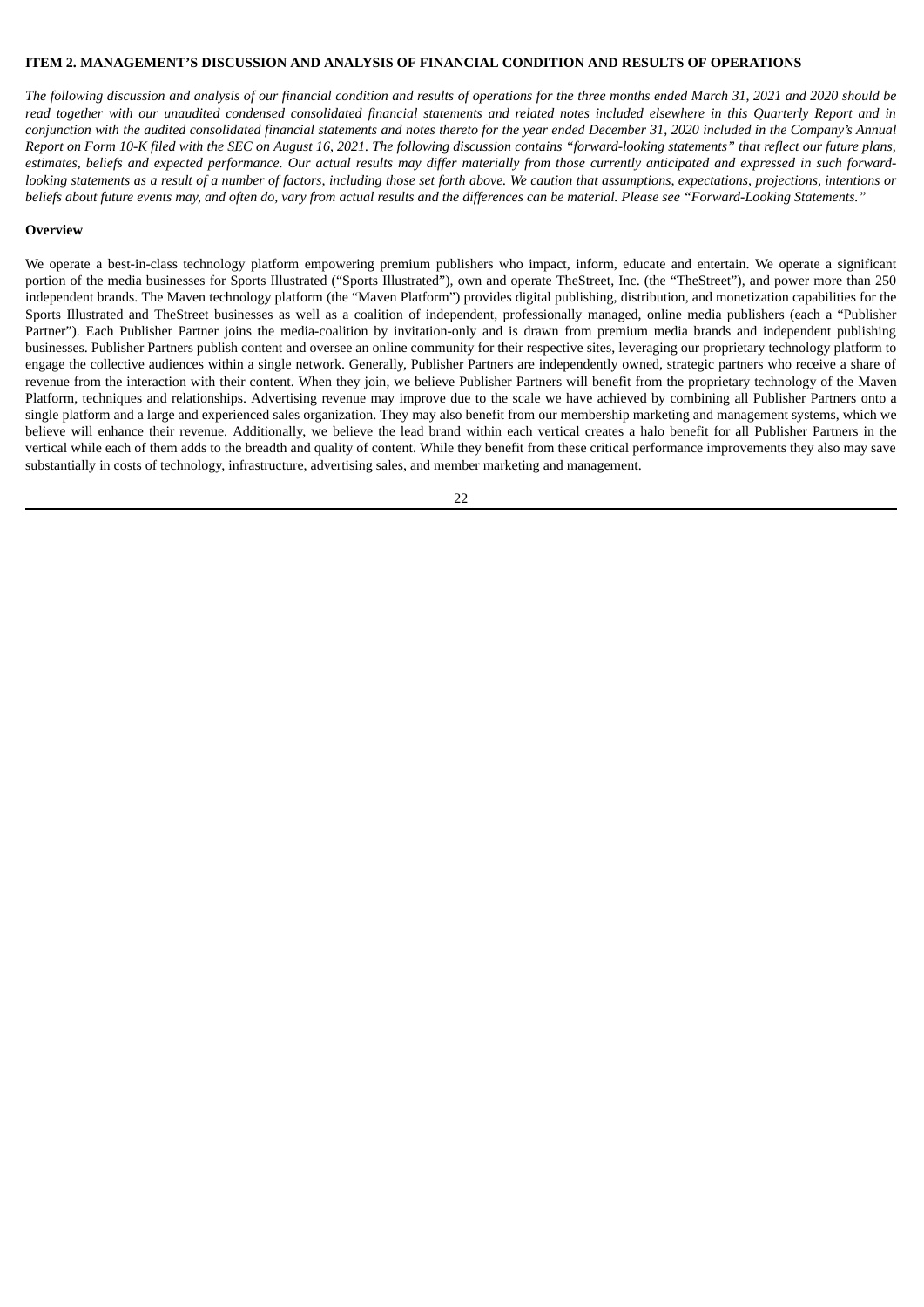Our growth strategy is to continue to expand by adding new premium publishers with high quality brands and content either as independent Publisher Partners or by acquiring publishers as owned and operated entities. By adding premium content brands, we will further expand the scale of the Maven Platform, improve monetization effectiveness in both advertising and subscription revenues, and enhance the attractiveness to consumers and advertisers.

#### **Liquidity and Capital Resources**

As of March 31, 2021, our principal sources of liquidity consisted of cash of approximately \$4.5 million. As of the issuance date of our accompanying condensed consolidated financial statements for the three months ended March 31, 2021, we had also raised funds from the issuance of common stock of approximately \$20.0 million, in addition to the use of additional proceeds from our working capital facility with FastPay, all of which are discussed in greater detail below in the section entitled "Future Liquidity."

During the three months ended March 31, 2021, we continued to be focused on growing our existing operations and seeking accretive and complementary strategic acquisitions as part of our growth strategy. We believed, that with additional sources of liquidity and the ability to raise additional capital or incur additional indebtedness to supplement our then internal projections, we would be able to execute our growth plan and finance our working capital requirements.

We have financed our working capital requirements since inception through issuances of equity securities and various debt financings. Our working capital deficit as of March 31, 2021and December 31, 2020 was as follows:

|                         | As of                 |  |                          |  |  |
|-------------------------|-----------------------|--|--------------------------|--|--|
|                         | <b>March 31, 2021</b> |  | <b>December 31, 2020</b> |  |  |
| Current assets          | 71,709,304            |  | 73,846,465               |  |  |
| Current liabilities     | (115,605,281)         |  | (107, 562, 825)          |  |  |
| Working capital deficit | (43,895,977)          |  | (33,716,360)             |  |  |

As of March 31, 2021, we had a working capital deficit of approximately \$43.9 million, as compared to approximately \$33.7 million as of December 31, 2020, consisting of approximately \$71.7 million in total current assets and approximately \$115.6 million in total current liabilities. Included in current assets as of March 31, 2021 was approximately \$0.5 million of restricted cash. Also included in our working capital deficit are non-cash current liabilities, consisting of approximately \$1.8 million of warrant derivative liabilities, leaving a working capital deficit that requires cash payments of approximately \$42.6 million.

Our cash flows during the three months ended March 31, 2021 and 2020 consisted of the following:

|                                                             | Three Months Ended March 31, |  |                |  |  |  |
|-------------------------------------------------------------|------------------------------|--|----------------|--|--|--|
|                                                             | 2021                         |  | 2020           |  |  |  |
| Net cash used in operating activities                       | (1,511,242)                  |  | (10, 153, 653) |  |  |  |
| Net cash used in investing activities                       | (965, 492)                   |  | (2,028,294)    |  |  |  |
| Net cash (used in) provided by financing activities         | (2,032,404)                  |  | 11,246,433     |  |  |  |
| Net decrease in cash, cash equivalents, and restricted cash | (4,509,138)                  |  | (935,514)      |  |  |  |
| Cash, cash equivalents, and restricted cash, end of period  | 5,025,543                    |  | 8,537,576      |  |  |  |

For the three months ended March 31, 2021, net cash used in operating activities was approximately \$1.5 million, consisting primarily of: approximately \$38.0 million of cash received from customers (including payments received in advance of performance obligations); less (i) approximately \$39.2 million of cash paid (a) to employees, Publisher Partners, expert contributors, suppliers, and vendors, and (b) for revenue share arrangements and professional services; and (ii) approximately \$0.3 million of cash paid for interest; as compared to the year ended March 31, 2020, where net cash used in operating activities was approximately \$10.2 million, consisting primarily of: approximately \$29.2 million of cash received from customers (including payments received in advance of performance obligations); less (y) approximately \$39.1 million of cash paid (a) to employees, Publisher Partners, suppliers, and vendors, and (b) for revenue share arrangements, advance of royalty fees and professional services; and (z) approximately \$0.2 million of cash paid for interest.

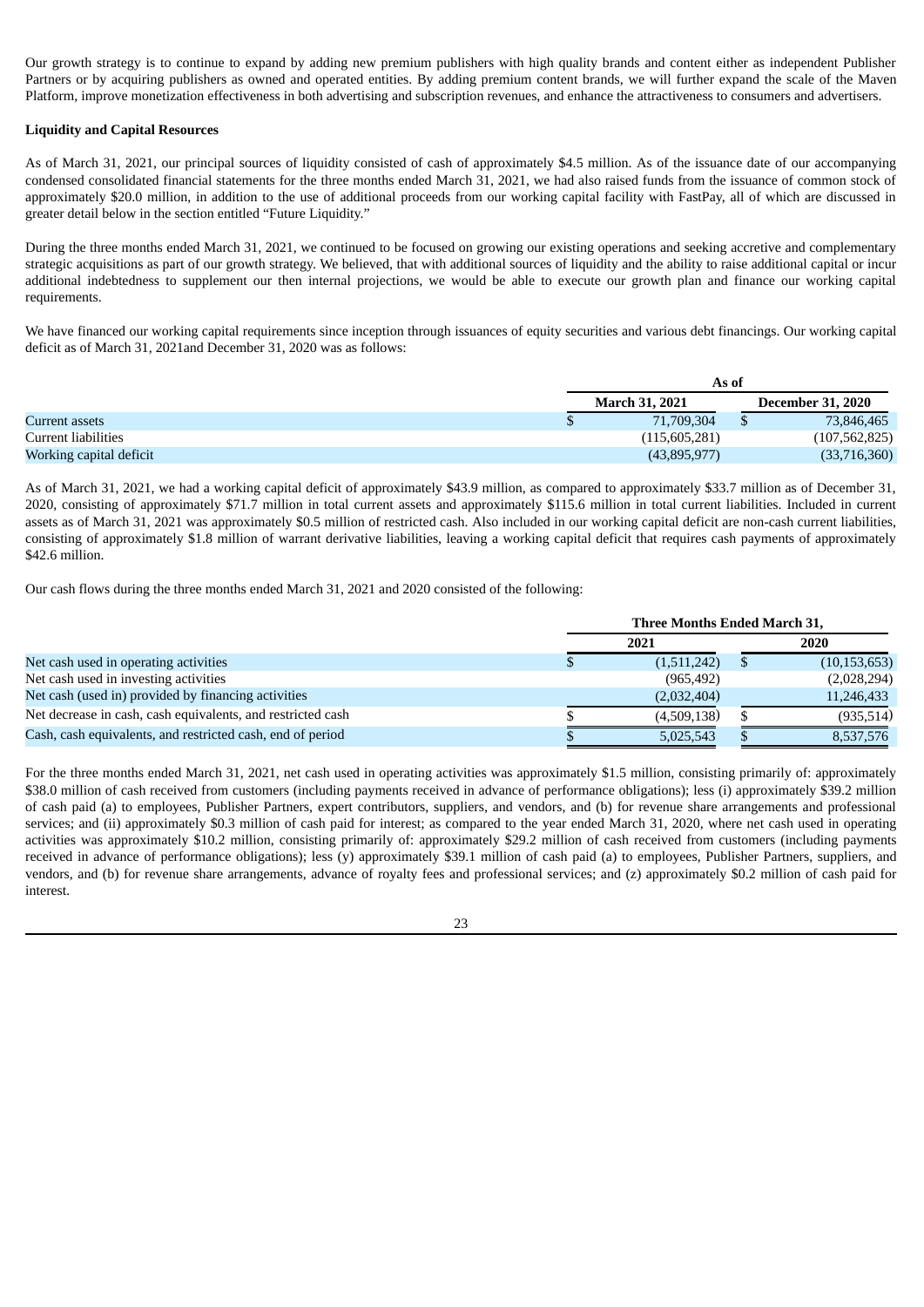For the three months ended March 31, 2021, net cash used in investing activities was approximately \$1.0 million, consisting primarily of: (i) approximately \$0.1 million for property and equipment; and (ii) approximately \$0.9 million for capitalized costs for our Maven Platform; as compared to the three months ended March 31, 2020, where net cash used in investing activities was approximately \$2.0 million consisting primarily of: (x) approximately \$0.3 million for the acquisition of a business; (y) approximately \$0.9 million for property and equipment; and (z) approximately \$0.9 million for capitalized costs for our Maven Platform.

For the three months ended March 31, 2021, net cash used by financing activities was approximately \$2.0 million, consisting primarily of: (i) approximately \$1.8 million from repayment under our line of credit; and (ii) approximately \$0.3 million in payments of restricted stock liabilities; as compared to the three months ended March 31, 2020, where net cash provided by financing activities was approximately \$11.2 million, consisting primarily of: (x) approximately \$6.0 million in net proceeds from the Delayed Draw Term Note; (y) approximately \$5.4 million from borrowing under our line of credit; and less (z) approximately \$0.2 million in payments for tax withholdings on the net settlement of share awards.

#### **Future Liquidity**

From April 1, 2021 to the issuance date of our accompanying consolidated financial statements for the three months ended March 31, 2021, we continued to incur operating losses and negative cash flow from operating and investing activities. We raised approximately \$20.0 million in net proceeds during May 2021 pursuant to the sale and issuances of shares of our common stock in a private placement offering. Our cash balance as of the date our accompanying consolidated financial statements for the three months ended March 31, 2021 were issued or were available to be issued was approximately \$6.8 million.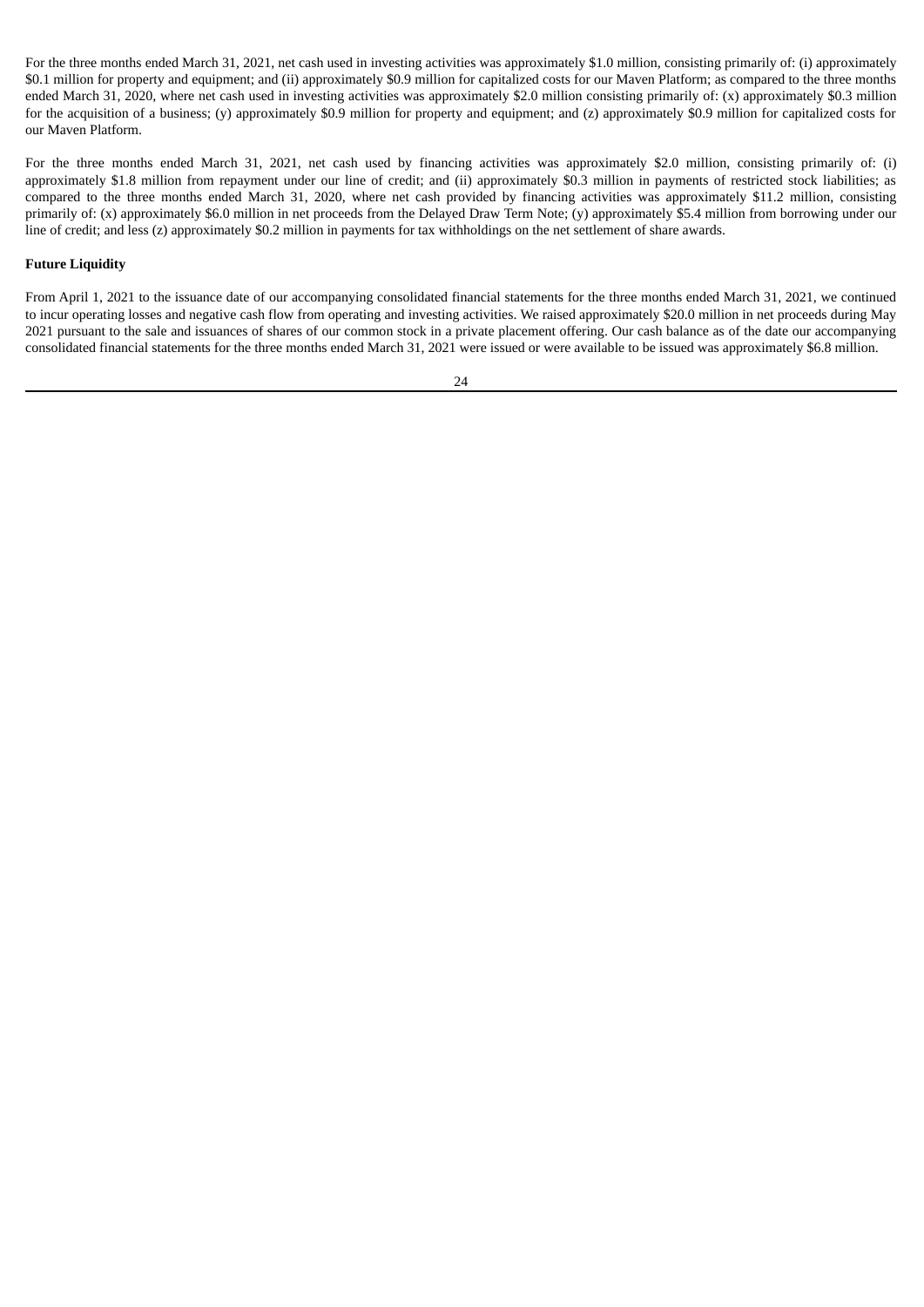## **Results of Operations**

*Three Months Ended March 31, 2021 and 2020*

|                                                                             | <b>Three Months Ended March 31,</b> |    | 2021 versus 2020 |                 |           |  |  |
|-----------------------------------------------------------------------------|-------------------------------------|----|------------------|-----------------|-----------|--|--|
|                                                                             | 2021                                |    | 2020             | \$ Change       | % Change  |  |  |
| <b>Revenue</b>                                                              | 33,615,481                          | \$ | 30,412,853       | \$<br>3,202,628 | 10.5%     |  |  |
| Cost of revenue                                                             | 28,208,372                          |    | 26,738,833       | 1,469,539       | 5.5%      |  |  |
| Gross profit                                                                | 5,407,109                           |    | 3,674,020        | 1,733,089       | 47.2%     |  |  |
| <b>Operating expenses</b>                                                   |                                     |    |                  |                 |           |  |  |
| Selling and marketing                                                       | 17,528,709                          |    | 9,359,938        | 8,168,771       | 87.3%     |  |  |
| General and administrative                                                  | 5,638,830                           |    | 10,410,205       | (4,771,375)     | $-45.8%$  |  |  |
| Depreciation and amortization                                               | 3,963,234                           |    | 4,096,680        | (133, 446)      | $-3.3%$   |  |  |
| Total operating expenses                                                    | 27,130,773                          |    | 23,866,823       | 3,263,950       | 13.7%     |  |  |
| Loss from operations                                                        | (21, 723, 664)                      |    | (20, 192, 803)   | (1,530,861)     | 7.6%      |  |  |
| Total other (expense)                                                       | (3,739,641)                         |    | (2,583,821)      | (1, 155, 820)   | 44.7%     |  |  |
| Loss before income taxes                                                    | (25, 463, 305)                      |    | (22, 776, 624)   | (2,686,681)     | 11.8%     |  |  |
| Income taxes                                                                |                                     |    |                  |                 | $0.0\%$   |  |  |
| Net loss                                                                    | (25, 463, 305)                      |    | (22, 776, 624)   | (2,686,681)     | 11.8%     |  |  |
| Basic and diluted net loss per common share                                 | (0.11)                              |    | (0.59)           | 0.48            | $-81.4\%$ |  |  |
| Weighted average number of common shares<br>outstanding - basic and diluted | 230,033,140                         |    | 38,643,277       | 191, 122, 262   | 495.3%    |  |  |
|                                                                             |                                     |    |                  |                 |           |  |  |

For the three months ended March 31, 2021, the total net loss was approximately \$25.5 million. The total net loss increased by approximately \$2.7 million as compared to the three months ended March 31, 2020, which had a net loss of approximately \$22.8 million. The primary reasons for the increase in the total net loss is that our operations continued to expand during the three months ended March 31, 2021. The basic and diluted net loss per common share for the three months ended March 31, 2021 of \$0.11 decreased from \$0.59 for the three months ended March 31, 2020, primarily because of our net loss per common share decreased along with the increase of the daily weighted average shares outstanding to 230,033,140 shares from 38,643,277 shares.

Our growth strategy is principally focused on adding new publisher partners to our Maven Platform. In addition, if the right opportunity exists, we would consider also acquiring related online media, publishing and technology businesses by merger or acquisition transactions. This combined growth strategy expanded the scale of unique users interacting on our Maven Platform with increased revenues during the three months ended March 31, 2021. We expect revenues increases in subsequent periods will come from organic growth in operations, addition of more publisher partners, and mergers and acquisitions.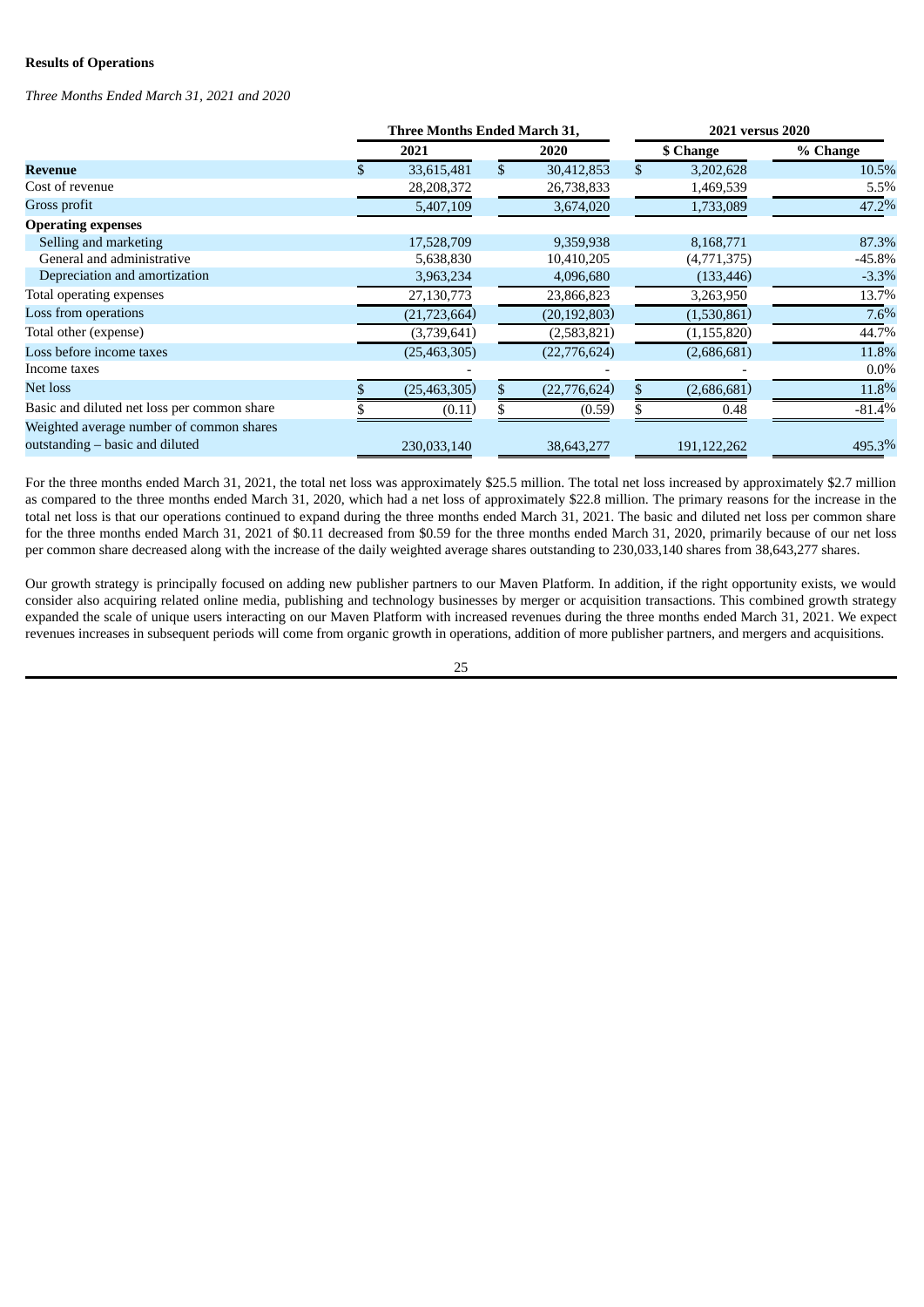#### *Revenue*

The following table sets forth revenue, cost of revenue, and gross profit:

|                 |            | Three Months Ended March 31,                                          | <b>2021 versus 2020</b> |            |        |  |           |          |
|-----------------|------------|-----------------------------------------------------------------------|-------------------------|------------|--------|--|-----------|----------|
|                 | 2021       |                                                                       |                         | 2020       |        |  | Change    | % Change |
|                 |            | (percentage reflect cost of revenue as a percentage of total revenue) |                         |            |        |  |           |          |
| Revenue         | 33,615,481 | 100.0%                                                                |                         | 30,412,853 | 100.0% |  | 3,202,628 | 10.5%    |
| Cost of revenue | 28,208,372 | 83.9%                                                                 |                         | 26,738,833 | 87.9%  |  | 1.469.539 | $5.5\%$  |
| Gross profit    | 5,407,109  | 16.1%                                                                 |                         | 3.674.020  | 12.1%  |  | 1.733.089 | 47.2%    |

For the three months ended March 31, 2021 we had revenue of approximately \$33.6 million, as compared to revenue of approximately \$30.4 million for the three months ended March 31, 2020.

The following table sets forth revenue by product line and the corresponding percent of total revenue:

|                       |            | <b>Three Months Ended March 31.</b>                                 | <b>2021 versus 2020</b> |           |  |            |          |
|-----------------------|------------|---------------------------------------------------------------------|-------------------------|-----------|--|------------|----------|
|                       | 2021       |                                                                     | 2020                    |           |  | Change     | % Change |
|                       |            | (percentages reflect product line as a percentage of total revenue) |                         |           |  |            |          |
| <b>Advertising</b>    | 11,074,425 | 32.9%                                                               | 11,837,984              | 38.9%     |  | (763, 559) | $-2.5%$  |
| Digital subscriptions | 7,084,481  | 21.1%                                                               | 5,537,247               | 18.2%     |  | 1,547,234  | 5.1%     |
| Magazine circulation  | 14,710,023 | 43.8%                                                               | 12,537,532              | 41.2%     |  | 2,172,491  | 7.1%     |
| Other                 | 746.552    | 2.2%                                                                | 500,090                 | $1.6\%$   |  | 246,462    | $0.8\%$  |
| Total revenue         | 33,615,481 | $100.0\%$                                                           | 30,412,853              | $100.0\%$ |  | 3,202,628  | $10.5\%$ |

For the three months ended March 31, 2021, the primary sources of revenue were as follows: (i) advertising of approximately \$11.1 million; (ii) digital subscriptions of approximately \$7.1 million; (iii) magazine circulation of approximately \$14.7 million; and (iv) approximately \$0.8 million from other revenue. Our advertising revenue decreased by approximately \$0.8 million in the three months ended March 31, 2021 due to decreased revenue in our legacy business. Our digital subscriptions increased by approximately \$1.5 million in the three months ended March 31, 2021 due to additional revenue of approximately \$2.5 million generated by TheStreet offset by approximately \$1.0 million decrease in our Sports Illustrated media business. Our magazine circulation increased by approximately \$2.2 million in the three months ended March 31, 2021 generated by our Sports Illustrated media business. Our other revenue increased by approximately \$0.2 million in the three months ended March 31, 2021 due to additional revenue of approximately \$0.1 million generated by our Sports Illustrated media business and approximately \$0.1 million by our legacy business.

#### *Cost of Revenue*

For the three months ended March 31, 2021 and 2020, we recognized cost of revenue of approximately \$28.2 million and approximately \$26.7 million, respectively. The increase of approximately \$1.5 million in cost of revenue during the three months ended March 31, 2021 is primarily from: (i) our Publisher Partner guarantees and revenue share payments of approximately \$1.0 million; (ii) payroll, stock-based compensation, and related expenses for customer support, technology maintenance, and occupancy costs of related personnel of approximately \$2.6 million; (iii) hosting, bandwidth, and software licensing fees of approximately \$0.1 million; and (iv) amortization of our Maven Platform of approximately \$0.1 million; less (y) printing, distribution, and fulfillment costs of approximately \$2.2 million, and (z) other costs of revenue of approximately \$0.1 million.

For the three months ended March 31, 2021, we capitalized costs related to our Maven Platform of approximately \$1.2 million, as compared to approximately \$0.6 million for the three months ended March 31, 2020. For the three months ended March 31, 2021, the capitalization of our Maven Platform consisted of: (i) approximately \$0.9 million in payroll and related expenses, including taxes and benefits; (ii) approximately \$0.3 million in stockbased compensation for related personnel, and (iii) amortization of approximately \$2.2 million.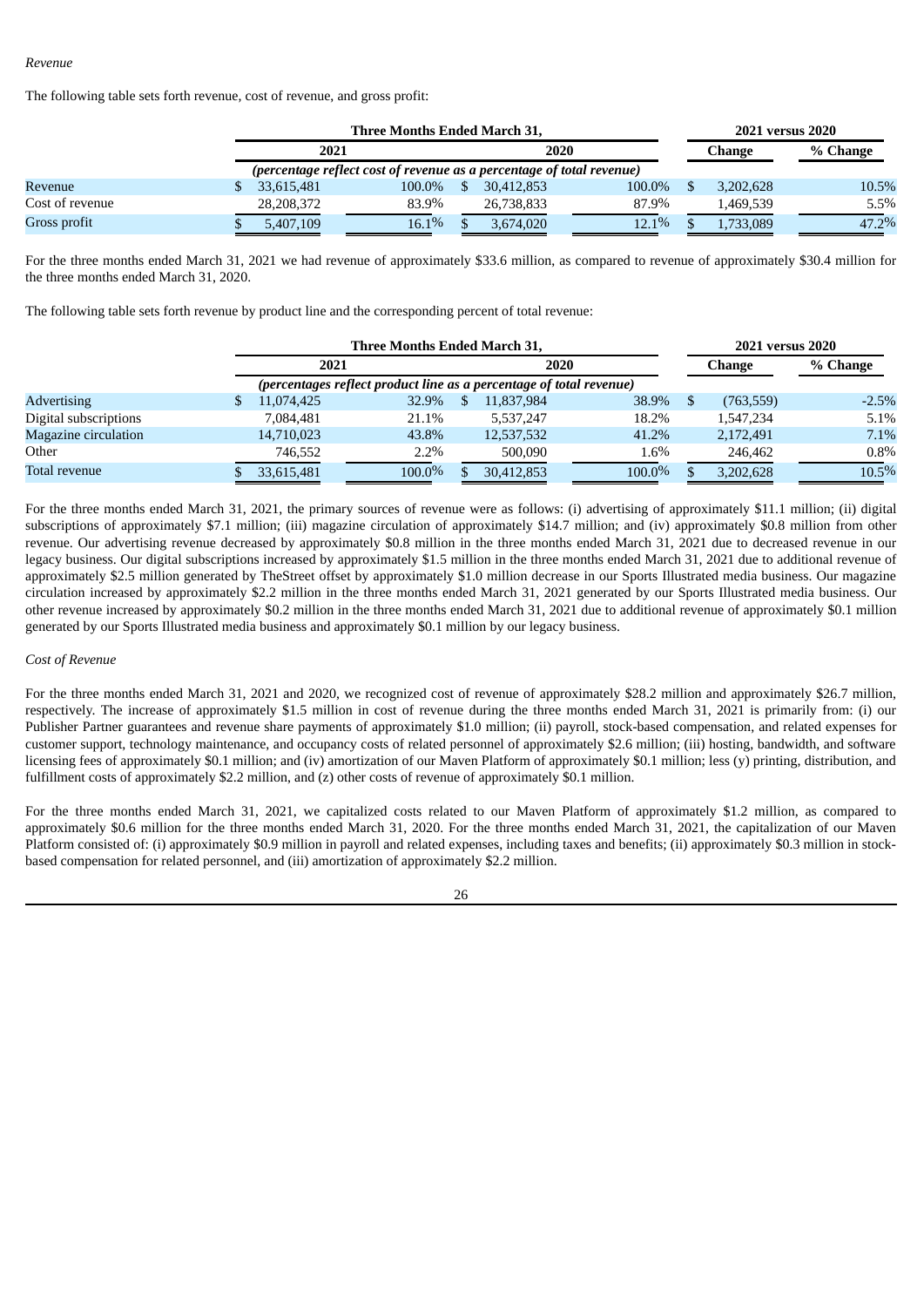## *Operating Expenses*

The following table sets forth operating expenses and the corresponding percentage of total revenue:

|                               |            | <b>Three Months Ended March 31,</b>                            | <b>2021 versus 2020</b> |            |  |       |        |             |           |
|-------------------------------|------------|----------------------------------------------------------------|-------------------------|------------|--|-------|--------|-------------|-----------|
|                               | 2021       |                                                                |                         | 2020       |  |       | Change |             | % Change  |
|                               |            | (percentages reflect expense as a percentage of total revenue) |                         |            |  |       |        |             |           |
| Selling and marketing         | 17,528,709 | 52.1%                                                          |                         | 9,359,938  |  | 30.8% |        | 8,168,771   | 26.9%     |
| General and administrative    | 5,638,830  | 16.8%                                                          |                         | 10,410,205 |  | 34.2% |        | (4,771,375) | $-15.7\%$ |
| Depreciation and amortization | 3,963,234  | 11.8%                                                          |                         | 4.096.680  |  | 13.5% |        | (133, 446)  | $-0.4\%$  |
| Total operating expenses      | 27,130,773 |                                                                |                         | 23,866,823 |  |       |        | 3,263,950   | $13.7\%$  |

Selling and Marketing. For the three months ended March 31, 2021, we incurred selling and marketing costs of approximately \$17.5 million, as compared to approximately \$9.4 million for the three months ended March 31, 2020. The increase in selling and marketing costs of approximately \$8.2 million is primarily from payroll of selling and marketing account management support teams, along with the related benefits and stock-based compensation of approximately \$2.4 million; circulation costs of approximately \$6.7 million; less (i) advertising costs of approximately \$0.5 million; and (ii) other selling and marketing related costs of approximately \$0.4 million.

General and Administrative. For the three months ended March 31, 2021, we incurred general and administrative costs of approximately \$5.6 million from payroll and related expenses, professional services, occupancy costs, stock-based compensation of related personnel, depreciation and amortization, and other corporate expense, as compared to approximately \$10.4 million for the three months ended March 31, 2020. The decrease in general and administrative expenses of approximately \$4.8 million is primarily from our decrease in payroll, along with the related benefits and stock-compensation of approximately \$4.4 million; facilities costs of approximately \$0.2 million; conferences costs of approximately \$0.2 million; and other general corporate expenses of approximately \$0.3 million; and an increase in professional services, including accounting, legal and insurance of approximately \$0.2 million.

#### *Other (Expenses) Income*

The following table sets forth other (expense) income:

|                                 |                                                                           | Three Months Ended March 31, | <b>2021 versus 2020</b> |               |             |             |               |          |  |
|---------------------------------|---------------------------------------------------------------------------|------------------------------|-------------------------|---------------|-------------|-------------|---------------|----------|--|
|                                 | 2021                                                                      |                              |                         | 2020          |             |             | <b>Change</b> | % Change |  |
|                                 | (percentages reflect other expense (income) as a percentage of the total) |                              |                         |               |             |             |               |          |  |
| Change in valuation of warrant  |                                                                           |                              |                         |               |             |             |               |          |  |
| derivative liabilities          | \$<br>(665,036)                                                           |                              | 17.8%                   | <sup>\$</sup> | 139,219     | $-5.4\%$ \$ | (804, 255)    | 31.1%    |  |
| Change in valuation of embedded |                                                                           |                              |                         |               |             |             |               |          |  |
| derivative liabilities          |                                                                           |                              | $0.0\%$                 |               | 1,621,000   | $-62.7\%$   | (1,621,000)   | 62.7%    |  |
| Interest expense                | (2,819,971)                                                               |                              | 75.4%                   |               | (3,799,728) | 147.1%      | 979,757       | $-37.9%$ |  |
| Interest income                 |                                                                           |                              | $0.0\%$                 |               | 1.743       | $-0.1%$     | (1,743)       | 0.1%     |  |
| Liquidated damages              | (254,634)                                                                 |                              | 6.8%                    |               | (546, 055)  | 21.1%       | 291,421       | $-11.3%$ |  |
| Total other (expense)           | (3,739,641)                                                               |                              | 100.0%                  |               | (2,583,821) | 100.0%      | (1, 155, 820) | 44.7%    |  |

Change in Valuation of Warrant Derivative Liabilities. The change in valuation of warrant derivative liabilities for the three months ended March 31, 2021 was the result of the increase in the fair value of the warrant derivative liabilities as of March 31, 2021, as compared to the change in the valuation for the three months ended March 31, 2020 where the change was from a decrease in the fair value of the warrant derivative liabilities as of March 31, 2020.

Change in Valuation of Embedded Derivative Liabilities. There was no change in valuation of embedded derivative liabilities for the three months ended March 31, 2021 since the underlying instrument related to the embedded derivative liabilities was settled in 2020, as compared to the change in the valuation for the three months ended March 31, 2020 where the change was from a decrease in the fair value of the embedded derivative liabilities as of March 31, 2020.

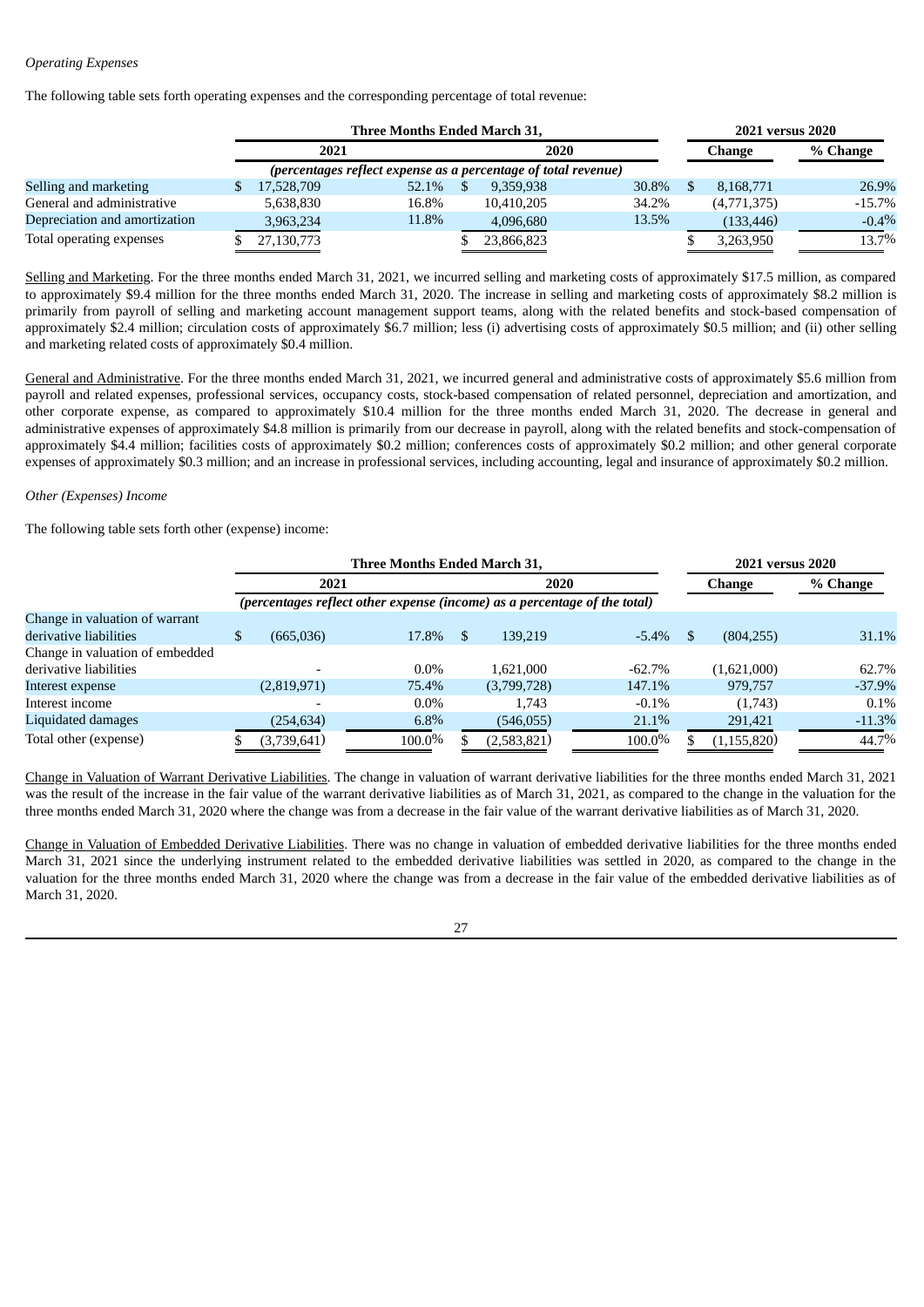Interest Expense. We incurred interest expense of approximately \$2.8 million for the three months ended March 31, 2021, as compared to approximately \$3.8 million for the three months ended March 31, 2020. The decrease in interest expense of approximately \$1.0 million is primarily from an approximately \$0.9 million decrease from the amortization of debt discount on notes payable; approximately \$0.2 million decrease of accrued interest; and an increase of approximately \$0.1 million of other interest.

Liquidated Damages. We recorded approximately \$0.3 million in liquidating damages, including the accrued interest thereon, during the three months ended March 31, 2021, primarily from the issuance of our 12% Convertible Debentures, Series H Preferred Stock, Series I convertible preferred stock (the "Series I Preferred Stock"), and Series J convertible preferred stock (the "Series J Convertible") in fiscal 2020 since we determined that: (1) the registration statements registering for resale the shares of common stock issuable upon conversion of the 12% Convertible Debentures, Series H Preferred Stock, Series I Preferred Stock and Series J Preferred Stock would not be declared effective within the requisite time frame; and (2) that we would not be able to become current in our periodic filing obligations with the SEC in order to satisfy the public information requirements under the applicable securities purchase agreements. We recorded liquidated damages, including the accrued interest thereon, of approximately \$0.5 million in fiscal 2020 primarily from issuance of our 12% Convertible Debentures, Series H Preferred Stock, Series I Preferred Stock and Series J Preferred Stock, which liquidated damages were based upon the reasons set forth above.

#### <span id="page-30-0"></span>**ITEM 3. QUANTITATIVE AND QUALITATIVE DISCLOSURE ABOUT MARKET RISK**

Not applicable to a "smaller reporting company" as defined in Item  $10(f)(1)$  of SEC Regulation S-K.

#### <span id="page-30-1"></span>**ITEM 4. CONTROLS AND PROCEDURES**

#### **Evaluation of Disclosure Controls and Procedures**

Our management is responsible for establishing and maintaining a system of disclosure controls and procedures (as defined in Rule 13a-15(e) and 15d-15(e) under the Exchange Act) that is designed to ensure that information required to be disclosed by us in the reports we file or submit under the Exchange Act is recorded, processed, summarized, and reported, within the time periods specified in the SEC's rules and forms. Disclosure controls and procedures include, without limitation, controls and procedures designed to ensure that information required to be disclosed by an issuer in the reports that it files or submits under the Exchange Act is accumulated and communicated to the issuer's management, including its principal executive officer(s) and principal financial officer(s), or persons performing similar functions, as appropriate to allow timely decisions regarding required disclosure.

In accordance with Exchange Act Rules 13a-15 and 15d-15, an evaluation was completed under the supervision and with the participation of our management, including our Chief Executive Officer and Chief Financial Officer, of the effectiveness of the design and operation of our disclosure controls and procedures as of the end of the period covered by this Quarterly Report. Based on that evaluation, our management, including our Chief Executive Officer and Chief Financial Officer, concluded that our disclosure controls and procedures were not effective in providing reasonable assurance that information required to be disclosed in our reports filed or submitted under the Exchange Act was recorded, processed, summarized, and reported within the time periods specified in the SEC's rules and forms.

#### **Changes in Internal Control over Financial Reporting**

In connection with our continued monitoring and maintenance of our controls procedures as part of the implementation of Section 404 of the Sarbanes, we continue to review, test, and improve the effectiveness of our internal controls. There have not been any changes in our internal control over financial reporting (as such term is defined in Rules 13a-15(f) and 15d-15(f) under the Exchange Act) during the period ended March 31, 2021, or subject to the date we completed our evaluation, that have materially affected, or are reasonably likely to materially affect, our internal control over financial reporting.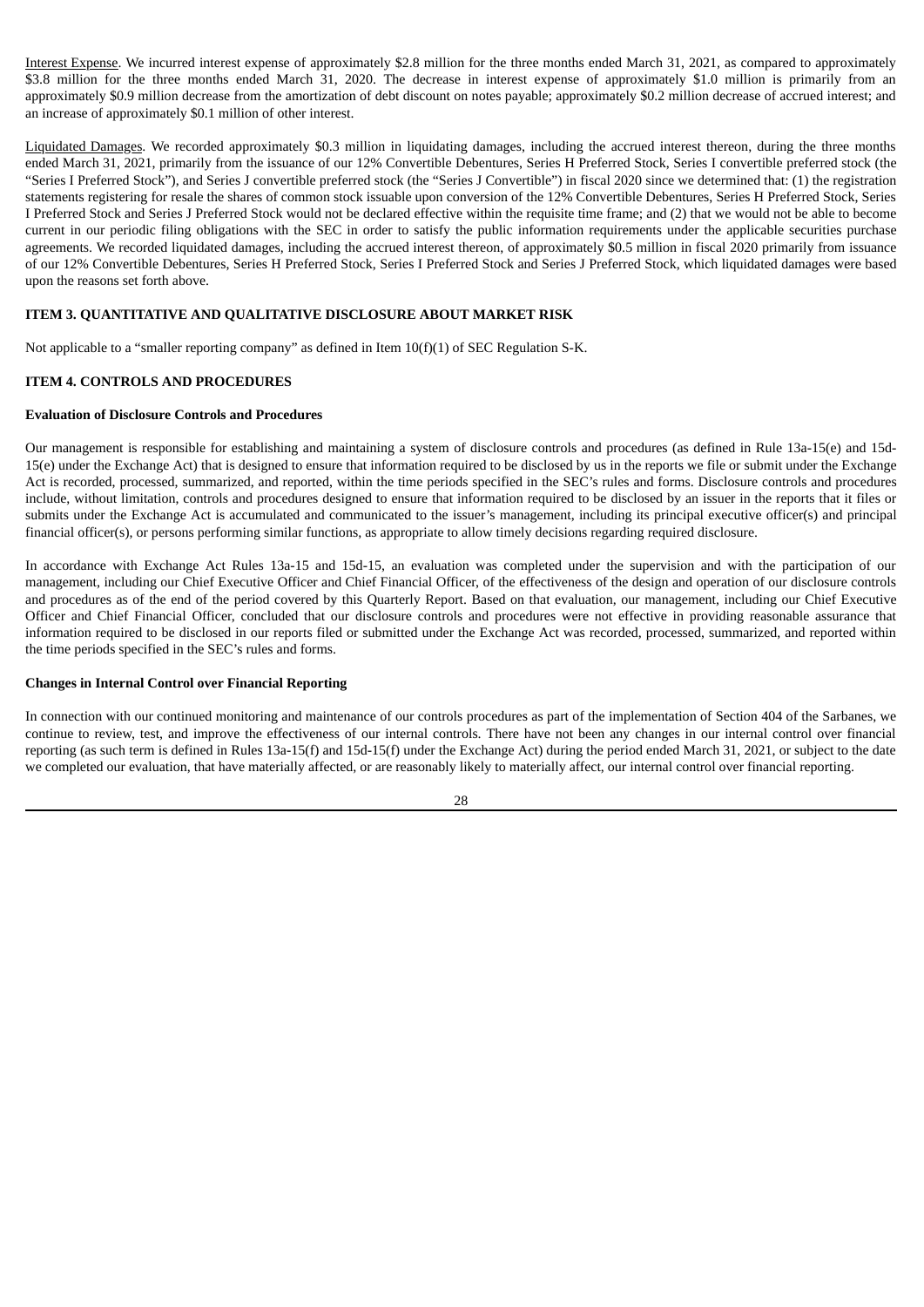#### **PART II - OTHER INFORMATION**

#### <span id="page-31-1"></span><span id="page-31-0"></span>**ITEM 1. LEGAL PROCEEDINGS**

From time to time, we may be subject to claims and litigation arising in the ordinary course of business. We are not currently subject to any pending or threatened legal proceedings that we believe would reasonably be expected to have a material adverse effect on our business, financial condition, results of operations or cash flows.

#### <span id="page-31-2"></span>**ITEM 1A. RISK FACTORS**

There are numerous factors that affect our business and operating results, many of which are beyond our control. The risk factors described in Part I, "Item IA. Risk Factors" in our Annual Report on Form 10-K, for the year ended December 31, 2020, should be carefully considered, together with the other information contained or incorporated by reference in this Quarterly Report on Form 10-Q and in our other filings with SEC in connection with evaluating us, our business and the forward-looking statements contained in this Quarterly Report on Form 10-Q. Additional risks and uncertainties not known to us at present, or that we currently deem immaterial, may affect us. The occurrence of any of these known or unknown risks could have a material *adverse impact on our business, financial condition and results of operations.*

#### <span id="page-31-3"></span>**ITEM 2. UNREGISTERED SALES OF EQUITY SECURITIES AND USE OF PROCEEDS**

The following sets forth certain unregistered sales of our equity securities for prior periods that were not previously disclosed, as well as unregistered sales of our equity securities that occurred through the date of filing this Quarterly Report:

On January 1, 2019, we issued 833,333 shares of our common stock as restricted stock awards to five members of our board of directors subject to continued service with us. The awards vest over a twelve-month period from the grant date. The per share fair value on the grant date was \$0.48. The issuance was exempt from the registration requirements of the Securities Act by virtue of Section 4(a)(2) thereof as a transaction not involving a public offering.

On June 14, 2019, our board of directors approved the grant of the warrants to acquire up to 21,989,844 shares our common stock to ABG-SI, LLC in connection with the Sports Illustrated licensed brands. Half the warrants have an exercise price of \$0.42 per share (the "Forty-Two Cents Warrants"). The other half of the warrants have an exercise price of \$0.84 per share (the "Eighty-Four Cents Warrants"). The warrants provide for the following: (1) 40% of the Forty-Two Cents Warrants and 40% of the Eighty-Four Cents Warrants will vest in equal monthly increments over a period of two years beginning on the one-year anniversary of the date of issuance of the warrants; (2) 60% of the Forty-Two Cents Warrants and 60% of the Eighty-Four Cents Warrants will vest based on the achievement of certain performance goals for the Sports Illustrated licensed brands in calendar years 2020, 2021, 2022, or 2023; (3) under certain circumstances we may require ABG to exercise all (and not less than all) of the warrants, in which case all of the warrants will be vested; (4) all of the warrants will automatically vest upon certain terminations by ABG of the licensing agreement we entered into with Sports Illustrated or upon a change of control of us; and (5) ABG will have the right to participate, on a pro-rata basis (including vested and unvested warrants, exercised or unexercised), in any of our future equity issuances (subject to customary exceptions). Pursuant to an amendment to the licensing agreement, the exercise price of fifty percent (50%) of the Eighty-Four Cents Warrants was changed to \$0.42 per share in exchange for additional benefits under the Sports Illustrated licensing agreement. The issuance was exempt from the registration requirements of the Securities Act by virtue of Section 4(a)(2) thereof as a transaction not involving a public offering.

Between March 16, 2019 and December 2, 2019, we granted stock options exercisable for an aggregate of up to 68,137,863 shares of our common stock to participants under our 2019 Equity Incentive Plan as payment for services rendered. The exercise prices per share ranged from \$0.40 to \$0.89. The issuances were exempt from the registration requirements of the Securities Act by virtue of Section 4(a)(2) thereof as a transaction not involving a public offering.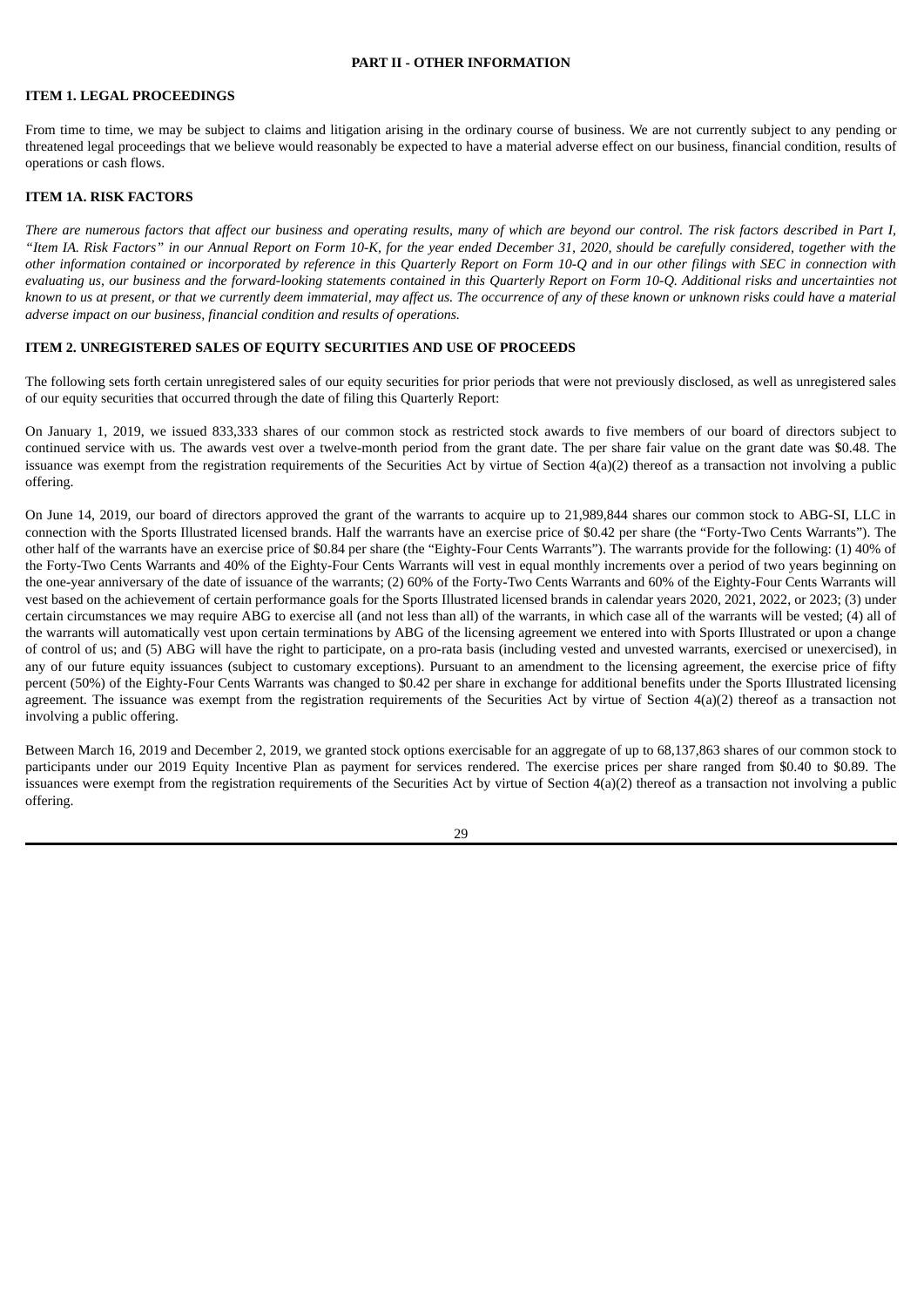Between January 2, 2020 and December 31, 2020, we granted stock options exercisable for an aggregate of up to approximately 22,143,768 shares of our common stock to participants under our 2019 Equity Incentive Plan as payment for services rendered. The exercise prices per share ranged from \$0.34 to \$0.93. The issuances were exempt from the registration requirements of the Securities Act by virtue of Section 4(a)(2) thereof as a transaction not involving a public offering.

On May 18, 2020 and June 5, 2020, we granted restricted stock units representing 3,250,000 shares of our common stock to participants under our 2019 Equity Incentive Plan as payment for services rendered. The fair value per share ranged from \$0.44 to \$0.50. The issuance was exempt from the registration requirements of the Securities Act by virtue of Section 4(a)(2) thereof as a transaction not involving a public offering.

Between January 1, 2021 and June 28, 2021, we granted stock options exercisable for an aggregate of up to 45,500,009 shares of our common stock to participants under our 2019 Equity Incentive Plan as payment for services rendered. The exercise prices per share ranged from \$0.59 to \$0.97. The issuances were exempt from the registration requirements of the Securities Act by virtue of Section  $4(a)(2)$  thereof as a transaction not involving a public offering.

Between February 18, 2021 and June 18, 2021, we granted restricted stock units representing 36,508,945 shares of our common stock to participants under our 2019 Equity Incentive Plan as payment for services rendered. The fair values per share ranged from \$0.73 and \$0.90. The issuances were exempt from the registration requirements of the Securities Act by virtue of Section 4(a)(2) thereof as a transaction not involving a public offering.

On January 1, 2021, we issued 750,000 shares of our common stock as restricted stock awards to six members of our board of directors subject to continued service with us. The awards vest over a twelve-month period from the grant date. The per share fair value was \$0.60. The issuance was exempt from the registration requirements of the Securities Act by virtue of Section 4(a)(2) thereof as a transaction not involving a public offering.

On March 9, 2021, we issued 55,165 shares of our common stock as restricted stock awards to one new member of our board of directors subject to continued service with us. The awards vest over a ten-month period from the grant date. The per share fair value on the grant date was \$0.74. The issuance was exempt from the registration requirements of the Securities Act by virtue of Section 4(a)(2) thereof as a transaction not involving a public offering.

On March 9, 2021, we issued 256,661 shares of our common stock to LiftIgniter as part of the consideration owed under the asset purchase agreement. The fair value per share on the date of issuance was \$0.79. The issuance was exempt from the registration requirements of the Securities Act by virtue of Section  $4(a)(2)$  thereof as a transaction not involving a public offering.

On June 14, 2021, we issued 82,158 shares of our common stock as restricted stock awards to two new members of our board of directors subject to continued service with us. The awards vest over a seven-month period from the grant date. The per share fair value on the grant date was \$0.84. The issuance was exempt from the registration requirements of the Securities Act by virtue of Section 4(a)(2) thereof as a transaction not involving a public offering.

#### <span id="page-32-0"></span>**ITEM 3. DEFAULTS UPON SENIOR SECURITIES**

None.

#### <span id="page-32-1"></span>**ITEM 4. MINE SAFETY DISCLOSURES**

Not applicable.

#### <span id="page-32-2"></span>**ITEM 5. OTHER INFORMATION**

None.

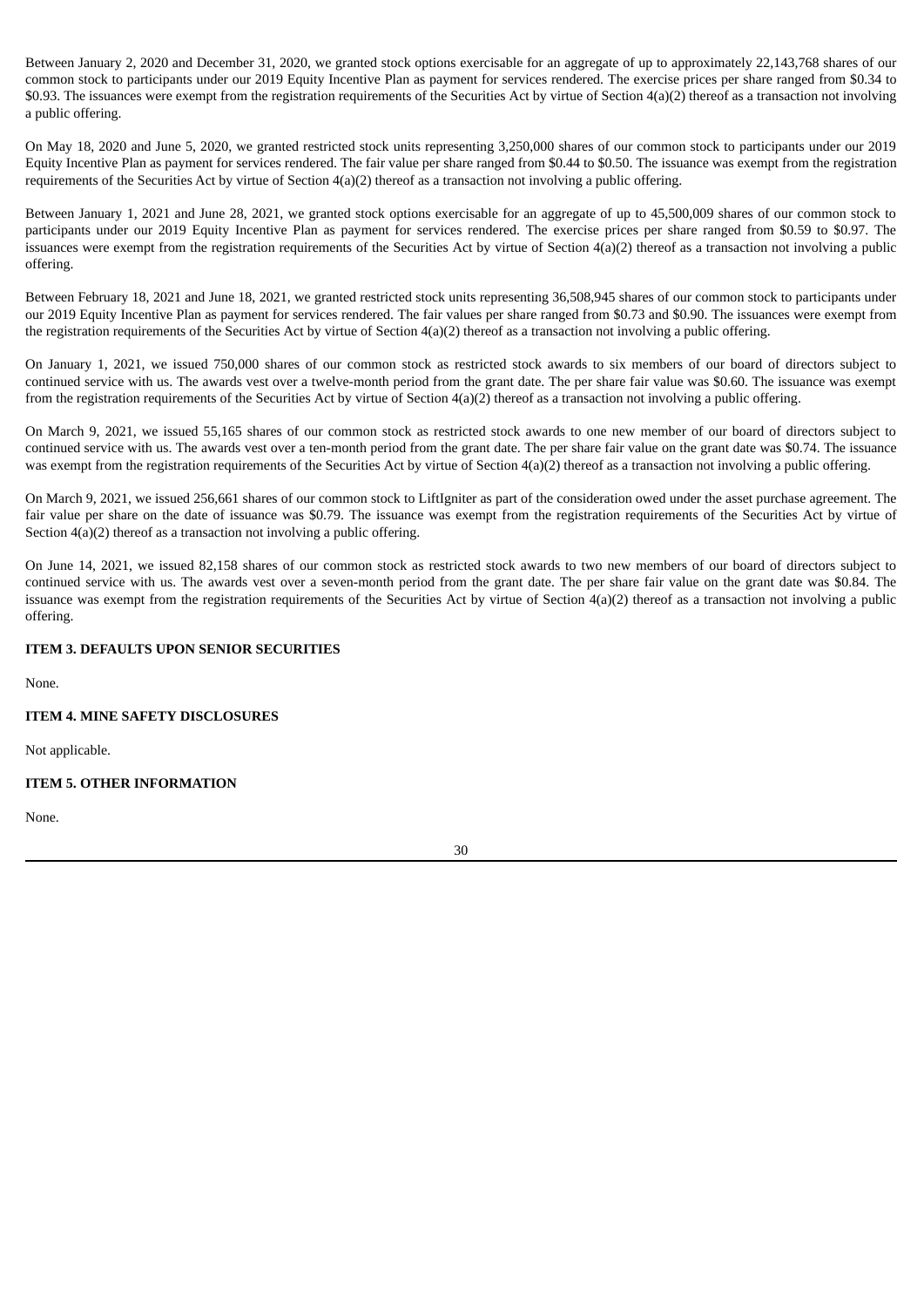# <span id="page-33-0"></span>**ITEM 6. EXHIBITS**

The following documents are filed as part of this Quarterly Report:

| Exhibit<br>Number | Description of Document                                                                                                                                                                                                                                               |
|-------------------|-----------------------------------------------------------------------------------------------------------------------------------------------------------------------------------------------------------------------------------------------------------------------|
| $10.1\pm$         | Maven Executive Bonus Plan, which was filed as Exhibit 10.1 to our Current Report on Form 8-K filed on January 14, 2021.                                                                                                                                              |
| 10.2 <sup>†</sup> | Second Amended and Restated Executive Employment Agreement, dated February 18, 2021 and effective on August 26, 2020, by and<br>between the Company and Ross Levinsohn, which was filed as Exhibit 10.1 to our Current Report on Form 8-K filed on February 23, 2021. |
| 10.3 <sup>†</sup> | Amended and Restated Executive Employment Agreement, dated February 18, 2021 and effective January 1, 2021, by and between the<br>Company and Douglas Smith, which was filed as Exhibit 10.2 to our Current Report on Form 8-K filed on February 23, 2021.            |
| $10.4\pm$         | Executive Employment Agreement, effective February 16, 2021, by and between the Company and Robertson Barrett, which was filed as<br>Exhibit 10.3 to our Current Report on Form 8-K filed on February 23, 2021.                                                       |
| $10.5\pm$         | Executive Employment Agreement, dated February 17, 2021 and effective on January 1, 2021, by and between the Company and Paul<br>Edmondson, which was filed as Exhibit 10.4 to our Current Report on Form 8-K filed on February 23, 2021.                             |
| $10.6\pm$         | Executive Employment Agreement, dated February 17, 2021 and effective on January 1, 2021, by and between the Company and Jill<br>Marchisotto, which was filed as Exhibit 10.5 to our Current Report on Form 8-K filed on February 23, 2021.                           |
| 10.7 <sup>†</sup> | Amended and Restated Executive Employment Agreement, dated February 22, 2021 and effective on January 1, 2021, by and between the<br>Company and Andrew Kraft, which was filed as Exhibit 10.6 to our Current Report on Form 8-K filed on February 23, 2021.          |
| $10.8\dagger$     | Second Amended and Restated Executive Employment Agreement, dated February 22, 2021 and effective on January 1, 2021, by and<br>between the Company and Avi Zimak, which was filed as Exhibit 10.7 to our Current Report on Form 8-K filed on February 23, 2021.      |
| 10.9 <sup>†</sup> | Second Amendment to the Maven, Inc.'s 2019 Equity Incentive Plan, dated February 18, 2021, which was filed as Exhibit 10.1 to our<br>Current Report on Form 8-K filed on February 24, 2021.                                                                           |
| 10.10             | Letter Agreement between the Company and Joshua Jacobs, effective as of March 9, 2021, which was filed as Exhibit 10.1 to our Current<br>Report on Form 8-K on March 12, 2021.                                                                                        |
| $31.1*$           | Chief Executive Officer's Certification Pursuant to Section 302 of the Sarbanes-Oxley Act of 2002.                                                                                                                                                                    |
| $31.2*$           | Chief Financial Officer's Certification Pursuant to Section 302 of the Sarbanes-Oxley Act of 2002.                                                                                                                                                                    |
| $32.1*$           | Chief Executive Officer's Certification Pursuant to Section 906 of the Sarbanes-Oxley Act of 2002.                                                                                                                                                                    |
| $32.2*$           | Chief Financial Officer's Certification Pursuant to Section 906 of the Sarbanes-Oxley Act of 2002.                                                                                                                                                                    |
| 101.INS**         | <b>XBRL Instance Document</b>                                                                                                                                                                                                                                         |
| 101.SCH**         | XBRL Taxonomy Extension Schema Document                                                                                                                                                                                                                               |
| 101.CAL**         | XBRL Taxonomy Extension Calculation Linkbase Document                                                                                                                                                                                                                 |
| 101.LAB**         | XBRL Taxonomy Extension Label Linkbase Document                                                                                                                                                                                                                       |
| 101.PRE**         | XBRL Taxonomy Extension Presentation Linkbase Document                                                                                                                                                                                                                |
| 101.DEF**         | XBRL Taxonomy Extension Definition Linkbase Document                                                                                                                                                                                                                  |
| * Filed herewith. | ** In accordance with Regulation S-T, the XBRL related information on Exhibit No. 101 to this Quarterly Report on Form 10-Q shall be deemed<br>"furnished" herewith but not "filed".                                                                                  |

ǂ Management contract or compensatory plan or agreement.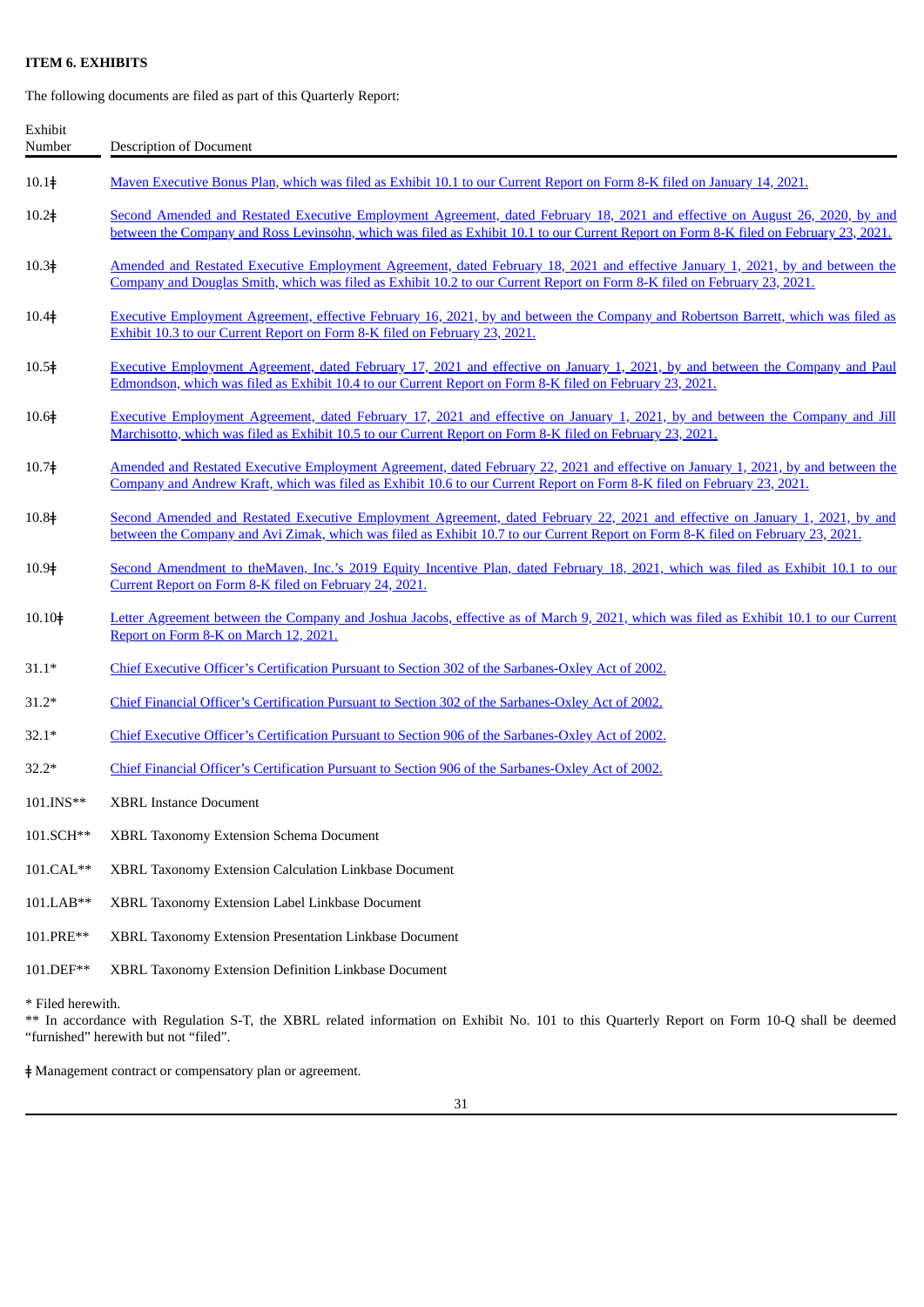## **SIGNATURES**

<span id="page-34-0"></span>In accordance with the requirements of the Securities and Exchange Act of 1934, the registrant has duly caused this report to be signed on its behalf by the undersigned thereunto duly authorized.

|                       | TheMaven, Inc.                               |
|-----------------------|----------------------------------------------|
| Date: August 16, 2021 | By: /s/ ROSS LEVINSOHN                       |
|                       | Ross Levinsohn                               |
|                       | Chief Executive Officer                      |
|                       | (Principal Executive Officer)                |
| Date: August 16, 2021 | By: /s/ DOUGLAS B. SMITH                     |
|                       | Douglas B. Smith                             |
|                       | Chief Financial Officer                      |
|                       | (Principal Financial and Accounting Officer) |
|                       | 32                                           |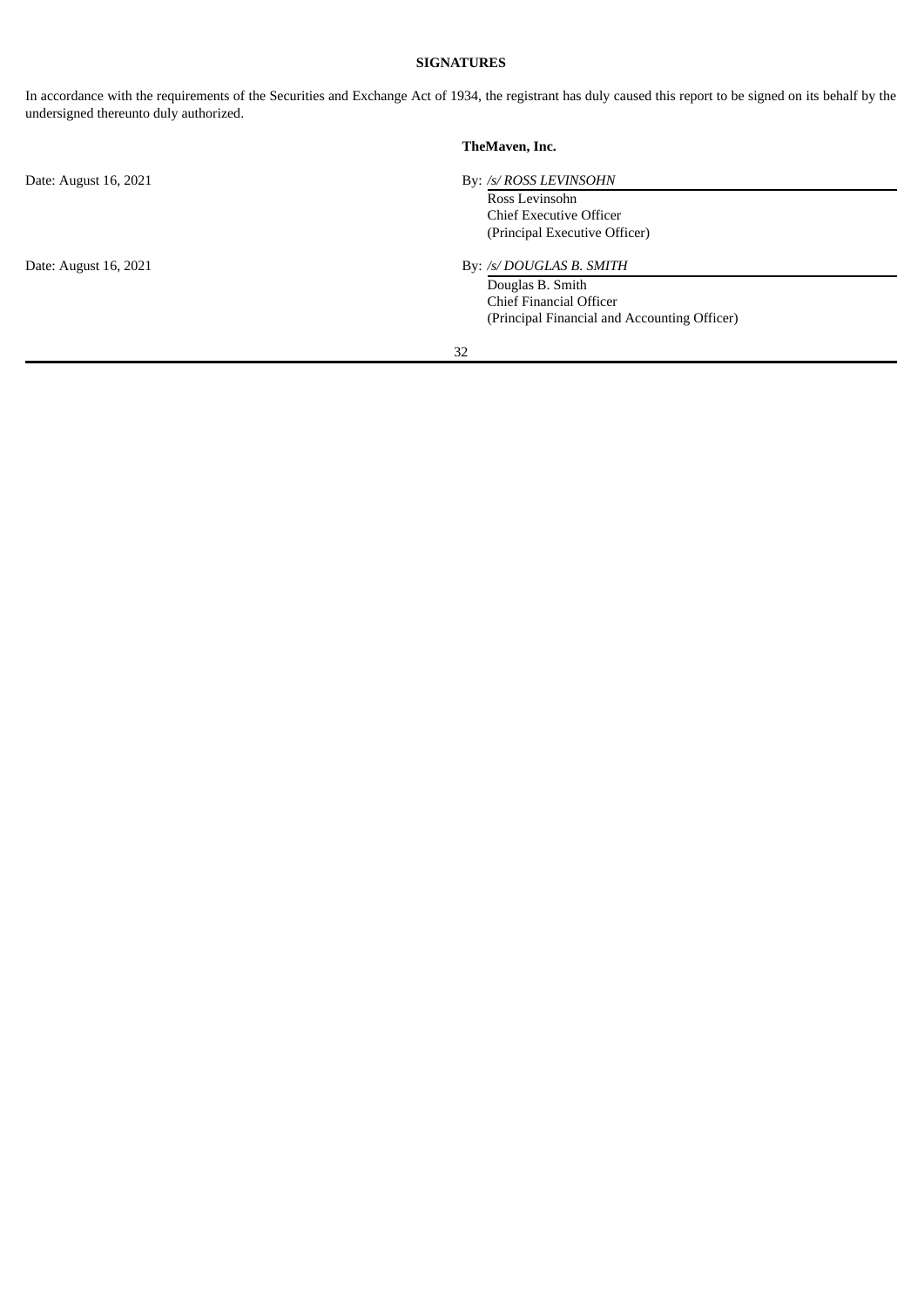#### **Certification of Chief Executive Officer Pursuant to Rule 13a-14(a) under the Securities Exchange Act of 1934**

<span id="page-35-0"></span>I, Ross Levinsohn, certify that:

- 1. I have reviewed this Quarterly Report on Form 10-Q of theMaven, Inc. for the three months ended March 31, 2021 (collectively, this "Report");
- 2. Based on my knowledge, this Report does not contain any untrue statement of a material fact or omit to state a material fact necessary to make the statements made, in light of the circumstances under which such statements were made, not misleading with respect to the period covered by this Report;
- 3. Based on my knowledge, the financial statements, and other financial information included in this Report, fairly present in all material respects the financial condition, results of operations and cash flows of the registrant as of, and for, the periods presented in this Report;
- 4. The registrant's other certifying officer(s) and I are responsible for establishing and maintaining disclosure controls and procedures (as defined in Exchange Act Rules 13a-15(e) and 15d-15(e)) and internal control over financial reporting (as defined in Exchange Act Rules 13a-15(f) and 15d-15(f)) for the registrant and have:
	- a) Designed such disclosure controls and procedures, or caused such disclosure controls and procedures to be designed under our supervision, to ensure that material information relating to the registrant, including its consolidated subsidiaries, is made known to us by others within those entities, particularly during the period in which this Report is being prepared;
	- b) Designed such internal control over financial reporting, or caused such internal control over financial reporting to be designed under our supervision, to provide reasonable assurance regarding the reliability of financial reporting and the preparation of financial statements for external purposes in accordance with generally accepted accounting principles;
	- c) Evaluated the effectiveness of the registrant's disclosure controls and procedures and presented in this Report our conclusions about the effectiveness of the disclosure controls and procedures, as of the end of the period covered by this Report based on such evaluation; and
	- d) Disclosed in this Report any change in the registrant's internal control over financial reporting that occurred during the Company's most recent fiscal quarter (the registrant's fourth fiscal quarter in the case of an annual report) that has materially affected, or is reasonably likely to materially affect, the registrant's internal control over financial reporting; and
- 5. The registrant's other certifying officer(s) and I have disclosed, based on our most recent evaluation of internal control over financial reporting, to the registrant's auditors and the audit committee of the registrant's board of directors (or persons performing the equivalent functions):
	- a) All significant deficiencies and material weaknesses in the design or operation of internal control over financial reporting which are reasonably likely to adversely affect the registrant's ability to record, process, summarize and report financial information; and
	- b) Any fraud, whether or not material, that involves management or other employees who have a significant role in the registrant's internal control over financial reporting.

Date: August 16, 2021

*/s/ Ross Levinsohn*

Ross Levinsohn Chief Executive Officer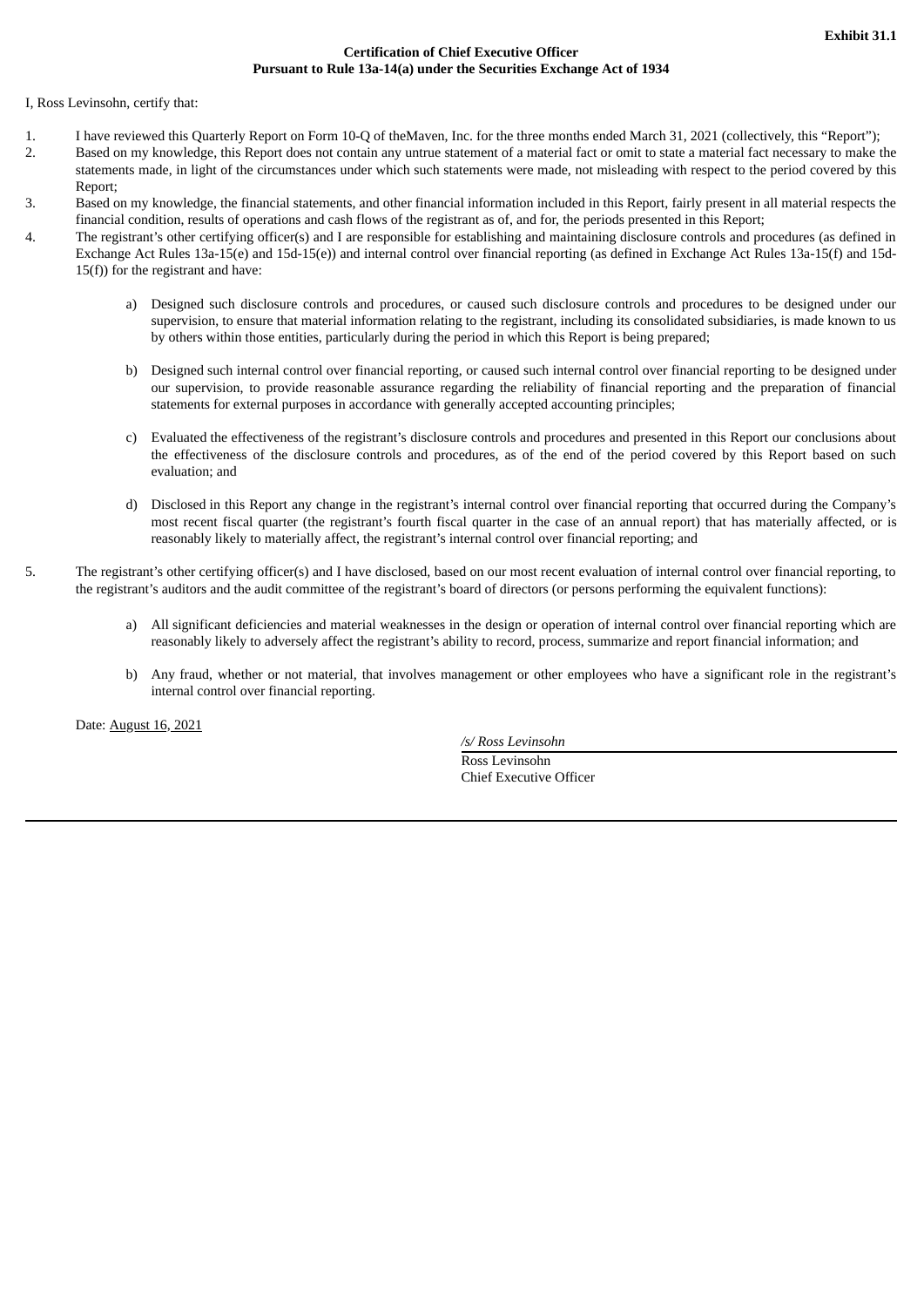#### **Certification of Chief Executive Officer Pursuant to Rule 13a-14(a) under the Securities Exchange Act of 1934**

<span id="page-36-0"></span>I, Douglas B. Smith, certify that:

- 1. I have reviewed this Quarterly Report on Form 10-Q of theMaven, Inc. for the three months ended March 31, 2021 (collectively, this "Report");
- 2. Based on my knowledge, this Report does not contain any untrue statement of a material fact or omit to state a material fact necessary to make the statements made, in light of the circumstances under which such statements were made, not misleading with respect to the period covered by this Report;
- 3. Based on my knowledge, the financial statements, and other financial information included in this Report, fairly present in all material respects the financial condition, results of operations and cash flows of the registrant as of, and for, the periods presented in this Report;
- 4. The registrant's other certifying officer(s) and I are responsible for establishing and maintaining disclosure controls and procedures (as defined in Exchange Act Rules 13a-15(e) and 15d-15(e)) and internal control over financial reporting (as defined in Exchange Act Rules 13a-15(f) and 15d-15(f)) for the registrant and have:
	- a) Designed such disclosure controls and procedures, or caused such disclosure controls and procedures to be designed under our supervision, to ensure that material information relating to the registrant, including its consolidated subsidiaries, is made known to us by others within those entities, particularly during the period in which this Report is being prepared;
	- b) Designed such internal control over financial reporting, or caused such internal control over financial reporting to be designed under our supervision, to provide reasonable assurance regarding the reliability of financial reporting and the preparation of financial statements for external purposes in accordance with generally accepted accounting principles;
	- c) Evaluated the effectiveness of the registrant's disclosure controls and procedures and presented in this Report our conclusions about the effectiveness of the disclosure controls and procedures, as of the end of the period covered by this Report based on such evaluation; and
	- d) Disclosed in this Report any change in the registrant's internal control over financial reporting that occurred during the Company's most recent fiscal quarter (the registrant's fourth fiscal quarter in the case of an annual report) that has materially affected, or is reasonably likely to materially affect, the registrant's internal control over financial reporting; and
- 5. The registrant's other certifying officer(s) and I have disclosed, based on our most recent evaluation of internal control over financial reporting, to the registrant's auditors and the audit committee of the registrant's board of directors (or persons performing the equivalent functions):
	- a) All significant deficiencies and material weaknesses in the design or operation of internal control over financial reporting which are reasonably likely to adversely affect the registrant's ability to record, process, summarize and report financial information; and
	- b) Any fraud, whether or not material, that involves management or other employees who have a significant role in the registrant's internal control over financial reporting.

Date: August 16, 2021

*/s/ Douglas B. Smith*

Douglas B. Smith Chief Financial Officer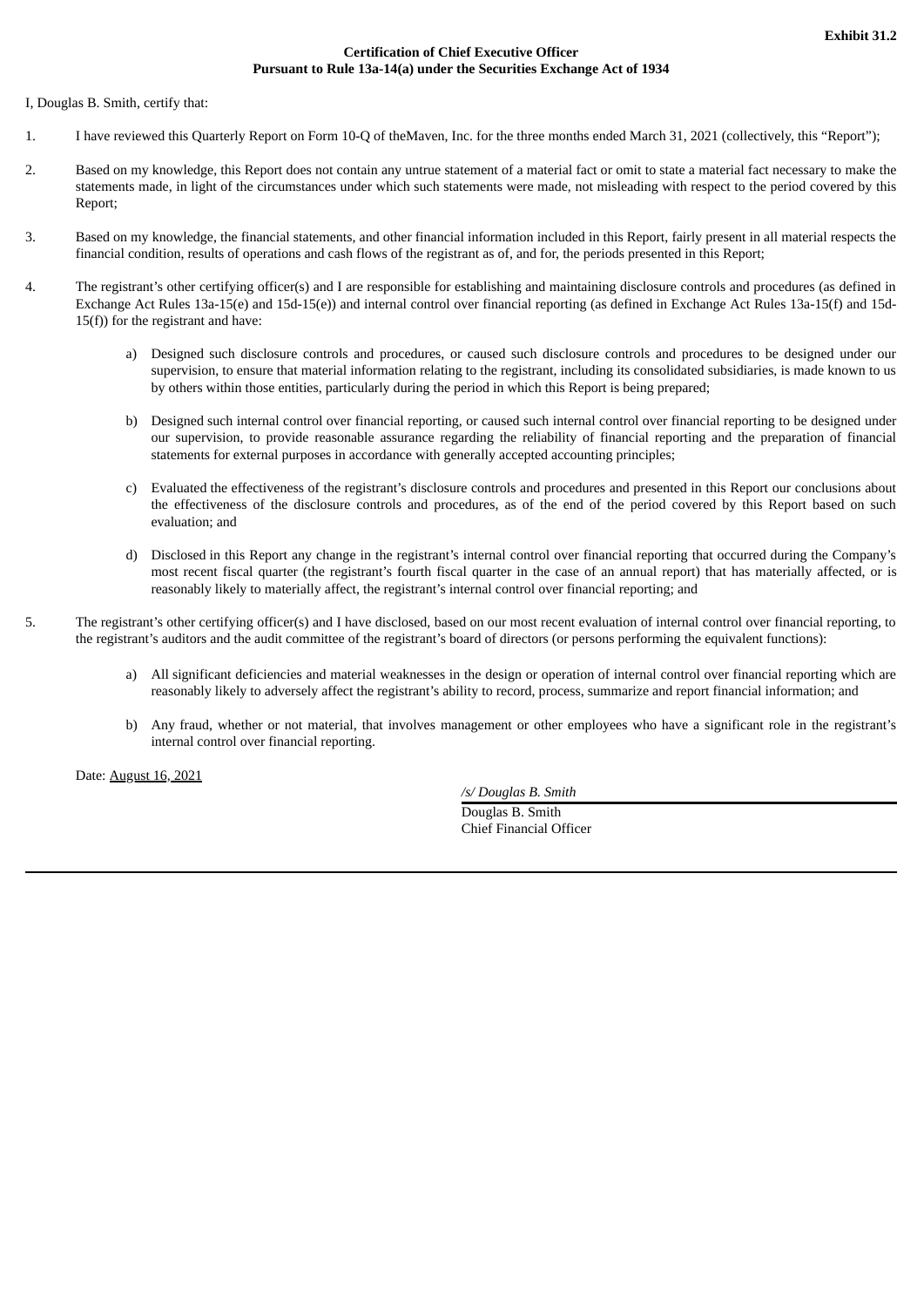#### **Certification of Chief Executive Officer Pursuant to Section 1350 of Chapter 63 of Title 18 of the United States Code**

<span id="page-37-0"></span>Pursuant to U.S.C. Section 1350, as created by Section 906 of the Sarbanes-Oxley Act of 2002, the undersigned Chief Executive Officer of theMaven, Inc. (the "Company") does hereby certify, to the best of such officer's knowledge, that:

- 1. This Quarterly Report on Form 10-Q of the Company for the three months ended March 31, 2021 (the "Report"), fully complies with the requirements of Section 13(a) or Section 15(d), as applicable, of the Securities Exchange Act of 1934, as amended; and
- 2. The information contained in the Report fairly presents, in all material respects, the financial condition and results of operations of the Company.

Date: August 16, 2021 By: /s/ *Ross Levinsohn* 

Ross Levinsohn Chief Executive Officer

The certifications set forth above are being furnished as an exhibit solely pursuant to Section 906 of the Sarbanes-Oxley Act of 2002, and shall not be deemed to be "filed" for purposes of Section 18 of the Securities Exchange Act of 1934, as amended, nor shall they be deemed incorporated by reference in any filing under the Securities Act of 1933, as amended.

A signed original of this written statement required by Section 906, or other document authenticating, acknowledging or otherwise adopting the signature that appears in typed form within the electronic version of this written statement required by Section 906, has been provided to theMaven, Inc. and will be retained by theMaven, Inc. and furnished to the Securities and Exchange Commission or its staff upon request.